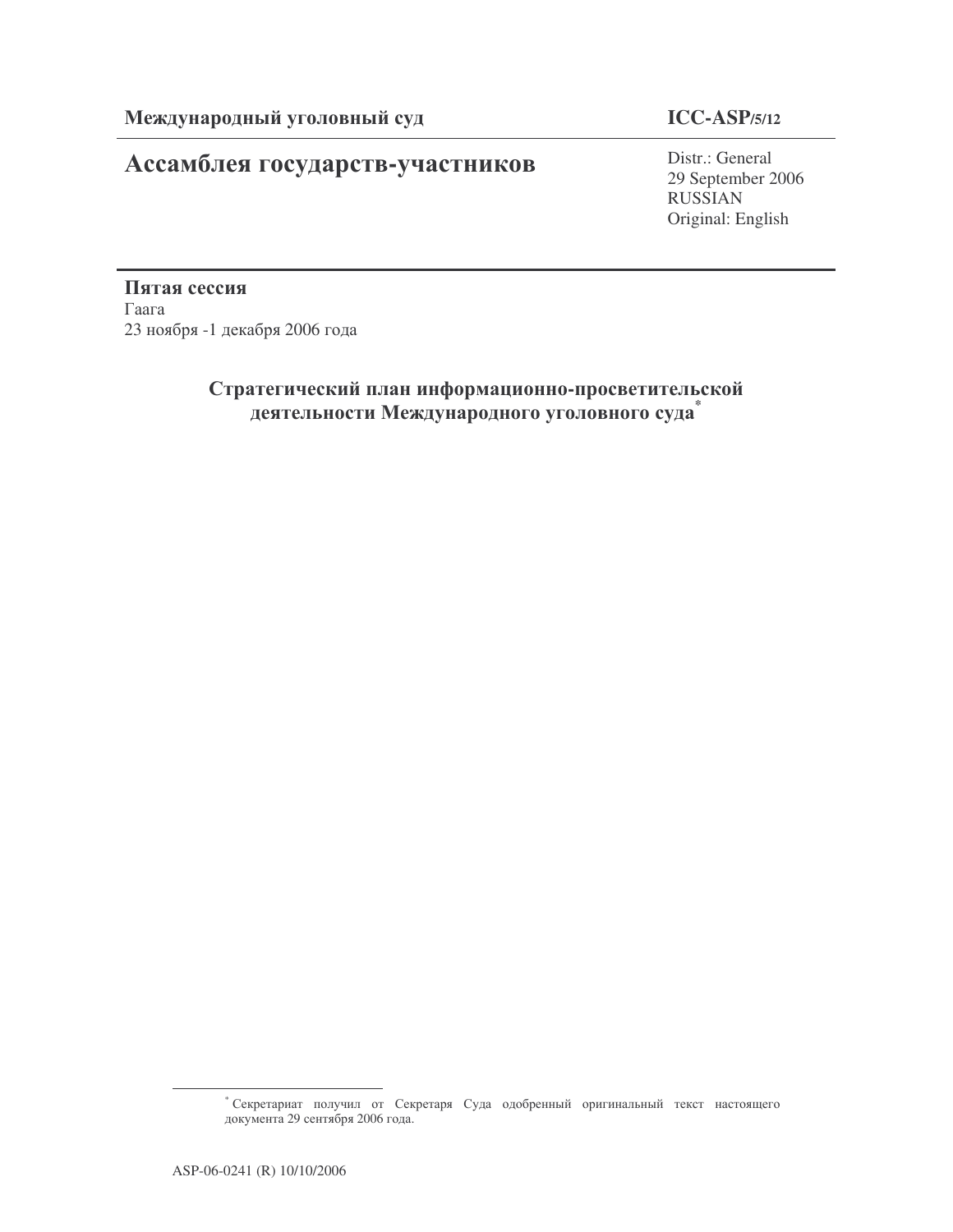## Содержание

|    |                                                                              | Cmp |
|----|------------------------------------------------------------------------------|-----|
|    |                                                                              |     |
|    | Часть І: Стратегический план информационно-просветительской деятельности  5  |     |
|    |                                                                              |     |
|    | 1.1. Стратегия информационно-просветительской деятельности как часть         |     |
|    |                                                                              |     |
|    | 1.3. Общие принципы программы информационно-просветительской деятельности 5  |     |
| 2. | Факторы, влияющие на стратегию информационно-просветительской деятельности 6 |     |
|    |                                                                              |     |
|    |                                                                              |     |
|    |                                                                              |     |
|    |                                                                              |     |
|    |                                                                              |     |
|    |                                                                              |     |
|    |                                                                              |     |
|    |                                                                              |     |
|    |                                                                              |     |
|    |                                                                              |     |
|    |                                                                              |     |
|    | 2.                                                                           |     |
|    | 3.                                                                           |     |
|    |                                                                              |     |
|    | Планы действий для Демократической Республики Конго, Уганды и                |     |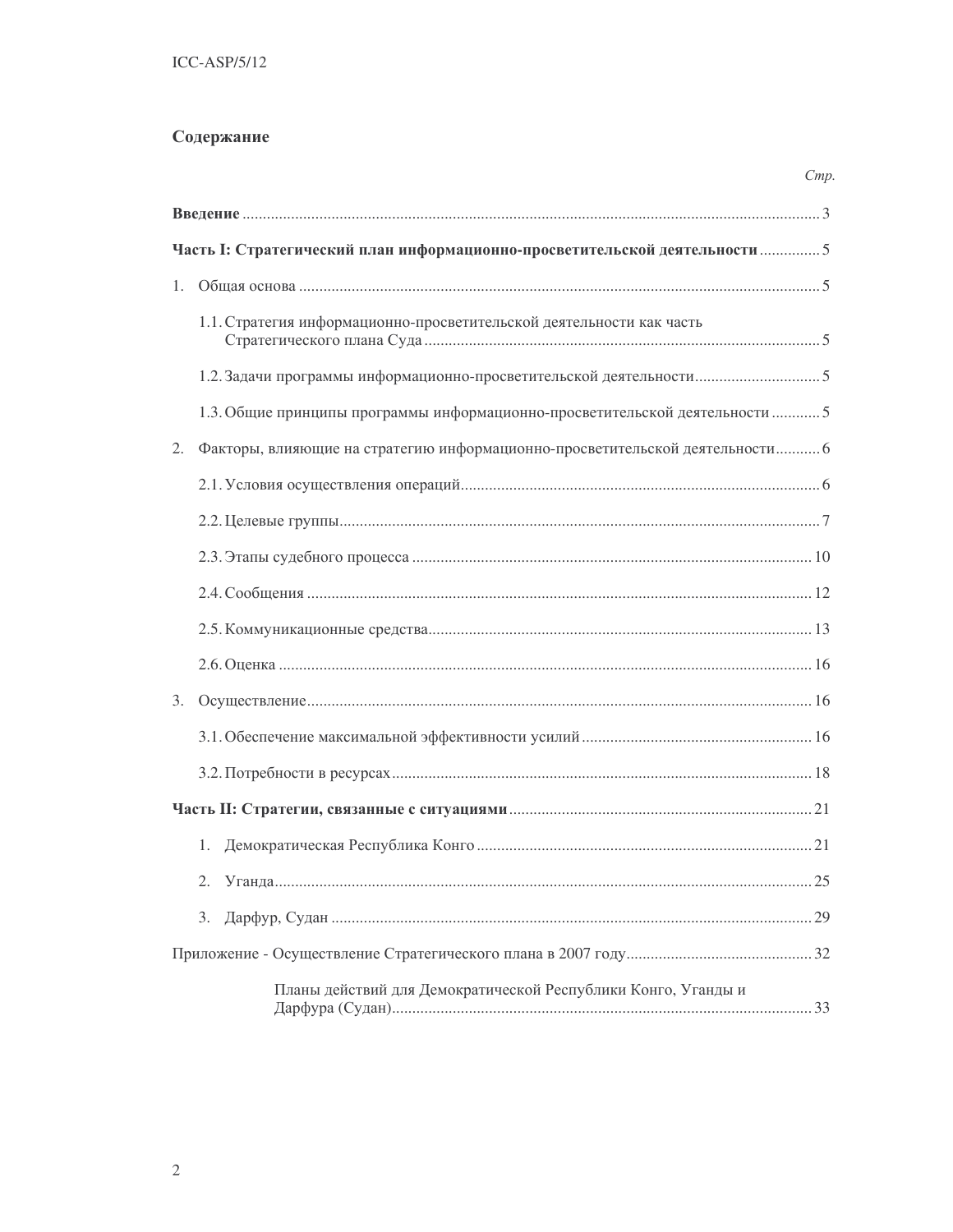$ICC-ASP/5/12$ 

## Введение

 $1<sub>1</sub>$ Являясь новым, независимым учреждением в рамках формирующейся системы международного уголовного правосудия, Международный уголовный суд преследует цель справедливого, эффективного и беспристрастного расследования, уголовного преследования и судебного разбирательства наиболее серьезных преступлений в соответствии с высокими правовыми стандартами. Косвенным образом Суд призван также способствовать обеспечению глубокого уважения к международному уголовному правосудию и его реализации, а также предотвращению вышеупомянутых преступлений и борьбе с безнаказанностью.

2. Если независимость, беспристрастность и справедливость являются главными атрибутами правосудия, то не следует забывать о том, что важнейшим элементом справедливого суда, который соответственно необходим для обеспечения качества правосудия, является публичный характер судопроизводства. Правосудие должно осуществляться таким образом, чтобы было видно, что оно в действительности осуществляется.

 $3.$ Таким образом, для выполнения Судом своего мандата крайне важно обеспечить понимание его роли и судебной деятельности, особенно теми общинами, которые страдают от совершения преступлений, подпадающих под юрисдикцию Суда. Соответственно, Суду необходимо создать механизмы для обеспечения того, чтобы затрагиваемые преступлениями общины могли понимать суть различных этапов деятельности Суда и следить за ними. С этой целью Суд должен стремиться сократить дистанцию между ним и этими общинами за счет создания эффективной системы двухсторонней связи. Такая связь должна способствовать прежде всего повышению доверия этих общин к системе международного уголовного правосудия, поскольку они будут лучше информированы о Суде и его роли. В то же время это позволит Суду лучше понять проблемы, вызывающие озабоченность у этих общин, и их ожидания, с тем чтобы более эффективно реагировать на них и, по мере необходимости, устранять путем разъяснения - любые возможные существующие неправильные представления, в частности, по вопросу о том, каким образом взаимодействуют местные и международные механизмы правосудия.

 $\overline{4}$ Эти цели в полной мере согласуются с общей стратегией Суда<sup>1</sup>, особенно в области внешних связей.

 $5<sub>1</sub>$ Следует напомнить о том, что со дня своего создания Суд разрабатывал и осуществлял, используя имеющиеся у него ресурсы, информационно-просветительские мероприятия в тех странах, в которых Прокурором проводятся расследования. Этих усилий недостаточно для удовлетворения огромных потребностей в информации соответствующих общин. Суд полностью сознает необходимость активизации своей информационно-просветительской программы и дальнейшего расширения своей деятельности в этой области. Его усилия в этом направлении являются также ответом на призыв Ассамблеи государств-участников, которая в декабре 2005 года рекомендовала Суду интенсифицировать свою информационно-просветительскую деятельность и просила его представить подробный Стратегический план своих информационно-просветительских мероприятий<sup>2</sup>.

<sup>&</sup>lt;sup>1</sup> См. Стратегический план Международного уголовного суда (ICC-ASP/5/6).

<sup>&</sup>lt;sup>2</sup> Резолюция ICC-ASP/4/Res.4 Ассамблеи государств-участников, пункт 22.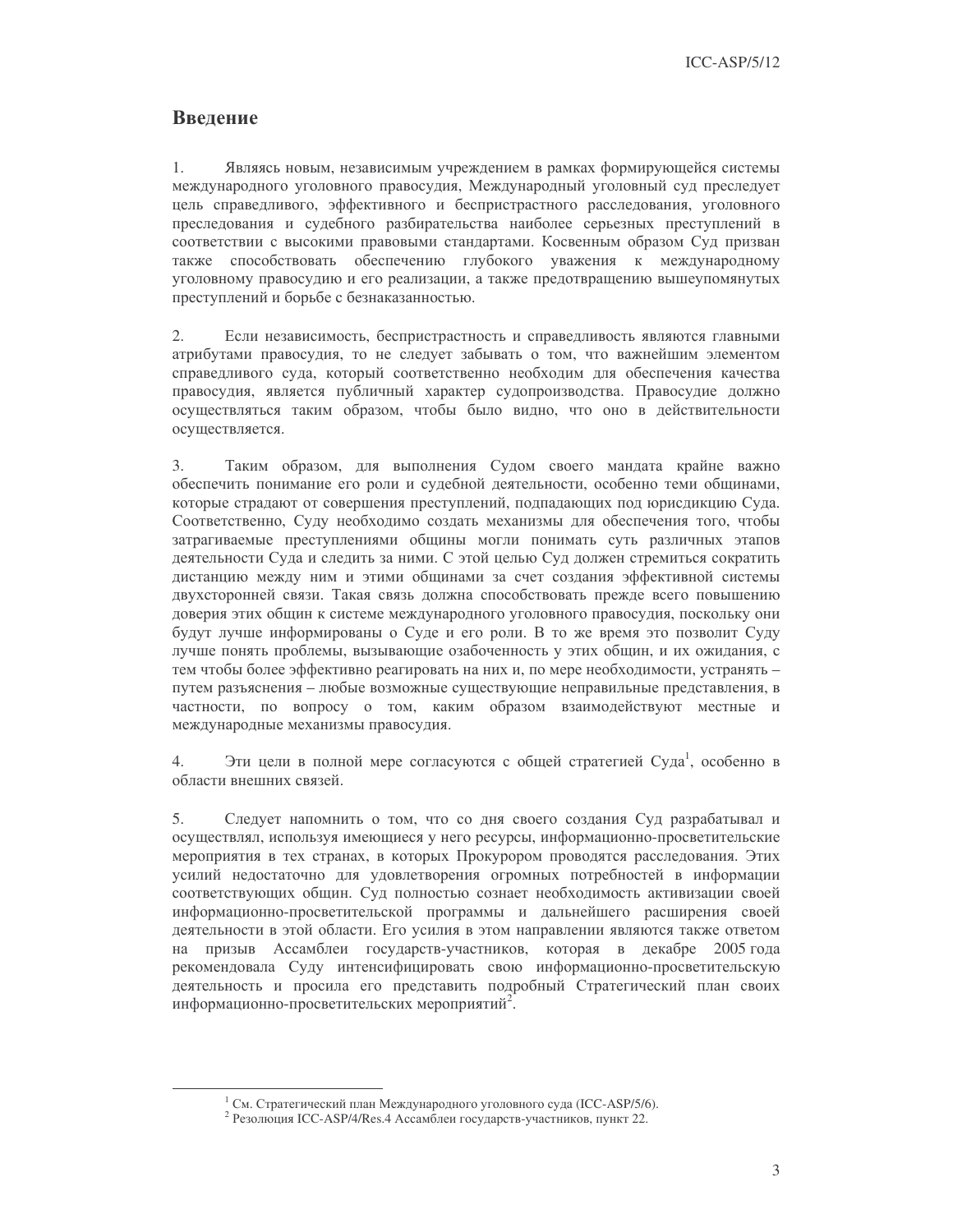6. Представляемый сегодня в настоящем документе План является в первую очередь результатом оценки нашего собственного опыта за период с 2004 года. Он опирается также на достижения и уроки, извлеченные из деятельности специальных трибуналов - международных уголовных трибуналов по бывшей Югославии и Руанде, - а также из практики Специального суда по Сьерра-Леоне, который был признан в качестве особенно эффективного учреждения. Эта стратегия учитывает также материалы, полученные от государств-участников и неправительственных организаций (НПО), особенно от местных НПО, в ходе совещаний, которые Суд периодически проводит со своими естественными партнерами по диалогу.

Хотя перед данной стратегией ставится задача обеспечить всестороннее 7. видение программы Суда по информационно-просветительской деятельности, она в то же время является документом, открытым для внесения изменений, который будет оцениваться и дорабатываться в целях учета потребностей, возникающих по ходу работы Суда.

8. Настоящий документ состоит из двух основных частей.

9. В первой части рассматривается общая основа осуществления информационнопросветительской деятельности. Приводятся факторы, влияющие на планирование и осуществление информационно-просветительской деятельности Суда, включая условия работы Суда и конкретные потребности целевых групп и используемые средства деятельность коммуникации. Информационно-просветительская Суда четко синхронизирована с этапами судопроизводства. И, наконец, в ней рассматриваются ресурсы, которые потребуются для осуществления стратегии, и делается упор на синергический эффект, которого можно добиться в результате внутренней координации или в рамках отношений с внешними партнерами. В ней рассказывается также о том, каким образом в рамках Секции общественной информации и документации будет создана Группа  $\Pi{\rm O}$ информационно-просветительской деятельности.

10. Во второй части документа приводится описание среднесрочных мероприятий  $\overline{10}$ осушествлению Стратегического плана информационно-просветительской деятельности в контексте различных ситуаций, переданных Суду. До настоящего времени Суду было передано четыре ситуации. Три государства-участника передали ситуации на своей территории, а Совет Безопасности передал ситуацию в Дарфуре, Судан. После анализа переданных ситуаций с точки зрения юрисдикции, приемлемости и интересов правосудия Прокурор начал расследования по трем ситуациям - Уганда, Демократическая Республика Конго (ДРК) и Дарфур, Судан - и продолжает анализировать ситуацию в Центральноафриканской Республике. Прокурор осуществляет также наблюдение за четырьмя другими ситуациями.

информационно-просветительской 11. Стратегический план деятельности содержит приложение, в котором разъясняется, каким образом Суд планирует осуществлять стратегию информационно-просветительской деятельности в 2007 году.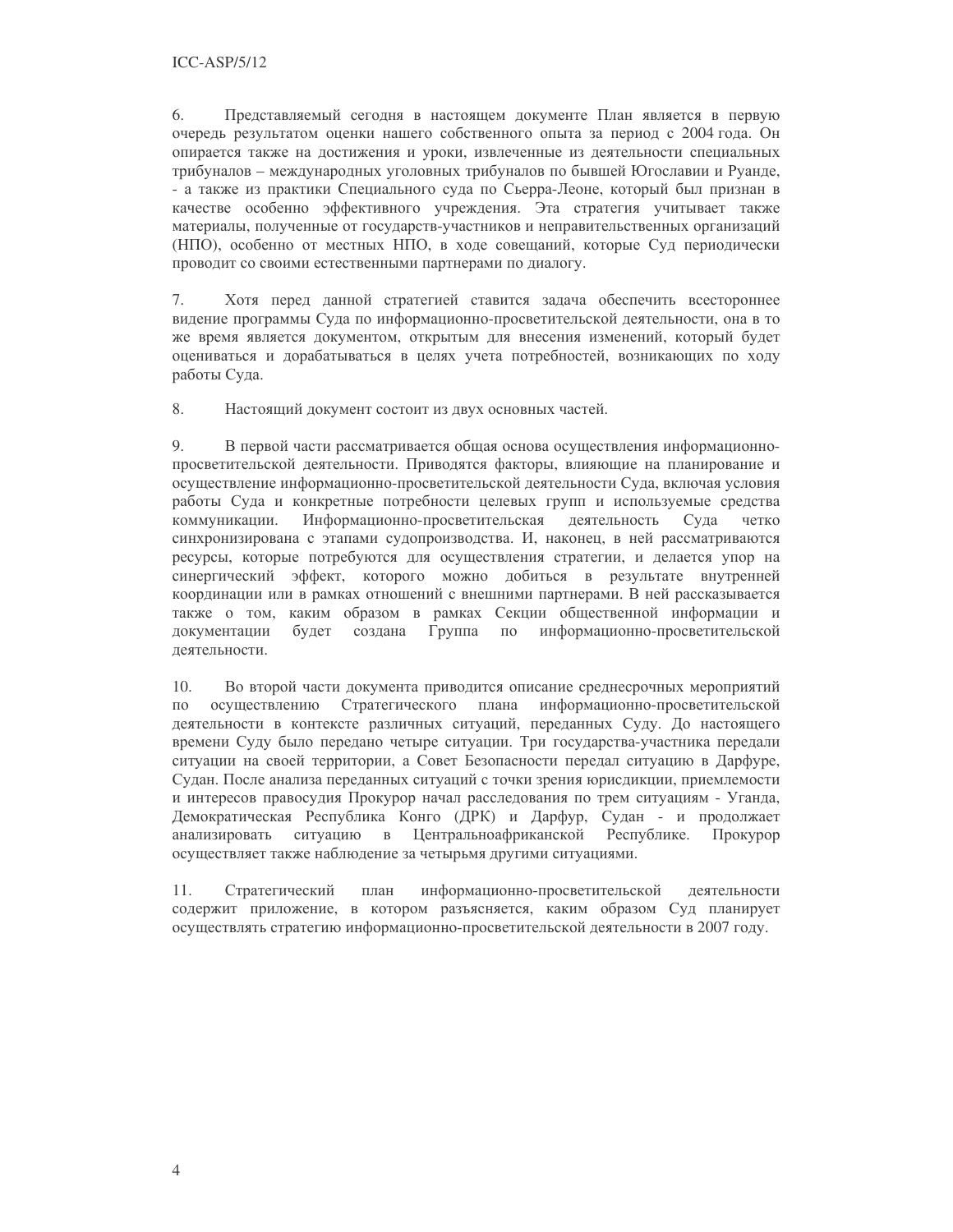#### Часть І: Стратегический информационноплан просветительской деятельности

#### $\mathbf{1}$ . Обшая основа

 $1.1.$ Стратегия информационно-просветительской деятельности как часть Стратегического плана Суда

12. В начале этого года Суд принял Стратегический план, в котором определяются миссия и цели Суда на предстоящие годы и излагается стратегия достижения этих целей. Стратегия информационно-просветительской деятельности является неотъемлемой частью этого Стратегического плана. Она направлена на достижение, в частности, целей 1 и 2 Стратегического плана, которые заключаются в обеспечении качества правосудия и превращении Суда в широко признанное и пользующееся надлежащей поддержкой учреждение<sup>3</sup>.

#### $1.2.$ Задачи программы информационно-просветительской деятельности

13. Для достижения вышеупомянутых целей перед программой информационнопросветительской деятельности ставятся следующие задачи:

- $\bullet$ предоставление затрагиваемым общинам точной всесторонней  $\overline{M}$ информации о роли и деятельности Суда;
- $\bullet$ содействие лучшему пониманию роли Суда на различных этапах судопроизводства с целью увеличения поддержки судопроизводства со стороны населения;
- расширение участия местных общин в деятельности Суда;
- реагирование на озабоченность и ожидания затрагиваемых общин в целом и конкретных групп в рамках этих общин;
- борьба с дезинформацией;
- $\bullet$ содействие доступу к судопроизводству представителей затронутых общин и более глубокому пониманию ими процесса судопроизводства.
- $1.3.$ Общие принципы программы информационно-просветительской деятельности

14. В основе программы информационно-просветительской деятельности Суда лежат следующие общие принципы:

 $\bullet$ нейтралитет - программа информационно-просветительской деятельности включает деятельность, ориентированную на различные сектора общества. Она разрабатывается Секретариатом Суда;

<sup>&</sup>lt;sup>3</sup> В Стратегическом плане определяются три взаимосвязанные стратегические цели Суда: обеспечение высококачественного правосудия (осуществление справедливого, эффективного и оперативного публичного судопроизводства в соответствии с Римским статутом и высокими правовыми стандартами при обеспечении полного осуществления прав всех участников), превращение Суда в широко признанное и пользующееся надлежащей поддержкой учреждение (дальнейшее повышение осведомленности о работе Суда, формирование правильного понимания этой работы и содействие ее более активной поддержке), а также в образцовую публичную администрацию.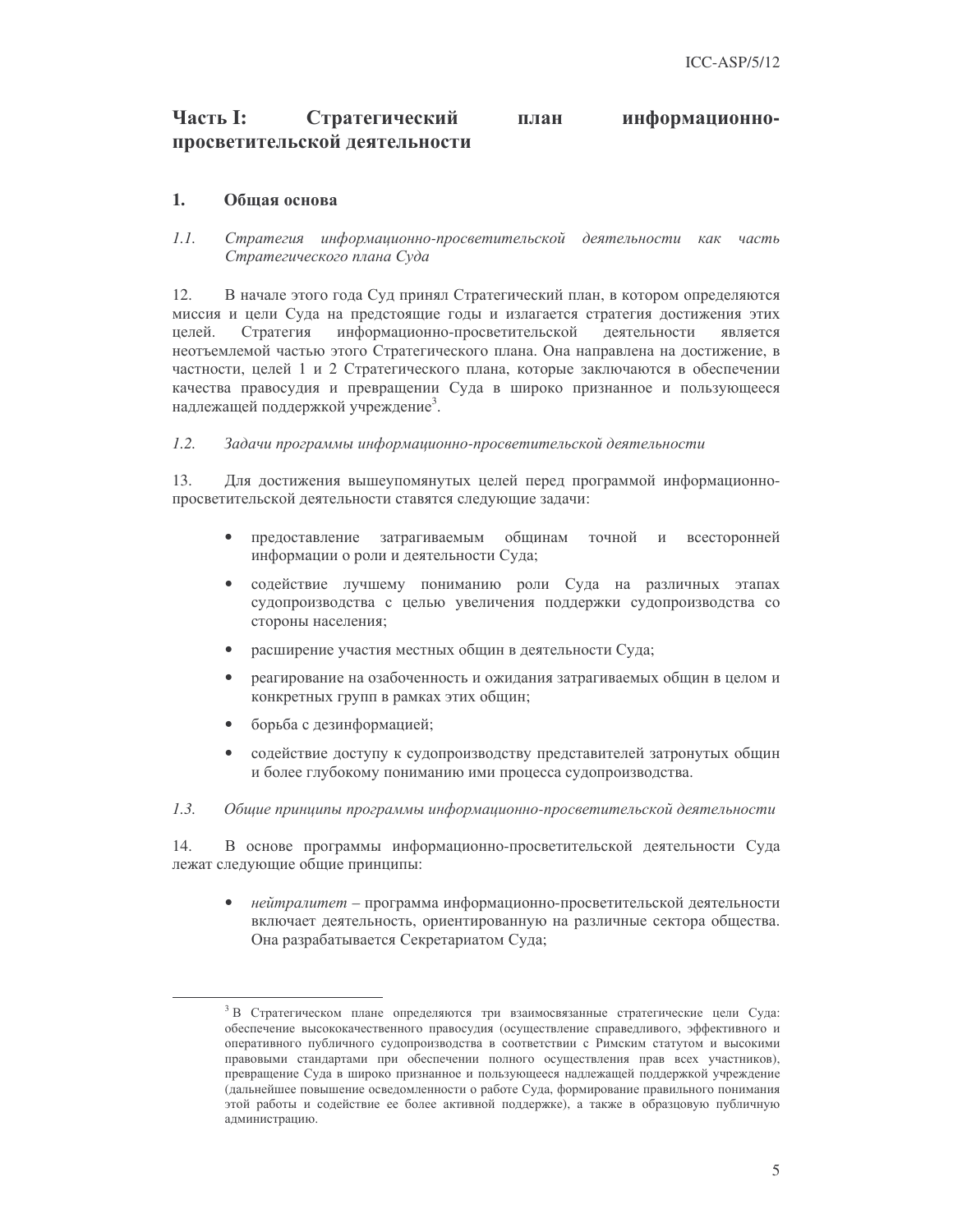- независимость информационно-просветительская деятельность должна  $\bullet$ отражать независимый и неполитический характер Суда. Она позволяет распространять объективную и точную информацию о Суде и его деятельности. Информационно-просветительская деятельность He пропагандирует стратегии, разработанные различными субъектами судопроизводства, например, обвинением, защитой, потерпевшими или государством, и не стремится влиять на них или как-либо комментировать их:
- участие информационно-просветительская деятельность осуществляется  $\bullet$ с целью содействия более широкому участию лиц, затрагиваемых работой Суда, за счет налаживания и поддержания устойчивого диалога, основанного на доверии;
- гибкость программы и подходы должны адаптироваться к  $\bullet$ обстоятельствам, в частности, к этапам судопроизводства и специфике местной культуры;
- $\bullet$ партнерство - программа информационно-просветительской деятельности будет направлена на проведение активной политики создания партнерских отношений с местными субъектами и другими учреждениями в целях дополнения, когда это возможно и целесообразно, работы Суда в рамках стратегий, связанных с ситуациями.

#### $2.$ Факторы. влияющие стратегию информационнона просветительской деятельности

 $15.$ Разработка и осуществление программы информационно-просветительской деятельности Суда определяются условиями, в которых работает Суд, этапом судопроизводства и информационными потребностями конкретных целевых групп.

#### $2.1.$ Условия осуществления операций

 $16.$ Информационно-просветительская деятельность Суда будет осуществляться в сложных условиях, включая ситуации текущих вооруженных конфликтов. Основные аспекты этой деятельности будут определяться с учетом каждой конкретной ситуации.

17. Существует ряд факторов, которые необходимо принимать во внимание и регулировать, с тем чтобы добиться эффективного осуществления информационнопросветительской программы. К ключевым факторам относятся следующие:

a) политический контекст, который включает, например, государственные структуры и формы управления, уровень поддержки деятельности Суда со стороны правительства и других секторов или уровень несогласия с этой деятельностью;

 $b)$ социально-экономический и культурный контекст, который может включать аспекты информированности затронутого населения о работе Суда, наличие большого количества разнообразных местных языков (устных и письменных), обычно используемые методы связи, уровень образования;

логистические соображения, которые могут включать состояние дорог и  $\mathbf{c})$ транспортных систем, оборудование и средства, экологические проблемы, условия местной коммуникационной инфраструктуры (телефон, Интернет, спутниковая связь) и энергетические сети;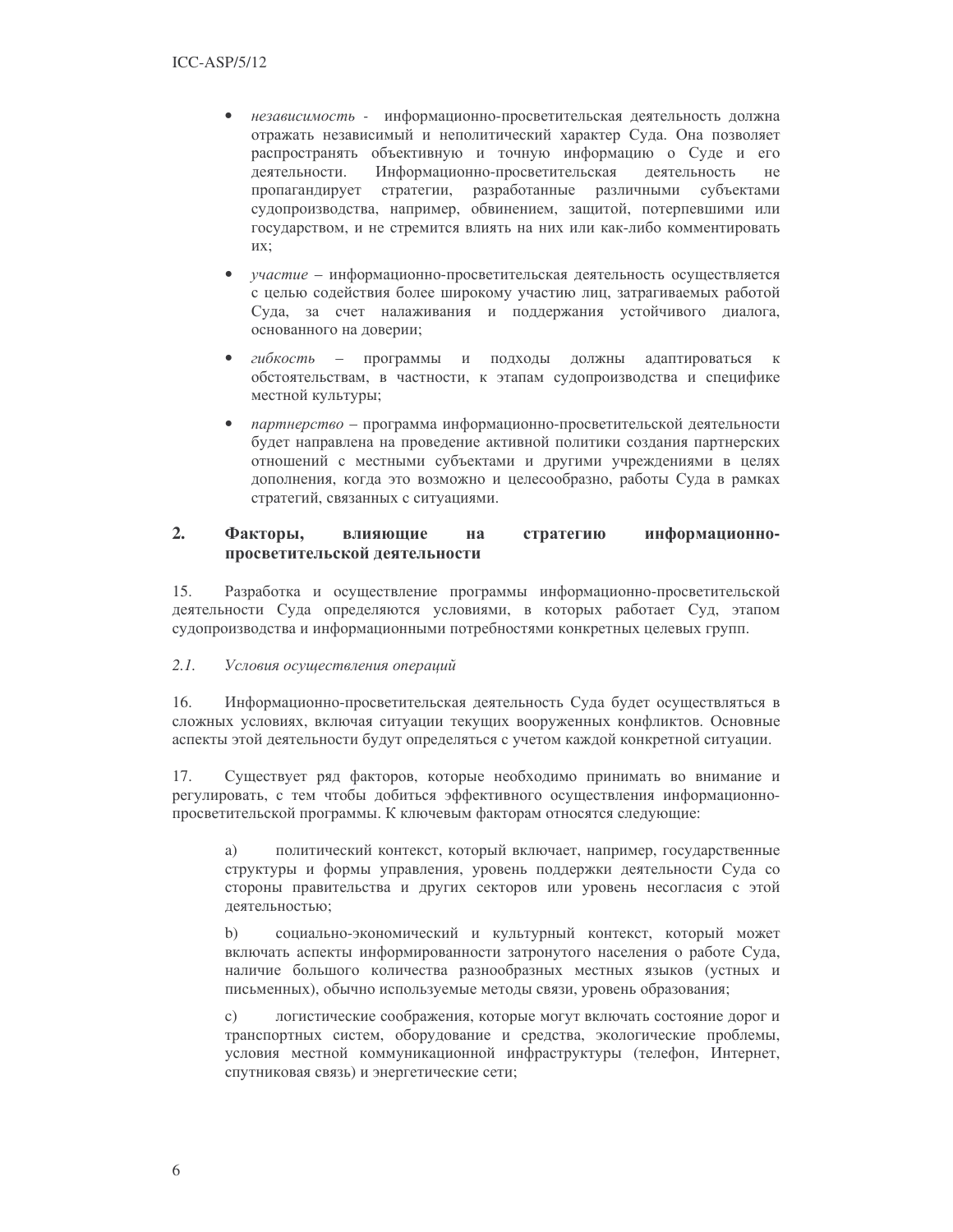$\mathbf{d}$ судебный контекст, который включает национальные судебные системы и местные механизмы правосудия, социальный статус местных прокуроров, судей и адвокатов;

 $e)$ безопасность - безопасность населения персонала МУС и партнеров и посредников должна обеспечиваться в ходе поездок в те места, в которых требуется рабочее присутствие Суда. Восприятие деятельности МУС в конкретной ситуации может также влиять на общую ситуацию в плане безопасности и, в частности, на потерпевших и свидетелей;

средства массовой информации - наличие стабильной сети средств  $f$ ) массовой информации в регионах и/или странах, затрагиваемых какой-либо ситуацией, а также искажение средствами массовой информации информации или отчетов о деятельности МУС и общие знания о Суде сотрудников средств массовой информации - все это оказывает значительное влияние на планирование  $\overline{M}$ осуществление информационно-просветительской деятельности. Суд будет поощрять контакты между местными журналистами и журналистами, базирующимися в Гааге, которые готовят репортажи по вопросам, касающимся МУС, с тем чтобы обеспечить для них возможность обмена мнениями и информацией;

наличие местных сетей, которые могут оказывать поддержку работе  $\mathbf{g})$ информационно-просветительская деятельность  $Cv<sub>II</sub>$ a Суда может поддерживаться хорошо развитыми местными коммуникационными сетями и активным гражданским обществом. С другой стороны, Суду, возможно, придется также работать с поляризованным гражданским обществом. Чрезвычайно важное значение имеют развитие и поддержание хороших отношений с международными организациями, действующими в стране. Значительную поддержку осуществлению эффективной информационнопросветительской программы могут оказывать и другие ключевые заинтересованные стороны.

#### $2.2.$ Целевые группы

18. Суд должен поддерживать связь с различными аудиториями в различных целях и адаптировать свои сообщения и информационно-просветительские мероприятия с учетом характеристик и потребностей конкретных групп. В ситуациях, которыми занимается Суд, отдельные лица и/или организованные группы могут играть роль естественного средоточия информационно-просветительской деятельности Суда, либо потому что они прямо или косвенно связаны с расследуемой ситуацией, либо потому что они особо заинтересованы в мандате Суда, либо потому что они занимают ключевые позиции в своих общинах (например, являются лидерами общин, традиционными, религиозными или местными лидерами, НПО) или в обществе (например, средства массовой информации). Другие потенциальные аудитории могут быть заинтересованы в профессиональном плане в получении информации о работе Суда (например, юристы, работники национальных систем правосудия, представители международных организаций, местные власти), поскольку они могут быть непосредственно вовлечены в работу Суда. Приводимые ниже целевые группы перечисляются в произвольном порядке. Этот перечень позволяет судить о различных видах аудиторий, с которыми Суду, возможно, придется вести информационнопросветительскую работу. Однако он включает группы, которые всегда будут относиться к целевым группам информационно-просветительской программы Суда. К ним, например, относятся общественность в целом, международные, региональные и местные средства массовой информации, гражданское общество и академические круги, а также группы, к которым требуется применять гибкий и адаптируемый подход, как-то потерпевшие, женщины, дети и молодежь и члены диаспор.

 $\overline{7}$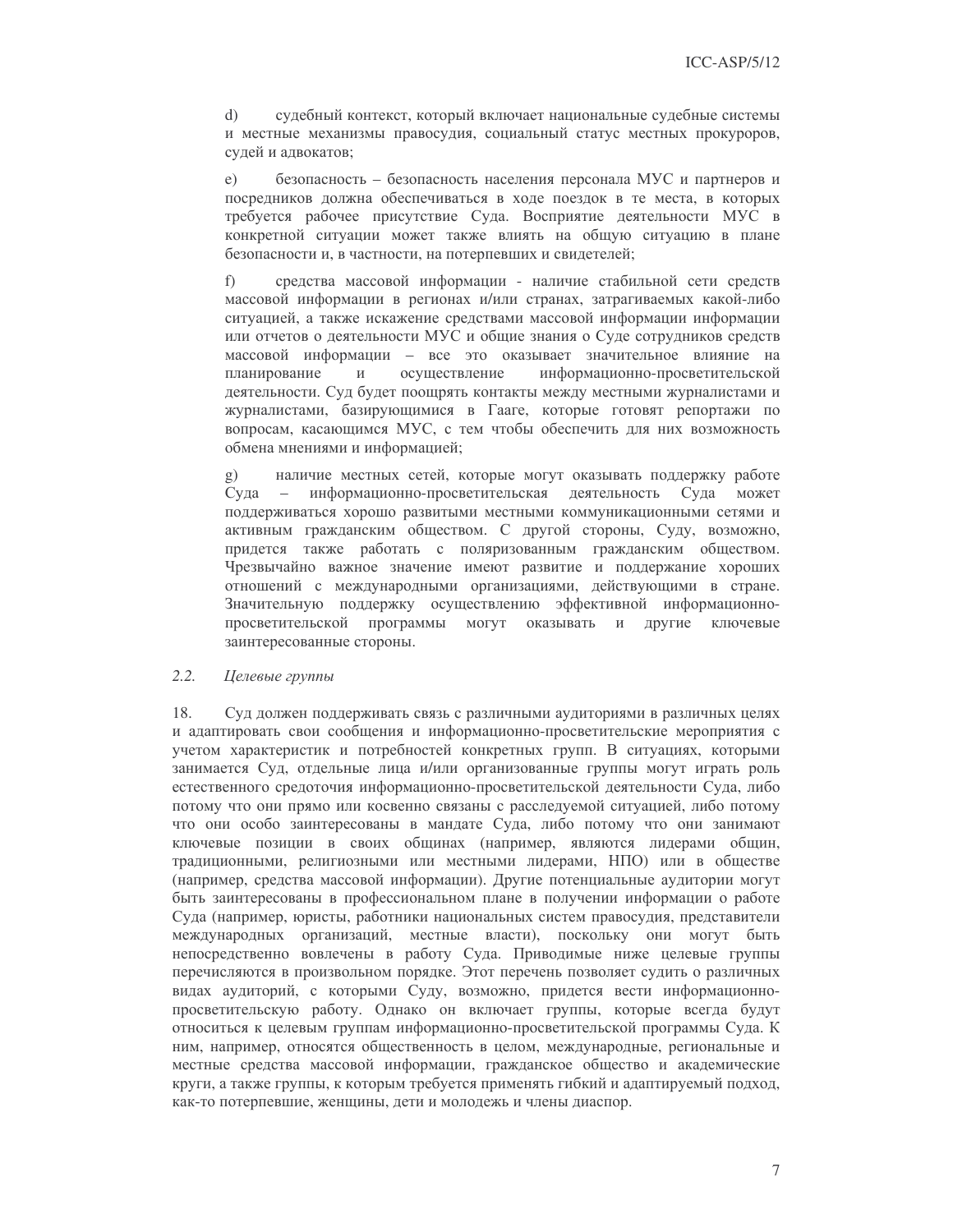### 2.2.1. Население в целом

19. Удовлетворение информационных потребностей населения какого-либо государства или района в целом, затрагиваемого работой Суда, является ключевым компонентом информационно-просветительской стратегии. Ориентация на население в целом в странах проведения операций Суда повышает действенность информационнопросветительской стратегии. Кроме того, ориентация в первую очередь на население в целом может также способствовать выходу на значительное количество конкретных целевых групп.

### 2.2.2. Международные, региональные и местные средства массовой информации

20. Международные, региональные и местные средства массовой информации оказывают сильное влияние на широкие слои населения и являются таким образом основными целевыми группами с точки зрения информационно-просветительской деятельности Суда, поскольку они обеспечивают выход на наиболее многочисленную аудиторию. Для ведения борьбы с распространением неверной информации о Суде и его работе крайне важно обеспечить предоставление точной информации средствам массовой информации.

### 2.2.3. НПО и группы гражданского обшества

21. НПО и группы гражданского общества могут участвовать в самых различных видах деятельности и представлять различные интересы своих сообществ или избирателей. Они могут оказывать значительное влияние и предоставлять важнейшие каналы для выхода на затронутые общины и передачи информации от них. Группы гражданского общества, опирающиеся в своей деятельности на самые широкие слои населения, могут также помочь Суду в использовании более широких сетей.

### 2.2.4. Потерпевшие

 $22.$ Потерпевшие занимают центральное место в работе Суда, но могут и не иметь доступа к популярным средствам массовой информации и другим информационным источникам. Деятельность, возможно, также придется адаптировать с учетом таких факторов, как грамотность или доступ к местам проживания отдельных лиц и групп.

### 2.2.5. Правительство/оппозиция

23. Политические лидеры играют ключевую роль в формировании отношения какой-либо страны к Суду и определении соответствующего уровня сотрудничества этой страны с Судом. Кроме того, исполнительные и законодательные органы, а также правоохранительные учреждения могут играть определенную роль в развитии и укреплении верховенства закона в их соответствующих обществах.

### 2.2.6. Традиционные и религиозные лидеры

24. Традиционные и религиозные лидеры, а также другие лидеры общин зачастую пользуются глубоким уважением и являются весьма влиятельными в своих общинах. Как таковые они являются важными партнерами Суда.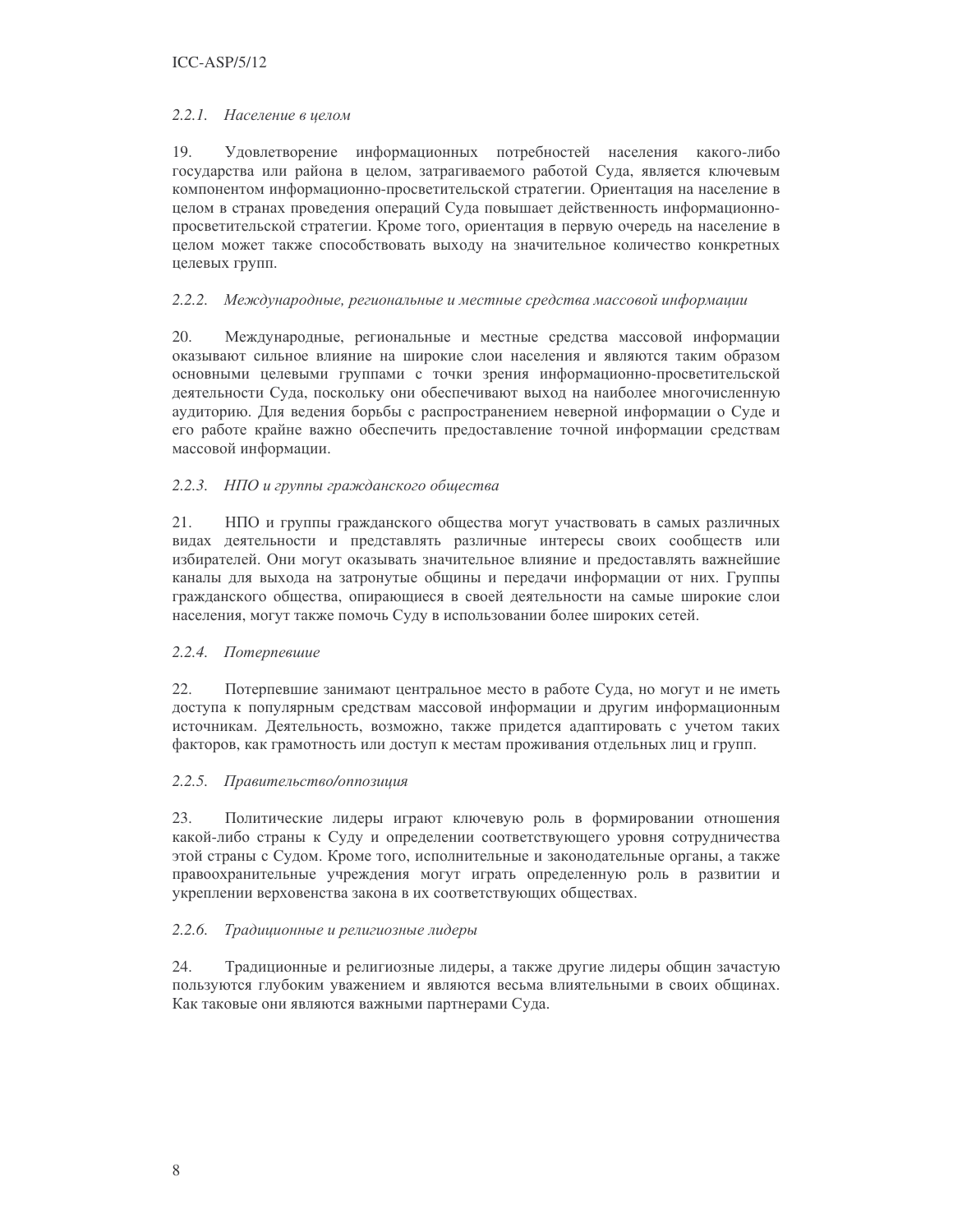## 2.2.7. Женщины

25. Часто женщины особенно сильно страдают в ситуациях конфликтов и могут испытывать особые проблемы и иметь особые информационные потребности. Не исключено, что Суд будет работать в таких ситуациях, когда женщинам сложнее получить доступ к общественной информации, и поэтому ему необходимо будет разработать целевые стратегии для работы с женщинами и обеспечения им доступа к судебной деятельности Суда.

### 2.2.8. Дети и молодежь

26. Дети относятся к наиболее уязвимым жертвам конфликтов. Дети и молодежь могут также играть двойственную роль во время конфликта, т.е. являться правонарушителями и потерпевшими. Для выхода на этот сектор и работы с ним также необходимо будет разработать конкретные стратегии.

### 2.2.9. Беженцы и внутриперемещенные лица

27. В общинах беженцев и внутриперемещенных лиц может иметься высокий процент потерпевших, а также других социально обездоленных групп. Будучи вынужденными жить не дома, а еще где-то (либо в лагере, либо разрозненно на территории всей страны), они могут являться особенно уязвимыми и быть лишены доступа к обычным источникам информации.

## 2.2.10. Юристы и академические круги

Юристы и академические круги могут оказывать значительное влияние на 28. представления и знания других групп населения о работе Суда. Группы студентов могут выполнять функцию формирующих общественное мнение лидеров на базовом уровне совместно с преподавателями и юристами, которые влияют на директивные органы. Юристы, сотрудники системы правосудия и судебных органов могут также в принципе принимать непосредственное участие в судопроизводстве в рамках Суда.

### 2.2.11. Лица, участвовавшие или участвующие в боевых действиях

29. Лица, участвовавшие в конфликте, нуждаются как в общей, так и конкретной информации. Подвергаясь стигматизации со стороны своих семей и/или этнических групп, в состав которых они входят, за их активное участие в боевых действиях, они представляют собой неустойчивый сегмент общества и могут являться источником значительной нестабильности.

### 2.2.12. Диаспоры

 $30<sup>2</sup>$ Диаспоры часто поддерживают тесную связь со страной происхождения и иногда могут рассматриваться как авторитетные источники информации.

## 2.2.13. Международные организации и дипломатические круги в стране расследуемой cumyauuu

 $31.$ Международные правительственные организации, в частности Организация Объединенных Наций, а также дипломатические круги являются ключевыми субъектами обществ в странах расследуемых ситуаций. Их роль особенно велика, потому что они также оказывают содействие и в отдельных случаях финансируют различные местные проекты в стране расследуемой ситуации.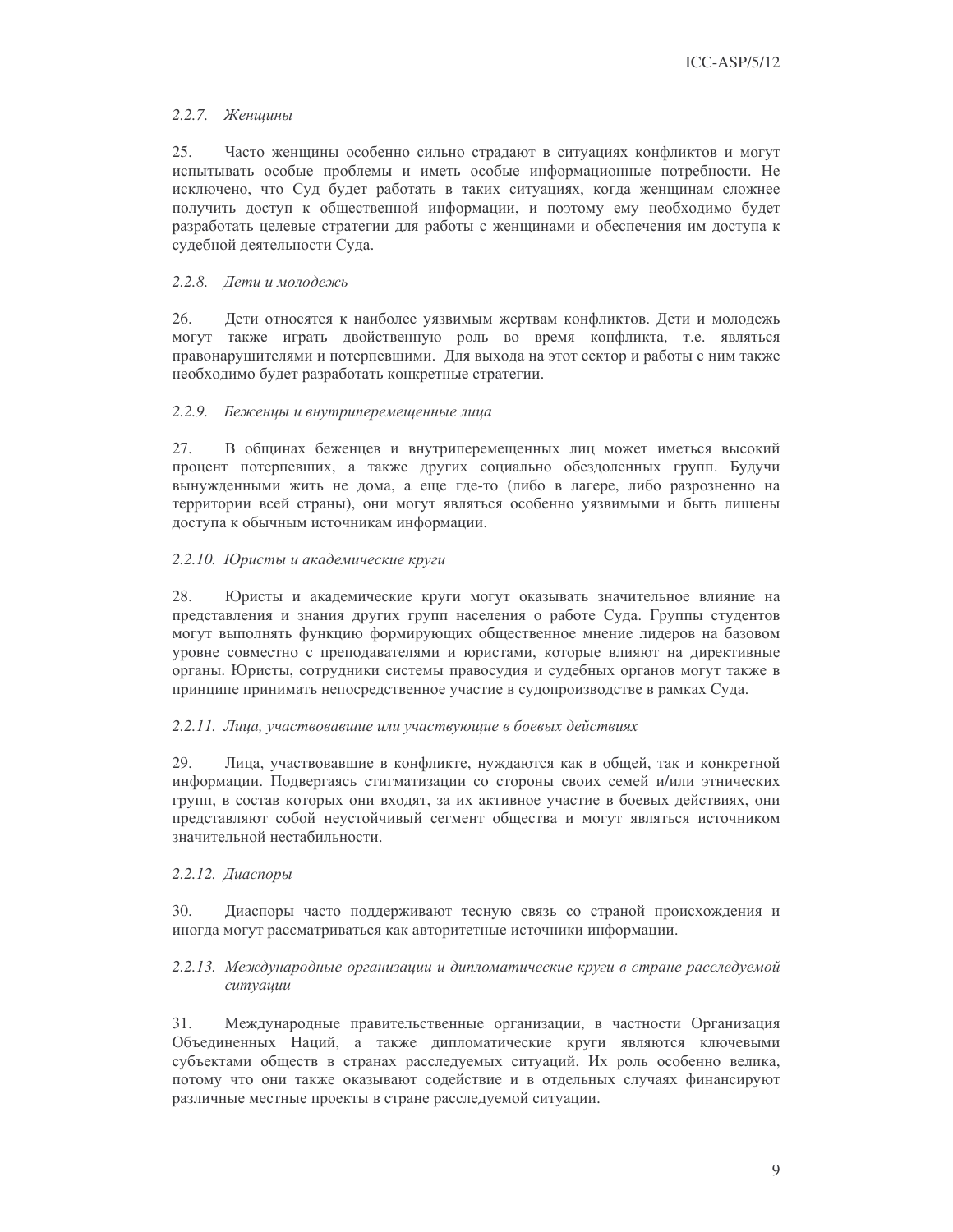### $ICC-ASP/5/12$

#### $2.3.$ Этапы судебного процесса

 $32.$ Судебный процесс в рамках Суда подразделяется на шесть конкретных этапов: анализ, расследование, предварительное производство, судебное разбирательство, апелляция и приведение приговора в исполнение<sup>4</sup>. Масштабы и характер информационно-просветительской деятельности будут зависеть от этапа деятельности Суда в рамках затрагиваемых сообществ. Для целей планирования и осуществления информационно-просветительской деятельности проводится также различие между информационно-просветительской деятельностью, осуществляемой в связи с какойлибо ситуацией в целом, и информационно-просветительской деятельностью, касающейся конкретного дела. Как указала Палата предварительного производства I в своем решении от 17 января 2006 года, «ситуации [...] в целом определяются с использованием временных, территориальных и в отдельных случаях личностных параметров, как это имеет место в случае ситуации на территории Демократической Республики Конго с 1 июля 2002 года...», тогда как «дела [...] состоят из конкретных инцидентов, в течение которых, как представляется, одно или несколько преступлений, относящихся к юрисдикции Суда, были совершены одним или несколькими установленными подозреваемыми...»

### 2.3.1. Информационно-просветительская деятельность в связи с ситуацией

33. Информационно-просветительская деятельность в связи с какой-либо ситуацией включает деятельность, которая осуществляется на всех этапах судебного процесса.

34. На этапе анализа с использованием открытых источников подбирается общая информация о предыстории ситуации, потенциальных вызовах и возможностях, существующих коммуникационных сетях, потенциальных сетях партнеров и целевых группах.

35. На этапах расследования и предварительного производства обеспечивается максимально широкое распространение беспристрастной и точной информации о самом Суде и его деятельности. В рамках усилий в области просвещения и информирования общественности упор должен делаться на проблемы, вызывающие озабоченность, и на недопущение дезинформации. Первоначальные сообщения должны содержать в первую очередь исходную информацию о Суде, в том числе о роли каждого из его органов, а также информацию по процедурным аспектам, которая позволяет судить о том, каким образом работает Суд. Должно быть сделано все возможное для установления связи с ключевыми субъектами в затронутых общинах, а также с теми секторами, которые, вероятно, будут участвовать в работе Суда, и создания эффективных каналов связи. Следует также определить наиболее эффективные способы выхода на различные целевые группы и выяснения главных интересующих их вопросов и озабоченностей, а также определения потенциальных партнеров. Общие усилия в области информирования и просвещения будут дополняться предоставлением конкретной информации, предназначенной специально для потерпевших.

36. Эта деятельность будет продолжаться в дополнение к деятельности, осуществляемой в связи с конкретным делом.

<sup>&</sup>lt;sup>4</sup> Предлагаемый бюджет по программам на 2006 год, Официальные отчеты Ассамблеи государств-участников Римского статута Международного уголовного суда, четвертая сессия, Гаага, 28 ноября - 3 декабря 2005 года (издание Международного уголовного суда), ICC-ASP/4/32, часть II.B(5).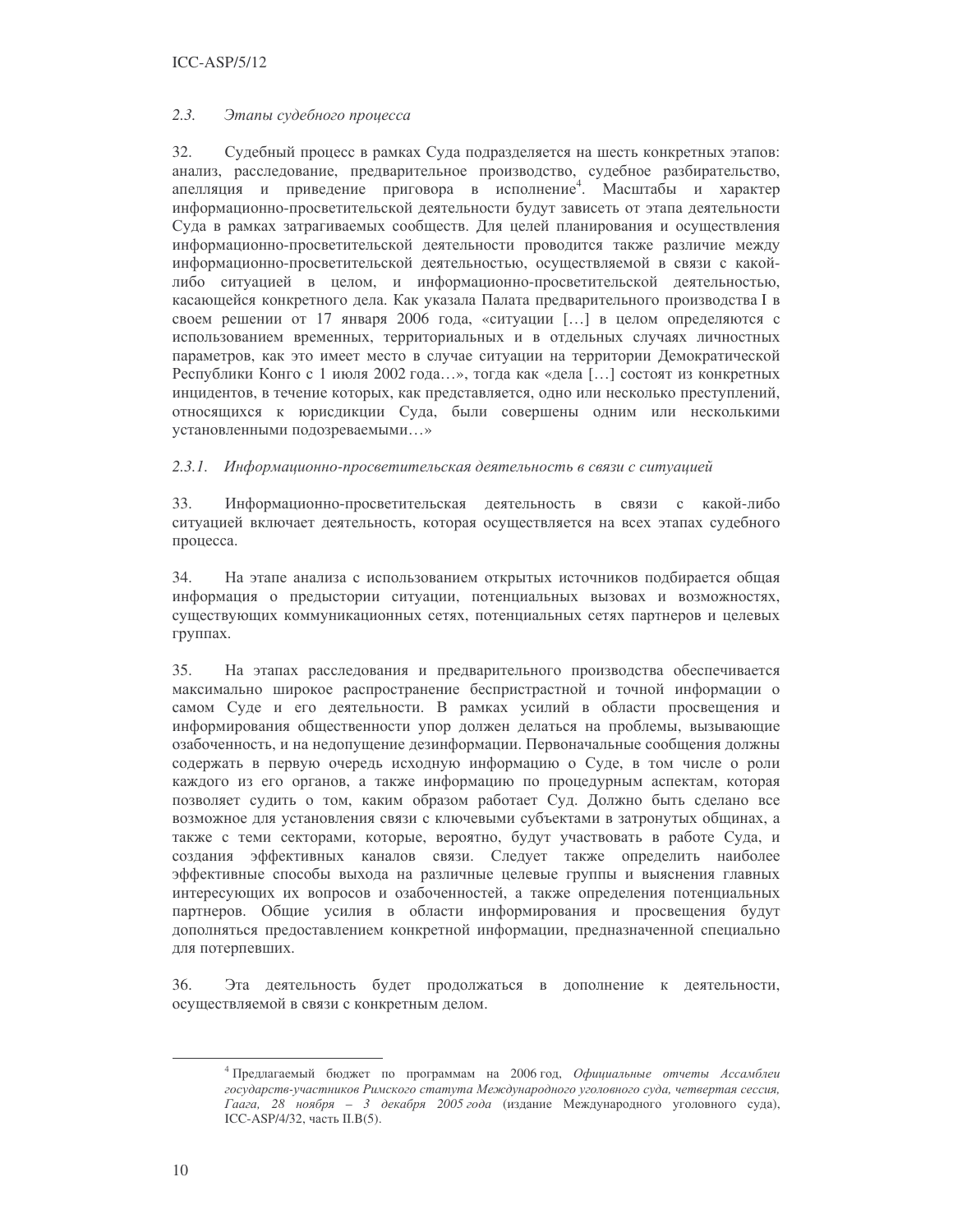### 2.3.2. Информационно-просветительская деятельность в связи с конкретным делом

37. Отправной точкой в информационно-просветительской деятельности в связи с каким-либо делом является выдача ордера(ов) на арест.

38. После выдачи ордеров на арест и произведения арестов будет применяться более целенаправленный подход к коммуникационной деятельности. Он будет предполагать подготовку тематических радиопрограмм, лекций или семинаров для представителей общественности по сфере охвата и пределам мандата МУС, а также другим соответствующим вопросам.

39. Первоначальная явка в Суд открывает возможность для проведения конкретных информационно-просветительских мероприятий, в том числе пресс-конференций в штаб-квартире и с местными журналистами в стране расследуемой ситуации, организации должностными лицами Суда интервью для международных и местных средств массовой информации с целью разъяснения судебных процедур и мер, которые будут приниматься, а также проведения на местах мероприятий по разъяснению последовательности процессуальных действий.

40. Слушание, на котором подтверждаются обвинения, является важным моментом данного судебного этапа и требует разработки и проведения конкретной коммуникационной кампании. В ключевых сообщениях на этом этапе может делаться упор на то, что в ходе подтверждения обвинений все заинтересованные участники судопроизводства (т.е. Канцелярия Прокурора, защита и потерпевшие) имеют возможность выразить свою точку зрения.

41. После начала судебного разбирательства мероприятия, осуществление которых началось на этапах расследования и предварительного производства, продолжатся, но усилия в области информационно-просветительской работы будут сконцентрированы на обеспечении публичного характера судебных разбирательств и доступа широкой общественности, в частности затрагиваемых общин, к судопроизводству.

 $42.$ Это будет предполагать информирование о судопроизводстве через веб-сайт Суда и, по мере необходимости, установление видеосвязи или использование спутниковых систем. Будут также подготавливаться и распространяться среди партнеров и широкой общественности резюме судебных разбирательств, для чего будут использоваться веб-сайт Суда, КД-ПЗУ, печатные материалы, каналы местных средств массовой информации и местные группы гражданского общества.

43. На этапе судебного разбирательства будут приниматься дополнительные меры по предоставлению потерпевшим информации о возмещении, поскольку перед Судом, возможно, встанет этот вопрос.

44. На этапах апелляции и приведения приговора в исполнение основное внимание в рамках информационно-просветительской деятельности будет уделяться в целом информированию о судебных постановлениях и решениях относительно возмещения или предоставлению информации о приговорах и содержании под стражей в будущем в форме, доступной для понимания соответствующих общин. Как и на этапе судебного разбирательства, дополнительные усилия будут направлены на предоставление потерпевшим информации относительно возмещения.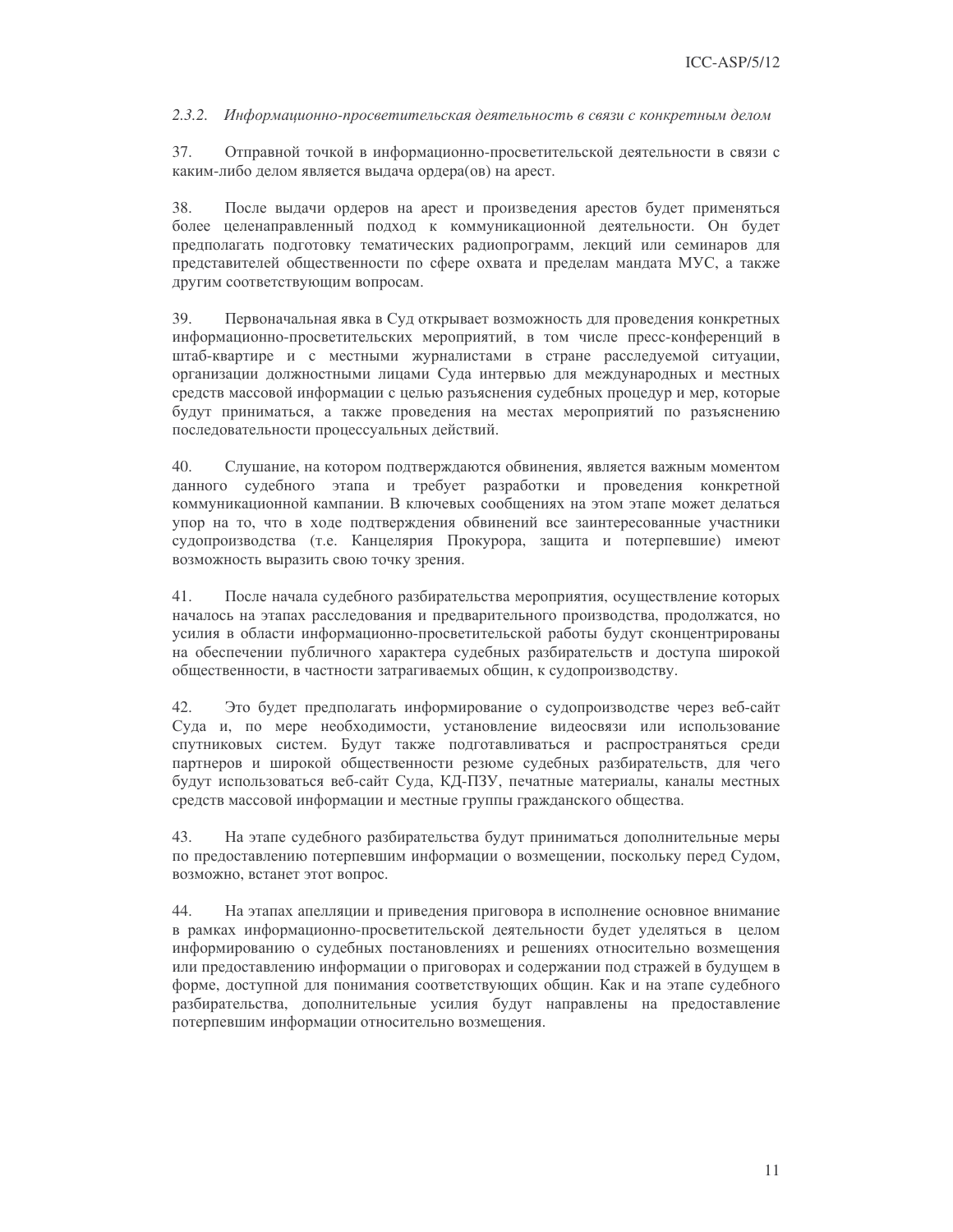#### $2.4.$ Сообщения

 $45.$ Проводя свою информационно-просветительскую работу, Суд должен стремиться использовать четкие последовательные сообщения, специально составленные для различных аудиторий. В целях содействия разработке сообщений Суда, используемых им в его информационно-просветительской работе, были составлены нижеследующие руководящие принципы.

46. Руководящие принципы, касающиеся тем и целей сообщений:

- сообщения разрабатываются с целью обеспечения максимально глубокого  $\bullet$ понимания работы Суда и оказания ей максимально широкой поддержки, регулирования ожиданий и позиционирования Суда как элемента более широкой системы международного правосудия;
- $\bullet$ тематика сообщений должна касаться характеристик Суда и условий его работы, причем основное внимание должно уделяться, например, его роли учреждения, справедливости, эффективности как сулебного  $\overline{M}$ беспристрастности его работы и того факта, что Суд учитывает условия, в которых он действует, и интересы и потребности потерпевших;
- сообщения должны составляться с учетом специфики конкретных  $\bullet$ аудиторий, их разнообразия и особых информационных потребностей, а также верований, позиций, мнений и культурного контекста;
- $\bullet$ направленность и уровень детализации сообщений могут варьироваться в зависимости от аудитории, однако сами сообщения должны также носить последовательный характер;
- в сообщениях должны рассматриваться озабоченности различных  $\bullet$ аудиторий. Это особенно важно, когда они передаются в рамках двустороннего коммуникационного процесса;
- сообщения должны учитывать требования конкретных ситуаций,  $\bullet$ непредсказуемые обстоятельства и последующие тенденции в сфере общественного мнения:
- после разработки ключевых сообщений они будут периодически  $\bullet$ повторяться на различных этапах судебного процесса с целью подтверждения основных идей и углубления понимания работы Суда;
- сообщения будут периодически пересматриваться и меняться в рамках  $\bullet$ текущего процесса двусторонней связи с различными аудиториями и партнерами на местах, а также с учетом откликов, поступающих от соответствующих групп.
- 47. Руководящие принципы, касающиеся формальных аспектов:
	- $\bullet$ сообщения должны быть точными, но простыми, с тем чтобы быть понятными для непосвященной аудитории;
	- поскольку Суд часто имеет дело со сложными процессуальными и  $\bullet$ юридическими концепциями, сообщения по мере необходимости должны сопровождаться разъяснением контекста;
	- в тех случаях, когда различные роли органов требуют направления  $\bullet$ различных сообщений, полезно будет разъяснять, почему это происходит, и показывать соответствующие роли, уменьшая тем самым вероятность путаницы.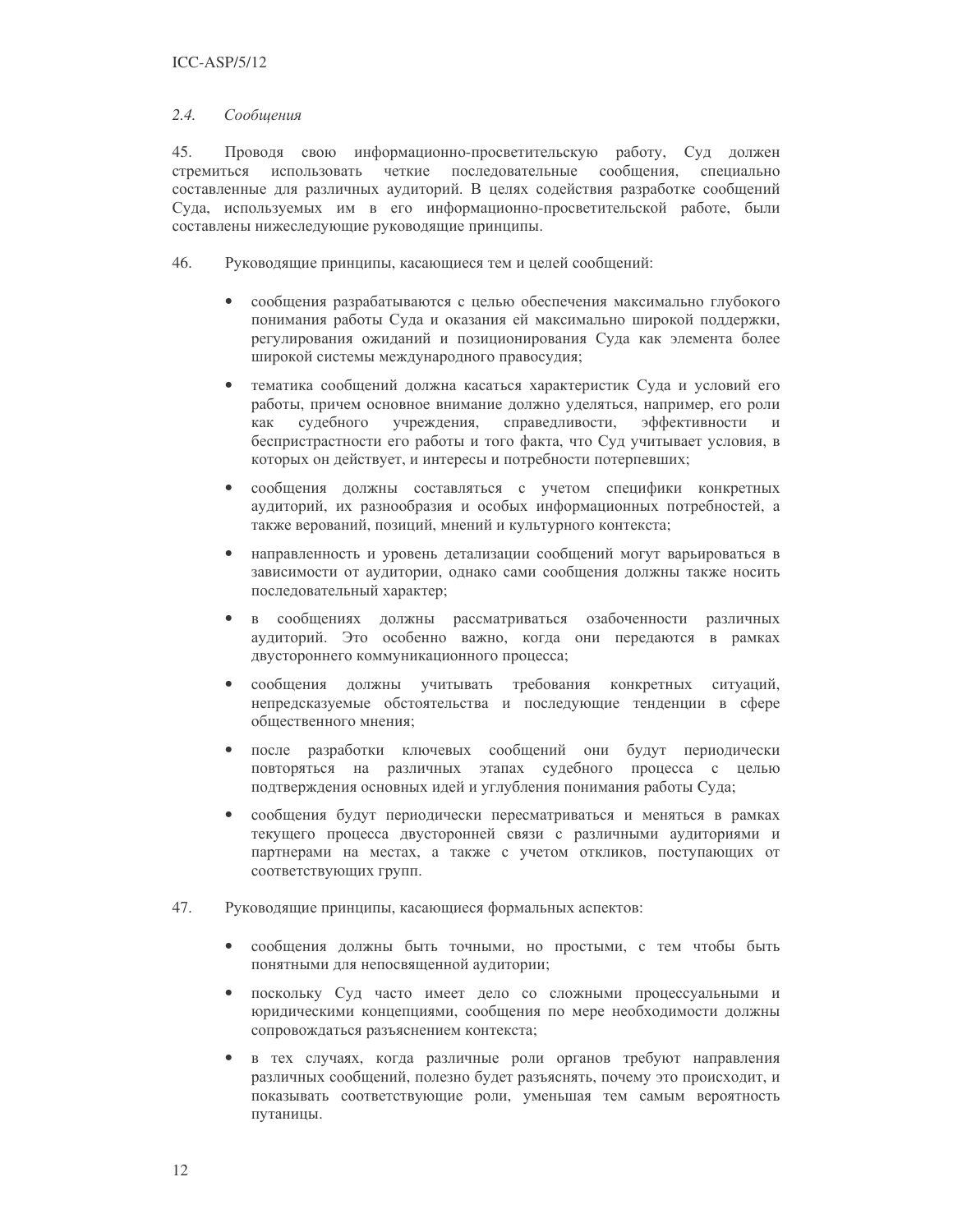#### $2.5.$ Коммуникационные средства

48. Для выхода на различные целевые группы, перечисленные выше, с учетом условий осуществления операций могут использоваться самые разнообразные средства и технологии связи. Коммуникационные средства будут использоваться гибким образом с учетом уровня знаний и информированности каждой целевой группы в комплексных и варьирующихся условиях. Приведенный ниже перечень не является исчерпывающим, а лишь позволяет судить о конкретных средствах и методах связи, которые Суд может использовать для информирования о своей работе и удовлетворения выявленных информационных потребностей.

## 2.5.1. Средства коммуникации с широкой общественностью

49 Наиболее эффективные средства информирования широкой общественности включают, например, радиопрограммы, телевизионные и документальные фильмы, крупномасштабные кампании по распространению брошюр и плакатов; театральные постановки; и для тех, кто имеет доступ к Интернету - веб-сайт Суда. Программы Суда для стажеров и посещающих специалистов позволяют Суду вовлекать в свою работу лиц из тех стран, в которых действует Суд, а также из других государств-участников и государств, не являющихся участниками Статута. По возвращении в страны происхождения эти лица могут выступать в качестве полезных источников информации на местах и распространять знания о Суде.

### 2.5.2. Средства коммуникации с международными, региональными и местными средствами массовой информации

50. Конкретные подходы к коммуникации будут зависеть от вида средств массовой информации (радио, телевидение, пресса и т.д.), их основной аудитории (международная аудитория, население затрагиваемого района в целом и т.д.) и региона. Регулярные пресс-релизы и резюме, интервью с пресс-секретарями, пресс-конференции с пресс-секретарями или, когда это необходимо, должностными лицами Суда, курсы подготовки для представителей средств массовой информации, инициативы по повышению квалификации для местных средств массовой информации, семинары и рабочие совещания, документальные фильмы и таблицы, содержащие общую информацию о Суде и/или информацию о судопроизводстве в связи с конкретной ситуацией - таковы некоторые из средств коммуникации, предназначенные для работы со средствами массовой информации в целях борьбы с распространением неверной информации о Суде, а также для работы с максимально широкой аудиторией.

### 2.5.3. Коммуникационные подходы в работе с НПО и группами гражданского общества

51. Коммуникационные средства могут включать проведение семинаров и рабочих совещаний с представителями НПО и гражданского общества. Конкретные цели и темы рабочих совещаний могут варьироваться, но все они включают исходную информацию о мандате Суда и его судебной деятельности. На некоторых семинарах основное внимание может уделяться разъяснению определенных юридических концепций, тогда как другие будут посвящены подготовке участников, с тем чтобы впоследствии они могли проводить со своими коллегами занятия по вопросам, касающимся деятельности Суда. Персонал Суда, размещенный на местах, будет налаживать и поддерживать отношения с этими группами. Посещение Суда представителями местных НПО в дополнение к семинарам и совещаниям «за круглым столом», организуемым на местах, будет являться важным средством поддержания регулярного диалога с представителями гражданского общества. Соответствующие семинары-практикумы по созданию потенциала и обмену опытом также относятся к средствам, используемым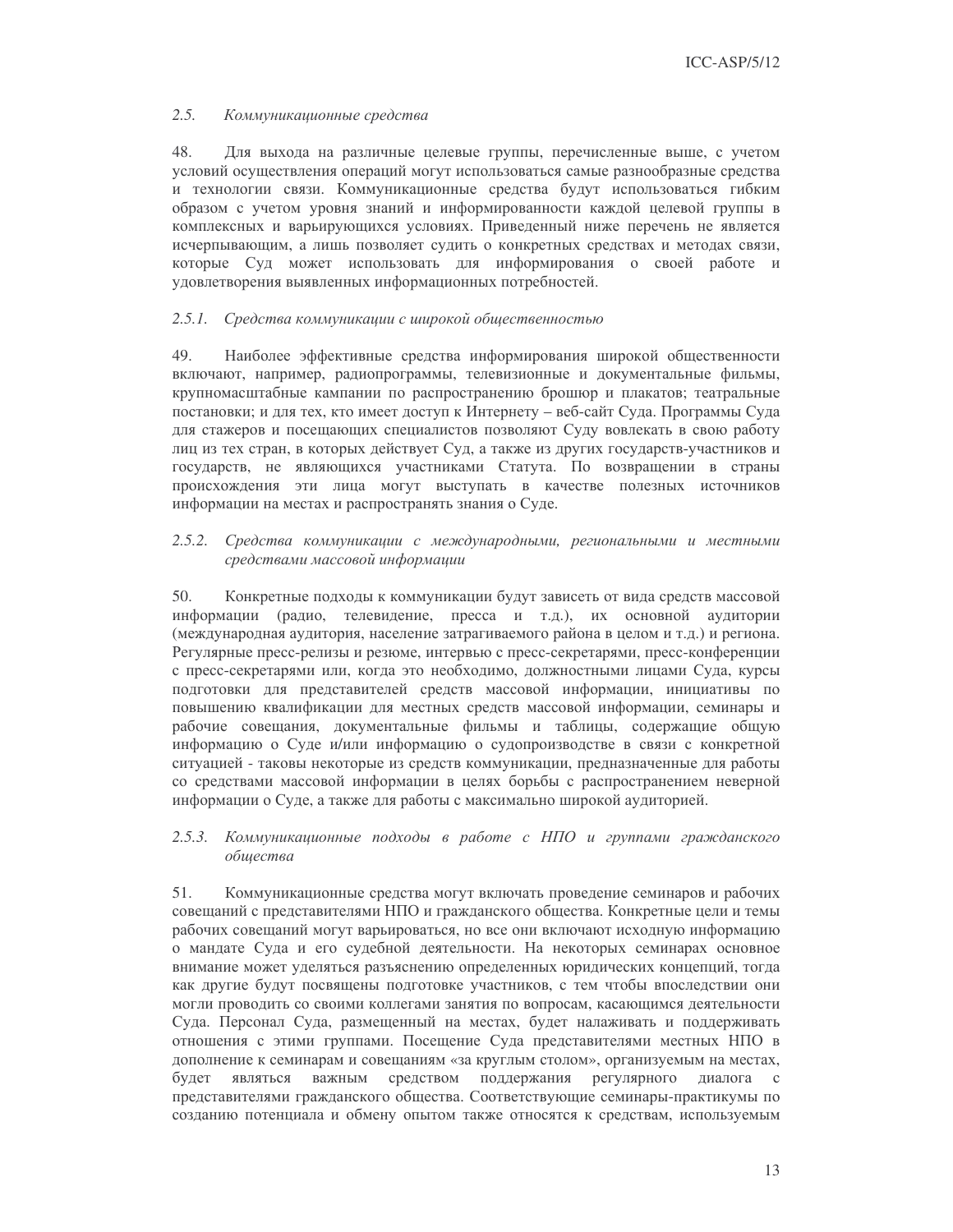для поддержания связей с НПО и группами гражданского общества. Брошюры и другие информационные продукты также являются средством распространения информации среди НПО и групп гражданского общества. Показ видеозаписей судопроизводства, касающегося данной страны, имеет особое значение, поскольку ее граждане не смогут присутствовать на судебных разбирательствах. Видеозаписи лично **MOTVT** использоваться как инструмент информирования затрагиваемых общин о том, как фактически проходят судебные разбирательства в Гааге.

### 2.5.4. Средства коммуникации с потерпевшими

52. Коммуникационные средства для информирования потерпевших могут включать установление контактов между группами потерпевших или организациями, работающими с потерпевшими, и подразделениями МУС, занимающимися вопросами, касающимися потерпевших. Информационные материалы, предназначенные для потерпевших, должны разрабатываться в консультациях с представителями потерпевших для обеспечения того, чтобы они были доступными для потерпевших; они могут включать брошюры, плакаты, мультфильмы, комиксы, радиопрограммы и дискуссионные/учебные семинары. Эти продукты должны апробироваться в рамках экспериментальных групп потерпевших для обеспечения учета культурной среды и удовлетворения информационных потребностей этих групп. Общие информационные совещания, на которых представляется исходная информация о роли, мандате и судебной деятельности Суда, должны дополняться тематическими семинарами и рабочими совещаниями, на которых рассматриваются и разъясняются права потерпевших согласно Римскому статуту.

### 2.5.5. Средства коммуникации с правительством/оппозицией

53. Потенциальные средства коммуникации в данном случае могут включать целевые учебные сессии для отдельных представителей, распространение печатных материалов и проведение отдельных совещаний с представителями подразделения, занимающегося информационно-просветительской работой, и Суда. Особое значение имеет участие, когда таковое возможно, должностных лиц Суда из Гааги, которые могут проводить совещания с соответствующими представителями центрального правительства и местных органов управления, предоставляя им таким образом актуальную информацию о текущей деятельности Суда и способствуя обмену мнениями с ними.

### 2.5.6. Средства коммуникации с традиционными и религиозными лидерами

54. Эффективные методы коммуникации могут включать дискуссии, обучение коллег и выпуск письменных публикаций; они предназначены для распространения общей информации о Суде и его деятельности и содержат ответы на конкретные поставленные вопросы. Как и во всех других случаях, сообщения должны тщательно отбираться и учитывать культурные особенности. Учебные сессии для этой целевой группы должны обеспечивать поступление общей информации о Суде и его мандате, а также предусматривать обсуждение взаимосвязи между международным уголовным правосудием и видами местного и традиционного правосудия, направленными на урегулирование коллизий; они должны также предоставлять этим группам широкие возможности для постановки интересующих их вопросов и выражения их озабоченностей. Такой подход поможет Суду копить знания на основе изучения местных представлений и опыта.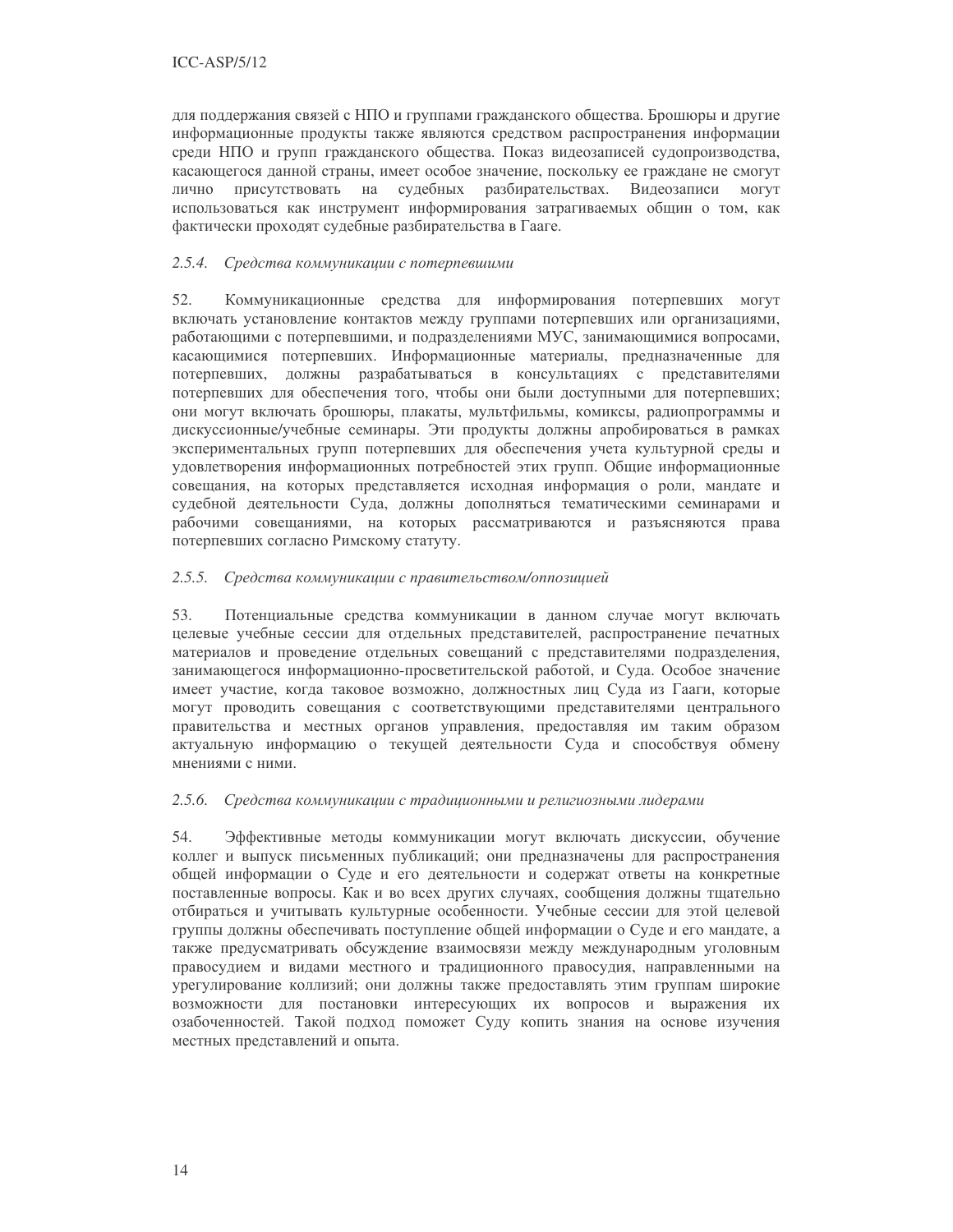### 2.5.7. Средства коммуникации с женщинами

55. Методы коммуникации могут включать распространение информации через существующие экономические, социальные, культурные и политические группировки, занимающиеся женской проблематикой. Применяемые методы могут включать организацию совещаний для женщин и групп женщин, учебные семинары и найм инструкторов. В информационных продуктах упор должен делаться на посвященные гендерной проблематике положения Римского статута в дополнение к основной информации о Суде.

### 2.5.8. Средства коммуникации с детьми и молодежью

56. Средства коммуникации могут включать создание сетей с участием детских учреждений, существующих в средних и высших учебных заведениях клубов и охватывающих широкие слои населения ассоциациях детских и молодежных групп. Можно было бы проводить рабочие совещания для членов таких групп с целью повышения их потенциала в области распространения информации, касающейся Суда. Методы коммуникации могут включать выпуск предназначенных для детей плакатов и афиш, проведение диспутов и викторин.

## 2.5.9. Средства коммуникации с бежениами и внутриперемешенными лицами

57. Средства коммуникации должны варьироваться в зависимости от места расположения и организации группы, в том числе, например, от того, является ли группа разрозненной или проживает в лагере (с учетом существующей организационной структуры лагеря). Эти средства могут включать радиопередачи, распространение письменных/иллюстрированных материалов, проведение крупномасштабных брифингов в ратушах, обсуждения в рамках целевых групп и семинары-практикумы для подготовки коллег. Следует осуществлять сотрудничество с международными организациями и учреждениями по вопросам беженцев, проводящим работу с внутриперемещенными лицами.

### 2.5.10. Методы коммуникации с юридическими и академическими кругами

Средства коммуникации могли бы включать подробные письменные 58. сообщения, встречи с экспертами Суда по конкретным проблемам, тематические лекции для общественности, семинары, обсуждения «за круглым столом» и прения. Презентации и лекции должностных лиц Суда, предназначенные для преподавателей университетов, аналитических групп и академических обществ, являются важным средством информационно-просветительской работы и удовлетворения особых информационных потребностей юридических кругов.

### 2.5.11. Средства коммуникации с лицами, участвовавшими или участвующими в боевых действиях

59. Для выхода на эту целевую группу, возможно, потребуется использовать такие средства коммуникации, как тематические радиопрограммы, семинары и брифинги, позволяющие вести открытый диалог и обсуждение по вопросам, касающимся работы Суда. Еще одним эффективным средством коммуникации с этими группами является осуществление программ подготовки инструкторов, предназначенных для отдельных лиц, которые будут обеспечивать подготовку своих коллег.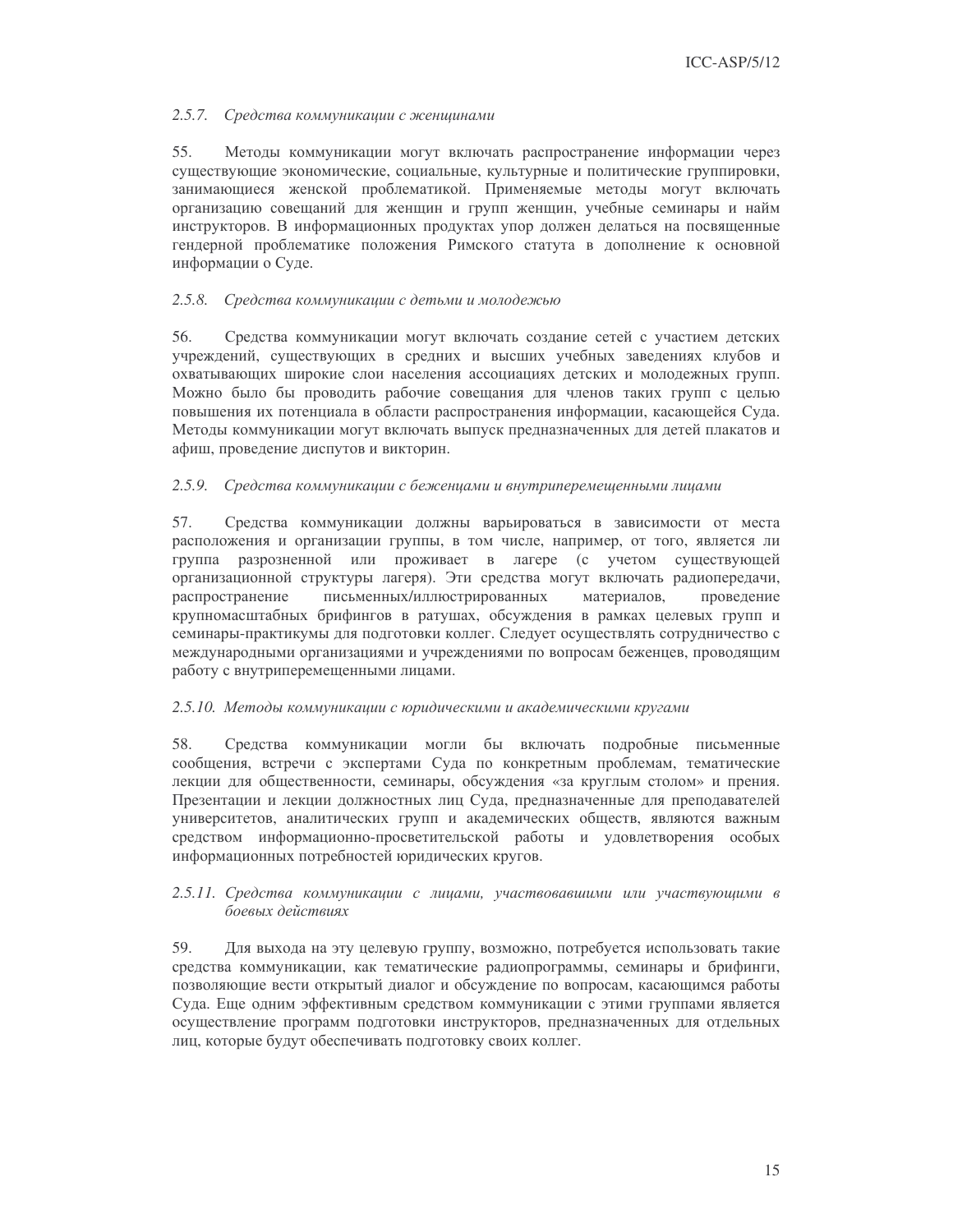### $ICC-ASP/5/12$

### 2.5.12. Подходы к коммуникации с диаспорами

60. В зависимости от места расположения и условий жизни диаспор надлежащими средствами коммуникации с ними могут являться совещания, неофициальные обсуждения «за круглым столом», распространение письменных материалов и связь по Интернету.

2.5.13. Средства коммуникации  $\mathcal C$ международными организациями  $\overline{u}$ дипломатическими кругами в стране расследуемой ситуации

61. К эффективным средствам коммуникации с этими группами относятся регулярные совещания, обсуждения «за круглым столом» и семинары с участием представителей неправительственных организаций и дипломатических кругов в штабквартире Суда, а, когда это необходимо, и на местах. Поездки должностных лиц на места также могут являться средством информирования таких лиц о работе Суда. Информационные материалы могут распределяться по существующим каналам связи с этими целевыми группами.

#### $2.6.$ Оиенка

62. Успешность усилий по выполнению задач программы информационнопросветительской деятельности Суда может оцениваться двумя способами:

- 1. Оценка успешности усилий по осуществлению планов действий по каждой ситуации. Этот подход будет основан на завершении надлежащим образом осуществления каждого плана действий; он позволяет использовать в первую очередь количественные показатели, уже разработанные для планов действий (см. приложение 1).
- 2. Анализ воздействия информационно-просветительской деятельности путем опросов общественного мнения, обследований, подготовки докладов о краткосрочных и среднесрочных оценках и использования данных, собранных информационно-просветительскими группами Суда на местах и НПО.

#### $\overline{3}$ . Осуществление

#### $3.1.$ Обеспечение максимальной эффективности усилий

63. Для обеспечения максимальной эффективности информационнопросветительской деятельности программа такой деятельности будет обеспечивать внутреннюю координацию и ориентироваться на создание и поддержание сетей партнеров.

### 3.1.1. Внутренняя координация

64. Ответственность за разработку  $\,$  M осуществление информационнопросветительской программы Суда несет Секция общественной информации и документации (СОИД) Секретариата Суда. Осуществление информационнопросветительской деятельности требует обеспечения координации и консультаций между различными секциями, отделами Секретариата Суда, включая Отдел по делам потерпевших и адвокатов, и другими органами Суда в целях обеспечения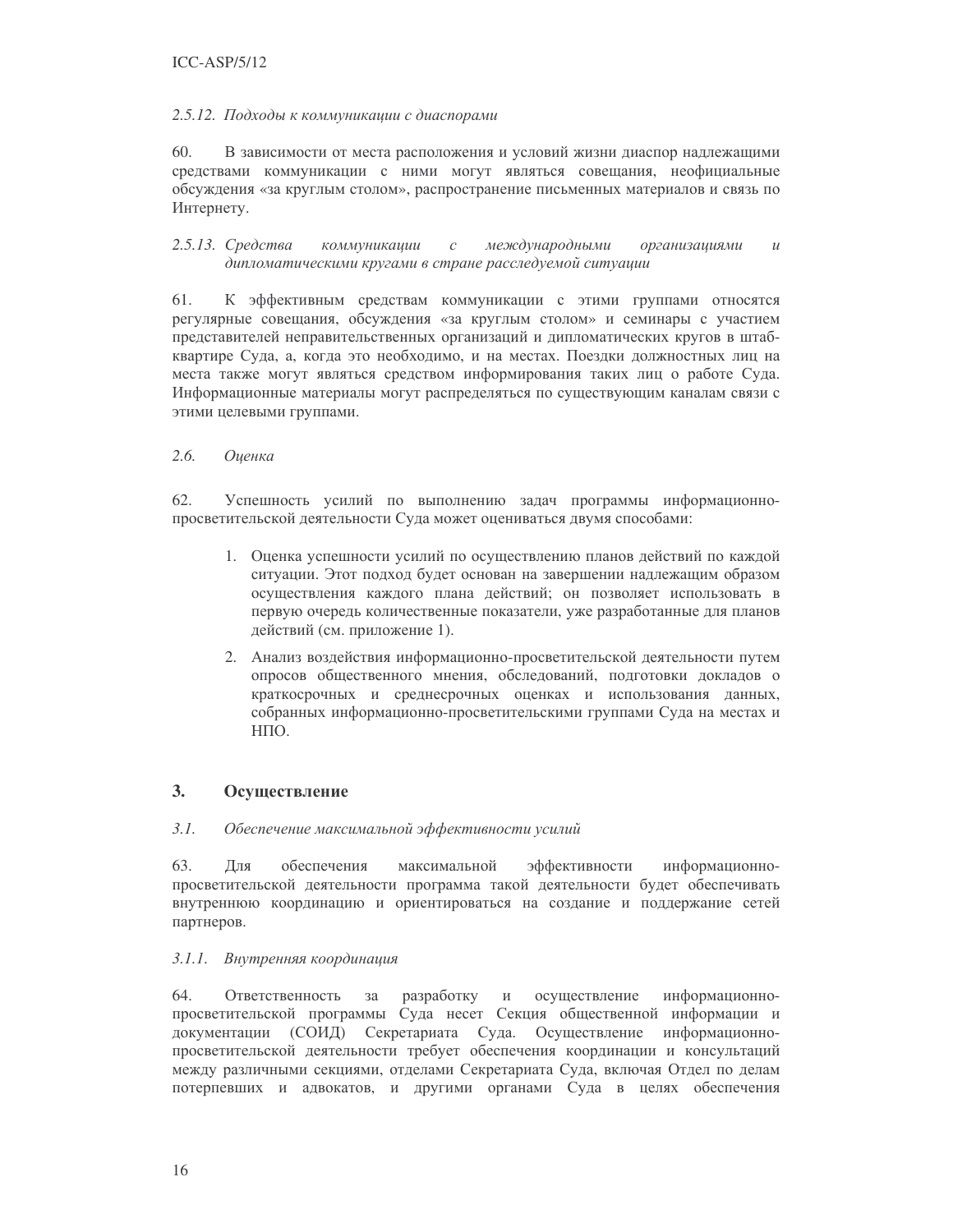распространения всеобъемлющих и последовательных сообщений и эффективного использования ресурсов.

65. Ответственность за общую координацию деятельности Суда по линии внешних связей, а именно внешних сношений, общественной информации и информационнопросветительской деятельности несет Группа по внешним связям (ГВС). В состав ГВС входят представители каждого органа Суда, отвечающего за работу по этим направлениям, и председательство в этой Группе обеспечивается Президиумом Суда. ГВС обеспечивает связь и координацию между органами по вопросам, касающимся информационно-просветительской деятельности.

### 3.1.2. Работа с партнерами и посредниками

66 Хотя главная ответственность осуществление информационно-32 просветительской деятельности лежит на Суде, программы информационнопросветительской деятельности реализуются при содействии со стороны партнеров и посредников. Развитие партнерств имеет важное значение для выхода на широкие слои населения благодаря удовлетворяющим культурным требованиям посредникам, особенно в тех случаях, когда персонал МУС не может войти в контакт с широкой общественностью по причине нехватки средств, логистических или других проблем и проблем безопасности. Развитие партнерств позволяет также децентрализовать распространение информации и благодаря поддержке усилий по разработке местных инициатив и/или сетей способствует повышению осведомленности населения в целом о вопросах, касающихся Суда. При выборе партнеров или посредников и работе с ними большое внимание будет уделяться критериям отбора, разработанным Секретариатом Суда с целью избежания потенциальных рисков, включая, например, распространение неверной или неадекватной информации и представления, будто партнеры или посредники говорят или действуют от имени Суда.

67. Будут приниматься разнообразные меры по облегчению и развитию эффективных взаимоотношений с партнерами и посредниками, обеспечению высокого качества информации и максимизации потенциальных преимуществ, включая:

- проведение брифингов и дебрифингов с партнерами;
- предоставление печатных или цифровых экземпляров упрощенных брошюр  $\bullet$ и рекламных и информационных листовок, а также аудиозаписей и аудиовизуального материала;
- регулярное представление новой информации о деятельности Суда и  $\bullet$ поддержание регулярного потока информации;
- $\bullet$ провеление периодических учебных сессий ЛЛЯ обеспечения распространения точной информации о Суде, а также для создания потенциала в области развития навыков связи и создания сетей.

68. B рамках стратегии информационно-просветительской деятельности, разработанной Судом, крайне важное значение имеет координация информационнопросветительских мероприятий с местными партнерами.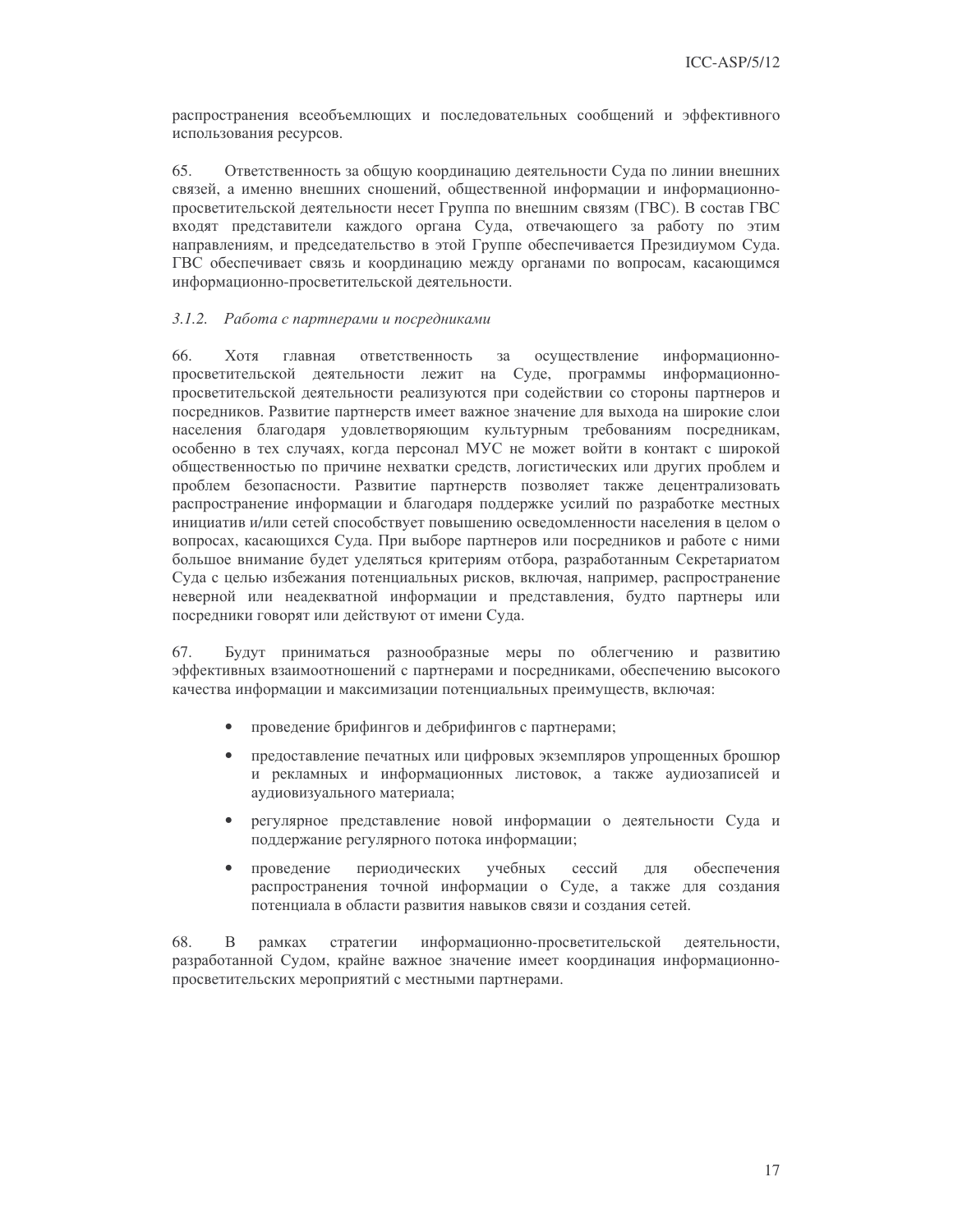#### $3.2.$ Потребности в ресурсах

69. Информационно-просветительская деятельность осуществляется Группой общественной информации Секции общественной информации и документации Секретариата Суда. Однако для выполнения поставленных задач и полной реализации Стратегического плана в рамках СОИД должна быть создана постоянно действующая Группа по информационно-просветительской деятельности.

70. В состав Группы по информационно-просветительской деятельности будут входить постоянные сотрудники штаб-квартиры МУС и сотрудники, работающие в тех отделениях на местах, где проводятся основные информационно-просветительские мероприятия. Относительно небольшая группа сотрудников штаб-квартиры будет обеспечивать координацию между органами и отделениями по вопросам планирования и осуществления мероприятий, разрабатывать общие стратегии и осуществлять контроль за выполнением программы информационно-просветительской деятельности. В связи с каждой новой ситуацией будет создаваться новое отделение на местах и производиться найм нового персонала. При выполнении своей работы Группа по информационно-просветительской деятельности будет тесно взаимодействовать с Группой общественной информации Секретариата Суда.

71. Кадровые ресурсы, необходимые для осуществления этой деятельности, могут варьироваться в зависимости от конкретных обстоятельств и сложности осуществления информационно-просветительской деятельности. Вместе с тем ниже приводятся предложения относительно базовых ресурсов, которые необходимы в штаб-квартире и отлелениях на местах:

#### $a)$ Штаб-квартира

72. В штаб-квартире Группа по информационно-просветительской деятельности будет структурирована с учетом необходимости выполнения нижеследующих функций.

73. Координатор по информационно-просветительской деятельности: он/она будет осуществлять надзор за деятельностью на местах. В координации с различными органами и отделами Суда он/она будет разрабатывать стратегические направления программы информационно-просветительской деятельности. Координатор будет также выступать в качестве сотрудника по связям между отделениями на местах и штабквартирой. Он/она будет также отвечать за исполнение бюджета программы информационно-просветительской деятельности.

74. Сотрудник по информационно-просветительской деятельности: сотрудник по информационно-просветительской деятельности будет оказывать координатору информационно-просветительской деятельности содействие в координировании внутренних информационных усилий  $\,$   $\,$   $\,$ информационно-просветительской деятельности на местах и обеспечивать стабильный поток информации между штабквартирой и отделениями на местах. Сотрудник по информационно-просветительской деятельности будет готовить еженедельные/двухнедельные отчеты об информационнопросветительской деятельности для сотрудников на местах и широкой общественности.

Млалший 75. сотрудник  $\overline{10}$ информационно-просветительской деятельности/правовым вопросам во время проведения судебных заседаний: младший сотрудник по информационно-просветительской деятельности/правовым вопросам будет наблюдать за судебными разбирательствами, готовить еженедельные резюме, обновлять информационные бюллетени и всю публикуемую информацию по конкретному делу.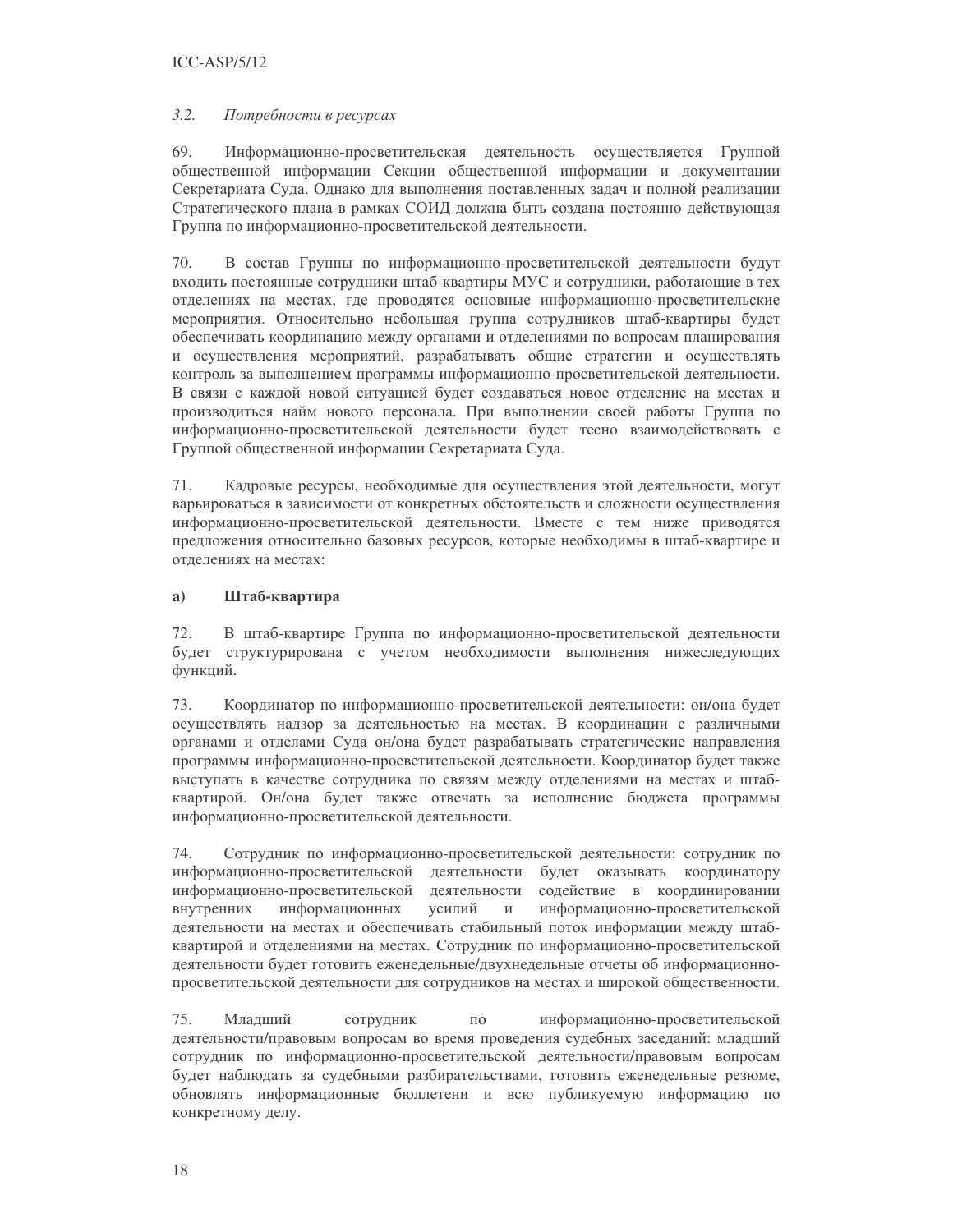76. Помощник по финансовым и административным вопросам: помощник по финансовым и административным вопросам на местах будет создавать и вести файлы Группы по информационно-просветительской деятельности, оказывать помощь в подготовке бюджета информационно-просветительской деятельности, готовить заявки на приобретение на местах принадлежностей и оборудования, необходимого для информационно-просветительской работы, и выполнять административные процедуры по управлению Секцией.

#### $\mathbf{b}$ Отделения на местах

77. Для целей информационно-просветительской деятельности отделения на местах должны быть наглядны и доступны для широкой общественности и конкретных групп. отмечалось ранее, организация информационно-просветительской Как уже деятельности зависит от каждой ситуации.

Отделения на местах будут структурно строиться с учетом необходимости 78. выполнения следующих функций:

79. Координаторы по информационно-просветительской деятельности и связям со средствами массовой информации на местах: под непосредственным руководством координатора информационно-просветительской деятельности в штаб-квартире координаторы по информационно-просветительской деятельности и связям со средствами массовой информации на местах будут производить оценку и консультировать штаб-квартиру о направлении инициатив в этой области и эффективности программы информационно-просветительской деятельности Суда, будут отвечать за разработку и осуществление информационно-просветительской деятельности в стране. К тому же координаторы на местах будут разрабатывать и осуществлять стратегии в отношении местной прессы и консультировать штабквартиру по этом вопросам, а также выполнять функции пресс-секретарей Суда на местах.

80 Сотрудники по информационно-просветительской деятельности и связям со средствами массовой информации на местах: выступая в качестве заместителей координаторов по информационно-просветительской деятельности и связям со средствами массовой информации на местах, сотрудники по информационнопросветительской деятельности и связям со средствами массовой информации на местах будут оказывать координатору помощь в выполнении всех изложенных выше задач.

81. Помощники по информационно-просветительской деятельности на местах: такие помощники будут предоставлять координаторам на местах справочную информацию по конкретным группам, которые хотели бы установить партнерские отношения с отделения МУС на местах, оказывать координатору помощь в подготовке предложений по проектам и докладов и помогать координаторам на местах в установлении и укреплении партнерских отношений с группами гражданского общества.

82. Помощники по связям со средствами массовой информации на местах: эти помощники будут предоставлять регулярную и обновленную информацию посетителям отделений на местах, оказывать помощь в контактах с прессой и широкой общественностью и готовить ежедневные обзоры прессы.

83. Помощники по финансовым и административным вопросам на местах: эти помощники будут готовить и вести служебную документацию, оказывать помощь в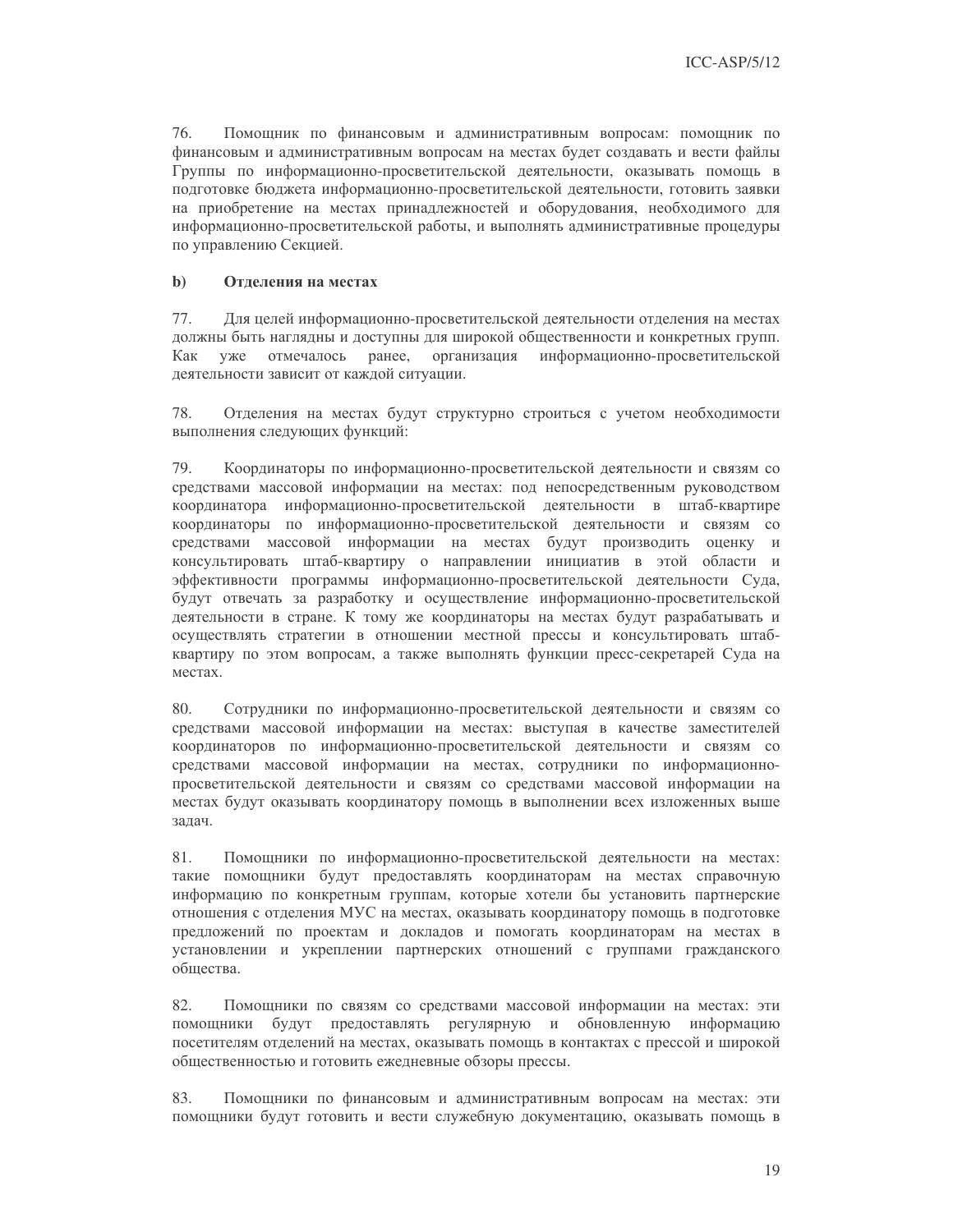подготовке бюджетов в области информационно-просветительской деятельности на местах, готовить заявки на местные материалы и оборудование, необходимые для целей информационно-просветительской деятельности, выполнять административные процедуры, связанные с управлением секцией.

84. Потребуются также некадровые ресурсы, такие как надлежащие средства обеспечения деятельности, канцелярское оборудование и оперативные ресурсы.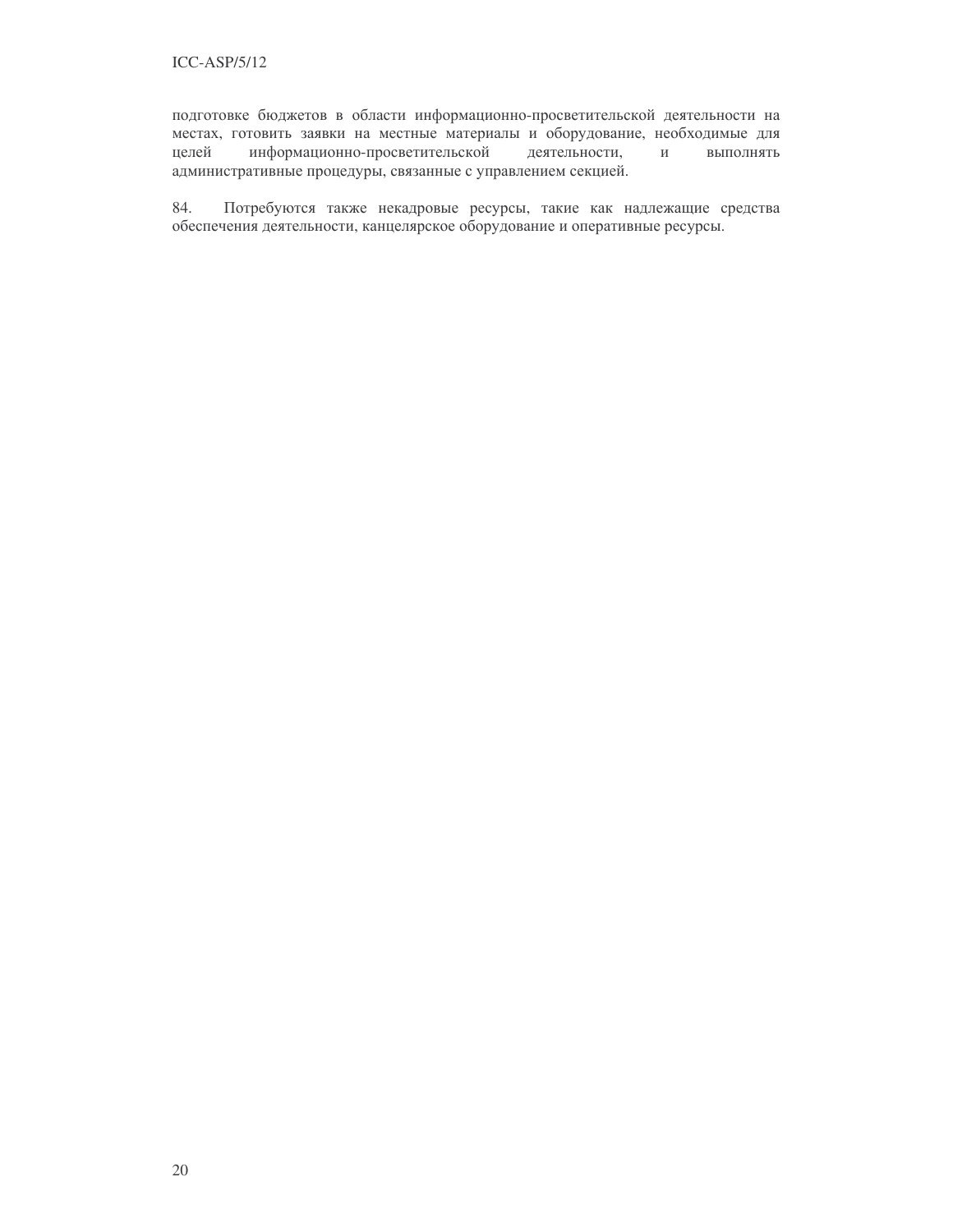## Часть II: Стратегии, связанные с ситуациями

85. С учетом части I настоящего документа и накопленного к настоящему времени Судом опыта в осуществлении информационно-просветительской деятельности в каждой из трех расследуемых ситуаций в части II излагается осуществление в среднесрочной перспективе Стратегического плана МУС в области информационнопросветительской деятельности в ДРК, Уганде и Дарфуре, Судан.

86. Если начнется четвертое расследование, то информационно-просветительская деятельность будет организована и будет осуществляться в рамках новой стратегии, связанной с ситуациями.

#### 1. Демократическая Республика Конго

87. 3 марта 2004 года правительство ДРК передало ситуацию на его территории Суду. После анализа юрисдикции, приемлемости и интересов правосудия 21 июня 2004 года Прокурор начал расследование. Через два года, 17 марта 2006 года, предполагаемый основатель и лидер Союза конголезских патриотов Тома Лубанга Дийло был арестован и предоставлен в распоряжение Суда. Судебное разбирательство по делу «Прокурор против Тома Лубанги Дийло» должно начаться в 2007 году.

#### $1.1.$ Контекстуальные факторы

88. Суд начала осуществлять информационно-просветительскую деятельность в ДРК в середине 2004 года. На вид и интенсивность организованной к настоящему времени информационно-просветительской деятельности влияют следующие важные факторы:

Политический контекст: в целом Суд пользуется поддержкой a) населения. Однако некоторые выражали озабоченность по поводу того, что Суд занимается расследованием только тех преступлений, которые были совершены после 1 июля 2002 года. Кроме того, в Северной Киву, Увире и Лубумбаши выражалась озабоченность по поводу того, что МУС занимается в основном преступлениями, предположительно совершенными в Итури. Многие жители вышеупомянутых районов считают, что в их регионах были совершены или совершаются не менее тяжкие преступления. В июне и июле 2006 года на информационно-просветительской деятельности Суда отразились предвыборная кампания и выборы президента. Внимание конголезского народа было направлено на демократический процесс.

 $b)$ Социально-экономический и культурный контекст: официальный язык ДРК - французский - используется наряду с местными языками. Наиболее приемлемыми для работы Суда местными языками являются суахили и лингала. По оценкам, 55% от общей численности населения неграмотно. В этом контексте особо полезны радио и другие доступные средства коммуникации, как, например, демонстрация фильмов, видеосюжеты, плакаты и рисунки. Эффективными каналами распространения информации являются социальные сети и общинные собрания. Среди других ключевых местных сетей религиозные общины, женские группы и местные органы власти.

 $\mathbf{c})$ Логистические соображения: территория ДРК составляет 3 234 500 кв. км, и существующая инфраструктура не всегда позволяет осуществлять эффективную, своевременную и доступную связь, в частности через Интернет, спутники или по телефону. Это означает, что информацию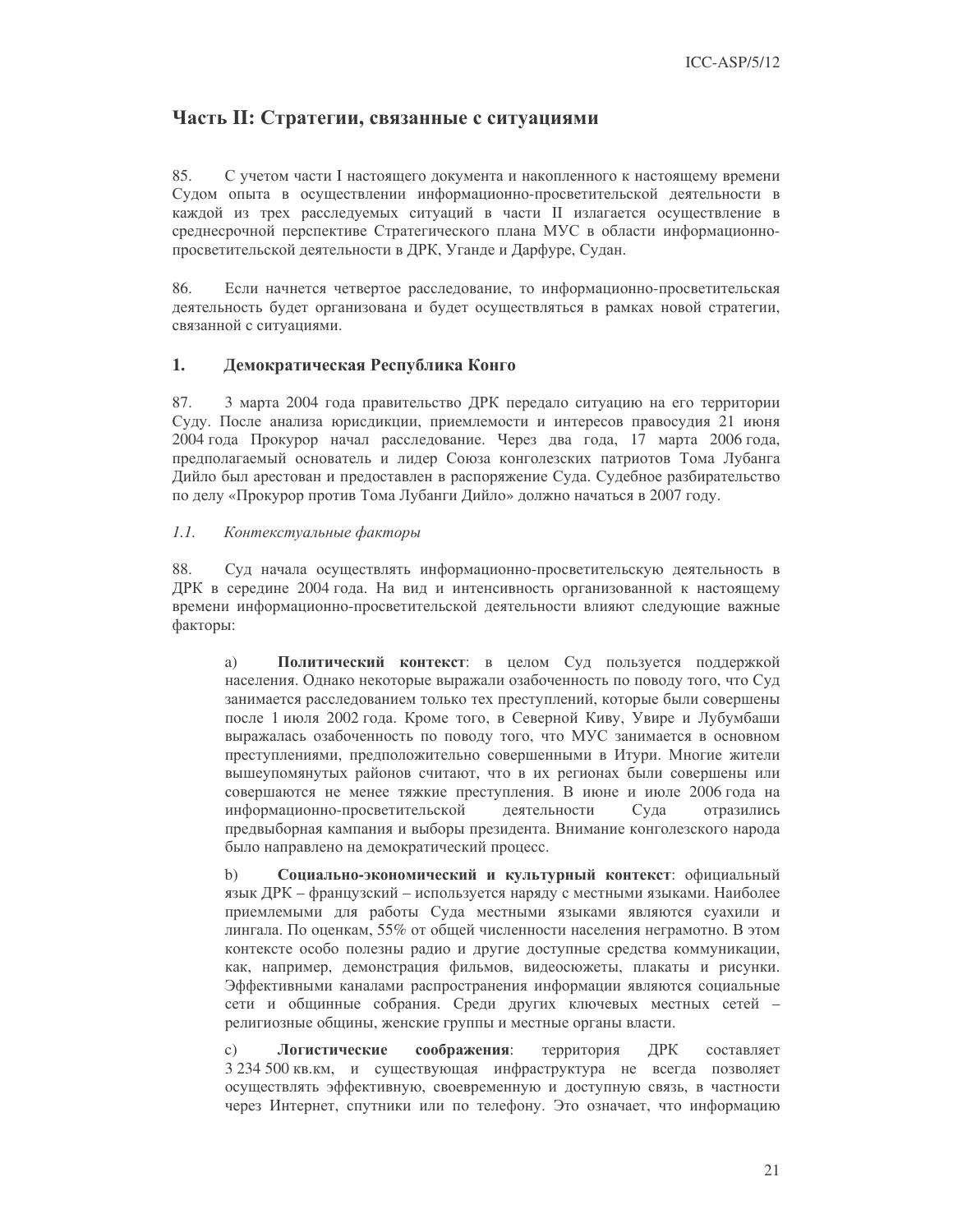зачастую приходится передавать лично через представителя Суда по вопросам информационно-просветительской деятельности либо через местных партнеров. Это одна из причин, по которым партнерские отношения с местными заинтересованными сторонами играют ключевую роль для подкрепления информационно-просветительской деятельности Суда, в частности в сельских районах.

Судебный контекст: с работой Суда и его влиянием на предание  $\rm d$ правосудию за совершение преступлений, входящих в его юрисдикцию и предположительно совершенных в ДРК, связывают большие надежды, особенно в том что касается возмещения потерпевшим. Информационнопросветительская деятельность будет направлена на то, чтобы оправдать эти надежды, путем четкого изложения мандата Суда и границ его деятельности в отношении юрисдикции. Кроме того, Суд сталкивается с проблемами установления контактов с многочисленными потерпевшими в отдаленных районах и информирования их о их праве на участие в судопроизводстве в Суде и подачу просьб о возмещении посредством стандартной процедуры подачи заявок.

 $e)$ Безопасность: информационно-просветительская деятельность среди общественности будет тщательно организовываться с учетом угроз для безопасности, которую создают ополченцы, активно действующие в некоторых районах ДРК.

 $f$ ) Средства массовой информации: довольно ограниченное число журналистов хорошо понимают работу Суда или проявляют интерес к освещению вопросов правосудия. Поэтому развитие средств массовой информации является одним из важнейших элементов плана информационнопросветительской деятельности. Имеется несколько ежедневных газет, через которые Суд может обратиться к образованным людям, включая работников директивных органов и лиц, формирующих общественное мнение. Существуют также частные телевизионные станции и более ста частных радиостанций, которые вещают на широкие круги общественности. Важными каналами связи, которые использует Суд, являются «Радио Окапи» - радиостанция, пользующаяся поддержкой Организации Объединенных Наций  $\overline{M}$ финансируемая швейцарским фондом «Ирондель»; радиоканал «Откровение» и центр «Локоле».

Местные структуры, которые могут оказывать поддержку работе  $g)$ Суда: наличие таких структур рассматривается как возможность расширять информационно-просветительскую деятельность на местах. В этом процессе участвуют сети посредников на низовом уровне, которые занимаются вопросами, связанными с работой Суда. В целях дополнения такой деятельности, избежания дублирования и, соответственно, оказания более широкого воздействия обсуждаются вопросы создания механизмов координации и пути сотрудничества.

#### $1.2.$ Целевые группы

89. При осуществлении своей информационно-просветительской деятельности в ДРК Суд к настоящему времени работал с различными целевыми группами. Основная его аудитория - это широкие слои населения в Итури и в восточной части страны, а также юридические круги и журналисты, причем последние имеют важнейшее значение для содействия лучшему пониманию работы Суда среди потерпевших и широкой общественности и становятся отличным средством для преодоления трудностей, вызванных изложенными выше контекстуальными факторами. С помощью ряда информационно-просветительских мероприятий Суд также установил контакты с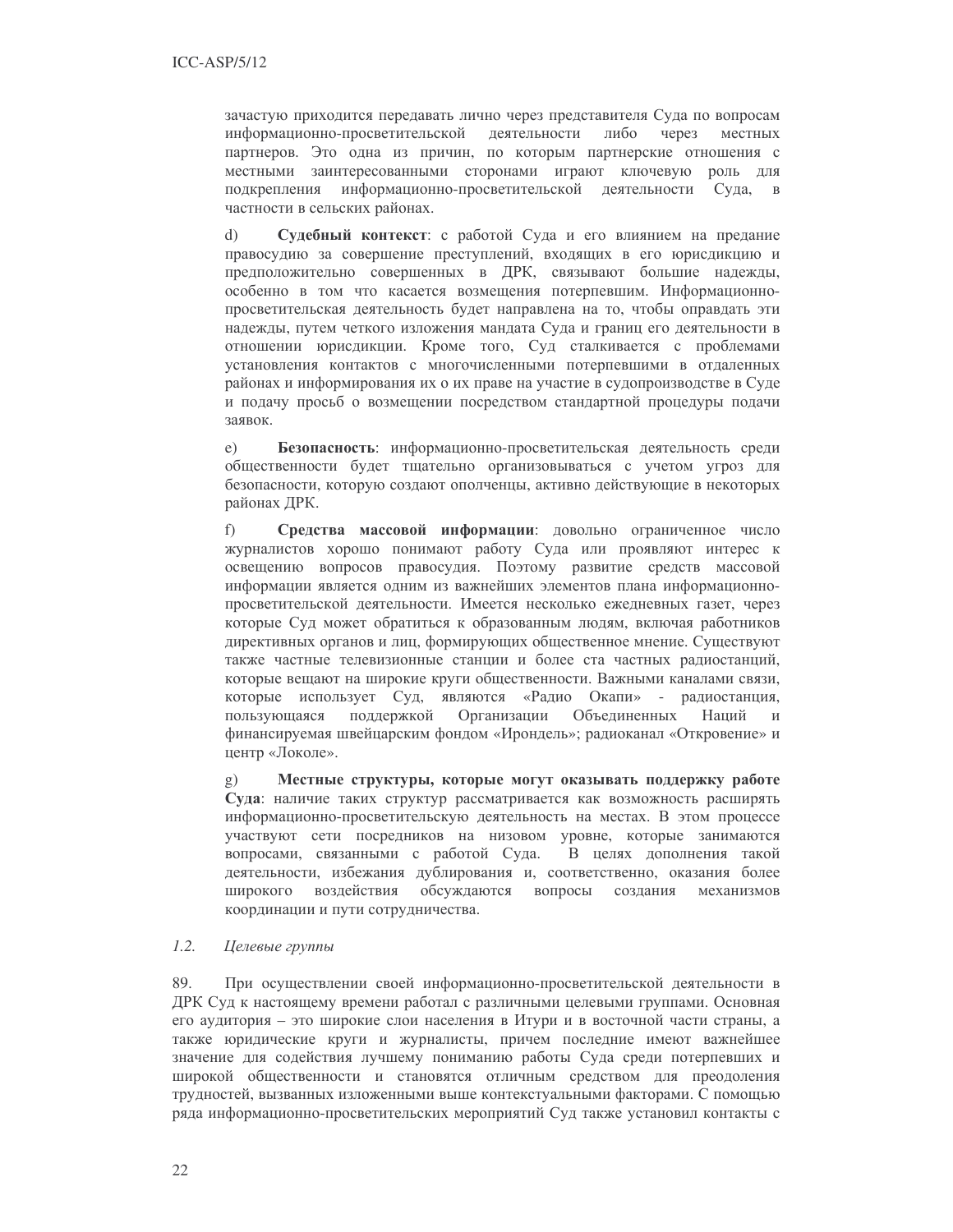НПО и группами гражданского общества, группами потерпевших, местными органами власти, учебными заведениями и международными организациями, действующими в том же самом регионе.

90. что среднесрочной перспективе Предусматривается,  $\, {\bf B}$ программа информационно-просветительской деятельности по-прежнему будет ориентирована на широкую общественность, хотя больше внимания будет уделяться и удовлетворению потребностей в информации групп потерпевших, общинных и религиозных лидеров, НПО, журналистов, женщин, детей и юристов.

#### $1.3.$ Этапы судебного процесса

#### $a)$ Информационно-просветительская деятельность, связанная с ситуациями

91. Информационно-просветительская деятельность в ДРК началась еще в июле 2004 года и была ориентирована на средства массовой информации в Киншасе. Основой информационно-просветительской деятельности на данном этапе должны стать налаживание взаимодействия с соответствующими надежными местными партнерами и предварительный анализ информации. Для создания необходимых условий для проведения текущих расследований КАП, участия потерпевших и эффективной защиты при обеспечении надлежащей охраны потерпевших и свидетелей используется сочетание общественной информации и внешних связей. Суд организовывал практикумы и семинары в Киншасе и в ряде других мест в восточной части ДРК (например, в Бунии и Гоме) для самой различной аудитории, включая судебные органы, юридические круги, университеты, правозащитные организации, гражданское общество, международные и местные гуманитарные организации и Хотя Суд самостоятельно организовал журналисты. ряд информационнопросветительских мероприятий, местные партнеры играли важную роль в дополнении и расширении предпринимаемых Судом усилий (например, работа в партнерстве с местными радиостанциями сделала возможной установление контактов с общинами в отдаленных районах). Эти мероприятия осуществлялись при поддержке со стороны Координатора информационно-просветительской деятельности МУС на месте, который приступил к исполнению своих обязанностей в августе 2005 года.

92. Такая деятельность будет активизироваться и расширяться на всех судебных этапах.

 $(b)$ Информационно-просветительская деятельность, связанная с конкретным делом

93. Раскрытие факта выдачи ордера на арест Тома Лубанги Дийло Палатой предварительного производства I, за которым последовало его предоставление в распоряжение Суда, доставка и первоначальная явка в Суд, открыли новый этап в Предоставление информационно-просветительской деятельности. упрощенной информации об ордере на арест, пресс-конференции, проведенные как в Киншасе, так и в Суде, и интервью должностных лиц Суда для местных, национальных и международных радио- и телестанций стали теми инструментами, которые использовались для информирования населения страны и разъяснения каждого из упоминавшихся выше судебных этапов. Радио и телевидение использовались также как средства связи для трансляции популярных документов о Суде, как, например, «Понимание работы МУС», и для дополнительного освещения ареста и первой явки Тома Лубанги Дийло. Кроме того, конкретная информация о правах потерпевших на участие и возмещение распространялась среди групп потерпевших с помощью семинаров, информационных совещаний и учебных практикумов, и по-прежнему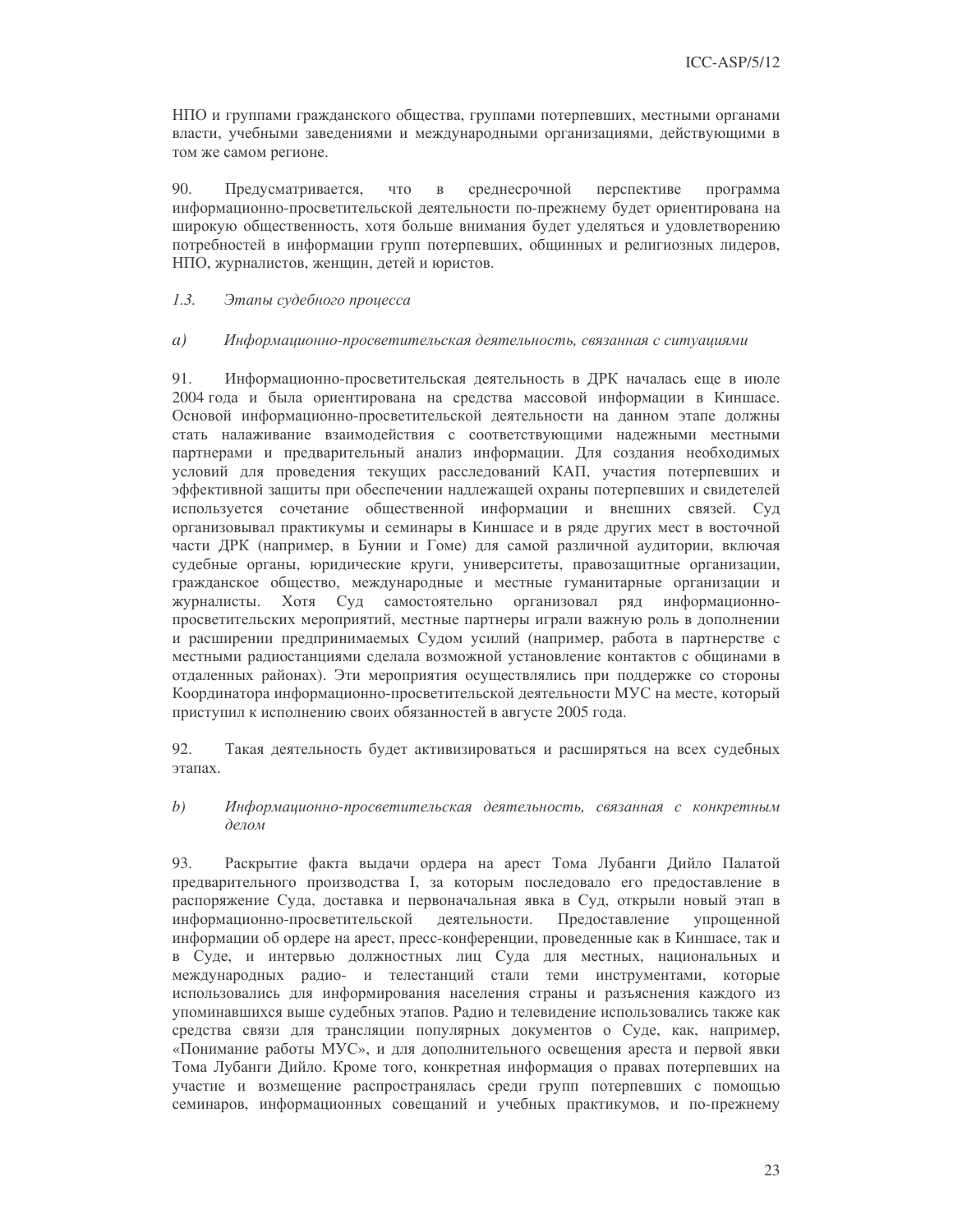прилагались усилия для информирования и просвещения юридических кругов Конго, с тем чтобы обеспечить надлежащую защиту и юридическое представительство потерпевших.

94. В августе началась информационно-просветительская деятельность, связанная со слушаниями, на которых подтверждаются обвинения по делу «Прокурор против Тома Лубанги». Широко распространялась информация, разъясняющая судебный процесс, а также справедливость и объективность судебного разбирательства. Особое внимание уделялось изложению мнения всех участников судопроизводства (КАП, защита и потерпевшие). До начала слушаний и в рамках подготовки к их трансляции должностные лица Суда принимали участие в радио- и телепрограммах, с тем чтобы обеспечить лучшее понимание работы Суда целевой аудиторией и широкой общественностью. Информационно-просветительская деятельность, связанная с этим судопроизводством, осуществлялась и в тех странах, где работает Суд и где судопроизводство находится на этапе предварительного производства.

95. Если начнется новое предварительное производство в отношении другого обвиняемого лица. будет осуществляться аналогичная информационнопросветительская деятельность.

 $c)$ Судебное разбирательство

96 Судебное разбирательство должно начаться в 2007 году. В преддверии этого разбирательства в последний триместр 2006 года, если будет позволять ситуация на местах, планируется начать широкомасштабную шестимесячную кампанию общественной информации. Эта кампания преследует цель информировать все слои населения. Среди основных материалов будут базовая информация о Суде и его судебной деятельности. Кампания должна будет доступным языков разъяснить правовые вопросы, возникающие на этапе судебного разбирательства, с учетом потребностей различных целевых групп в информации.

97. В ходе судебных разбирательств будет осуществляться следующая деятельность: освещение в прямом эфире слушаний с использованием веб-сайта МУС, подготовка письменных, аудио- и видеорезюме судебного разбирательства, причем частично это будет осуществляться в сотрудничестве с партнерами, интервью и участие представителей Суда в радио- и телевизионных передачах с целью разъяснения ключевых правовых аспектов.

98. С учетом опыта Специального суда по Сьерра-Леоне Международный уголовный суд в сотрудничестве с местными НПО создаст систему мониторинга для облегчения доступа к видео- и аудиорезюме судебного разбирательства. Система мониторинга предусматривает регулярный просмотр резюме представителями конкретных групп гражданского общества в специальных местах, выделенных Судом (по возможности в полевом отделении). Присутствующие смогут написать отчеты и распространить их среди основных организаций гражданского общества. Дополнять эту инициативу будут тематические совещания.

99. В сотрудничестве с местными НПО в Итури во время собраний местных общин будут организовываться трансляции судебного разбирательства. Такие трансляции будут также регулярно организовываться для таких конкретных групп, как потерпевшие, женщины, юристы и студенты.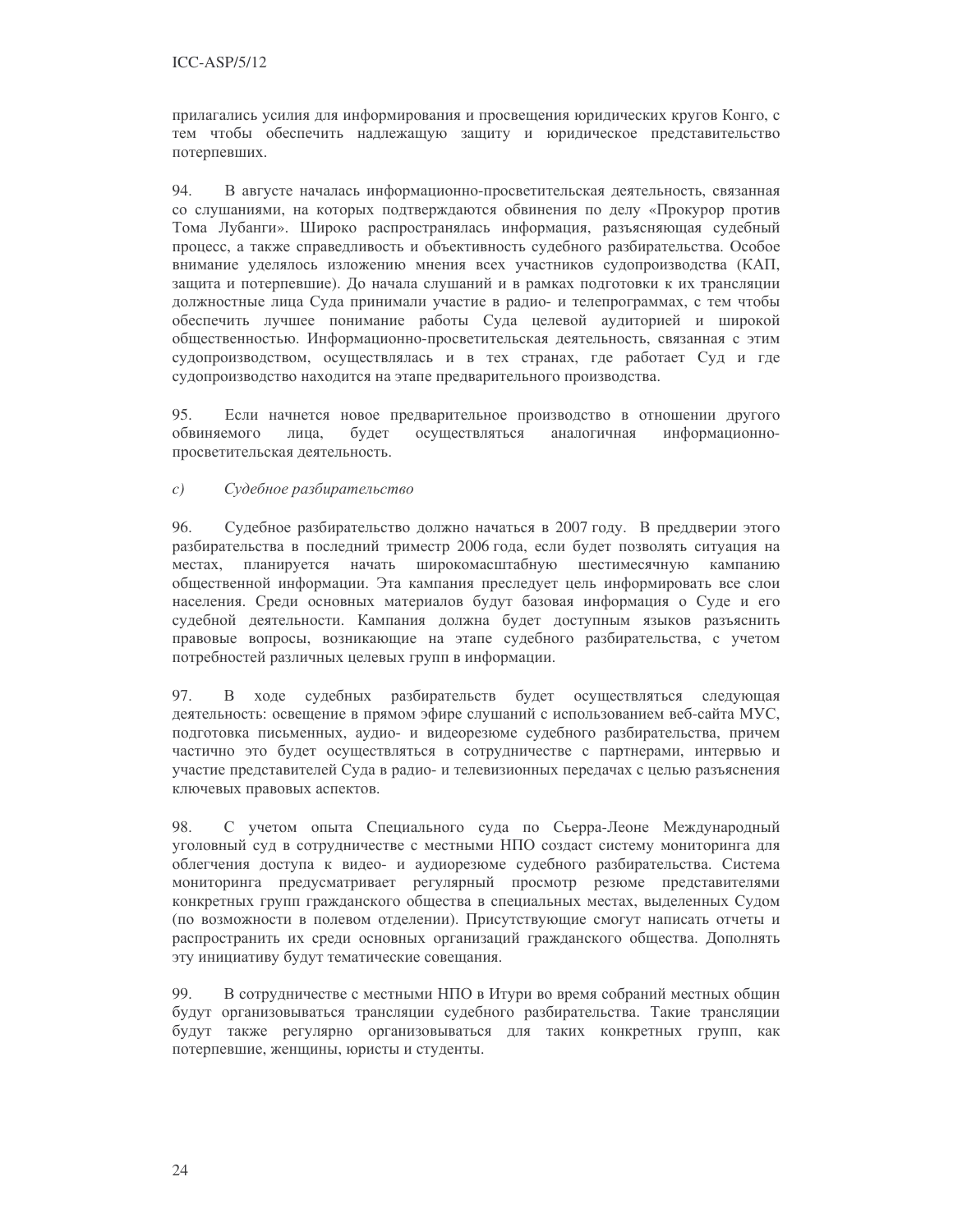$100.$ С учетом опыта Международного уголовного трибунала по бывшей Югославии (МТБЮ) Суд будет стимулировать партнеров к оказанию конголезским журналистам помощи в освещении судебного разбирательства в Гааге.

Среди групп, для которых будет предоставляться информация в этот период, 101. представители широкой общественности, в частности в районе Итури. будут Одновременно будут осуществляться конкретные мероприятия и программы для установления контактов с потерпевшими, религиозными лидерами, местными общинными лидерами, женщинами, детьми, юристами и студентами в районе Итури и в восточной части страны. Будет осуществляться подготовка специальных информационных материалов на языках суахили и лингала.

 $102.$ Основные сообщения будут распространяться через местных координаторов, таких как общинные лидеры, религиозные лидеры, представители женских ассоциаций и учебных заведений, причем некоторые из них уже имеются в районе Итури и в соседних районах. С учетом озабоченности и надежд населения, проживающего в других основных городах, как, например Гома (Северная Киву), Увира (Южная Киву) и Лубумбаши (Катанга), основные сообщения будут передаваться через координаторов в каждом соответствующем регионе.

 $103.$ Будут по-прежнему поддерживаться партнерские связи, установленные с местными заинтересованными сторонами на предыдущих этапах информационнопросветительской деятельности. Кроме того, Суд будет стимулировать организацию местными заинтересованными сторонами информационных совещаний, специальных учебных практикумов и семинаров.

104. На последних месяцах судебного разбирательства будет определена стратегия завершения информационно-просветительской деятельности.

#### $2.$ Уганла

 $105.$ 29 июля 2004 года Прокурор объявил о своем решении начать расследование по ситуации, связанной с северной частью Уганды, после того как в декабре 2003 года правительство Уганды передало эту ситуацию Суду. В октябре 2005 года Суд раскрыл факт выдачи ордеров на арест пяти ведущих лидеров «Армии сопротивления Бога» (ЛРА) в связи с преступлениями против человечности и военными преступлениями. В июле 2005 года были тайно выданы ордера на арест Джозефа Кони, Винсента Отти, Окота Одхиамбо, Доминика Онгвена и Раски Луквии.

#### $2.1.$ Контекстуальные факторы

 $106.$ В то время, когда в июле 2004 года Прокурор начал расследование в северной части Уганды, конфликт продолжался уже восемнадцатый год. Перемещенными оказались около 1,6 млн человек. Предпринимались различные мирные инициативы, однако они не дали никаких существенных результатов. Однако продолжающийся конфликт между правительственными силами и ЛРА имеет последствия для Суда, которые необходимо учитывать в его стратегии в области информационнопросветительской деятельности. Ниже приводятся некоторые из этих ключевых контекстуальных факторов:

Политический контекст: осуществлении информационноa) на просветительской деятельности отражался целый ряд политических факторов. В 2006 году жители Уганды уделяли основное внимание президентской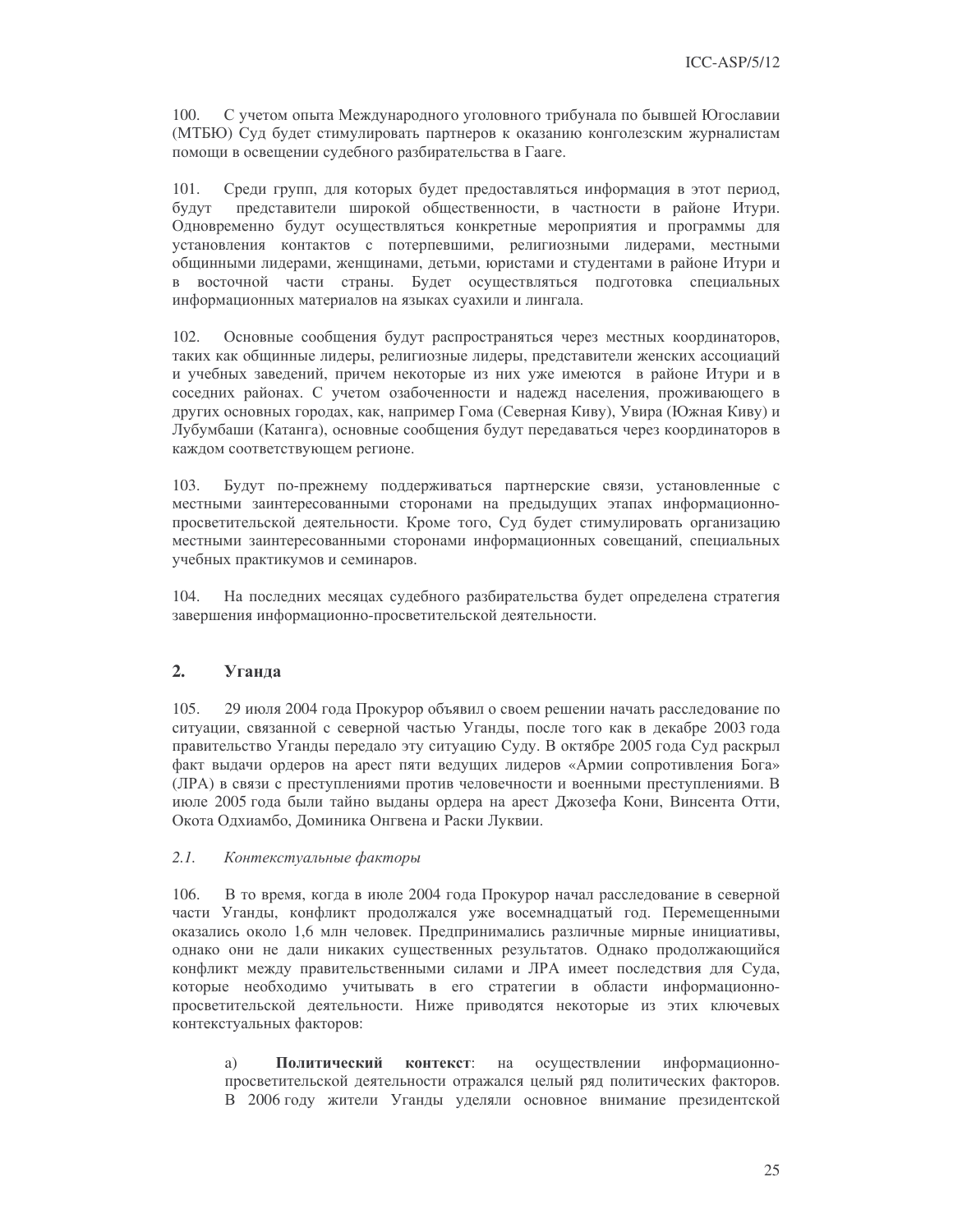кампании, а в последнее время - новым попыткам достичь урегулирования с ЛРА путем переговоров. Информационно-просветительскую деятельность необходимо было осуществлять таким образом, чтобы учитывать текущие мирные инициативы. Хотя жители Уганды в целом поддерживают Суд и принципы его деятельности, некоторые местные группы выражали озабоченность по поводу времени осуществления его операций.

 $h)$ Социально-экономический и культурный контекст: конфликт затронул различные районы проживания племен. Суд стремится проявлять максимально возможное понимание разработал информационнопросветительские мероприятия и средства для работы с общинами ачоли, ланги, тесо, кумам и мади. Помимо английского языка Суд стремится предоставлять информацию и на других языках, на которых говорят в северной части Уганды, причем наиболее широко распространенными из них являются ачоли и тесо. В Уганде около 40% от всего населения, составляющего 25 млн человек, неграмотны. В лагерях, по оценкам, неграмотными являются как минимум 80% внутренне перемещенных лиц. Для преодоления этих трудностей Суд использовал личные встречи, радиодискуссии и другие устные и визуальные средства для связи с этой группой.

Логистические соображения: в северном и северо-восточном регионах  $\mathbf{c}$ ) страны инфраструктура не всегда позволяет осуществлять эффективную, своевременную и доступную связь, в частности через Интернет, спутники или по телефону. Поэтому информацию приходится передавать лично либо через МУС по вопросам информационно-просветительской представителей деятельности, либо через местных партнеров. Для расширения информационнопросветительской деятельности, особенно в сельских районах, важнейшее значение имеют партнерские отношения с местными заинтересованными сторонами.

 $\mathbf{d}$ Судебный контекст: на информационно-просветительской деятельности Суда отражается наличие давних традиционных механизмов правосудия и примирения в северной части Уганды и осуществление Закона об амнистии. Суд должен был разъяснять принцип дополняемости и тот факт, что преследоваться будут только те, кто предположительно несет основную ответственность за совершенные преступления.

Безопасность: на поездках и работе сотрудников Суда в районах  $e)$ северной части Уганды сказываются проблемы безопасности сотрудников и тех лиц, с кем осуществляется программа информационно-просветительской деятельности МУС. Поэтому Суд ограничивал свою деятельность более безопасными городами, а не лагерями для внутренне перемещенных лиц или деревнями, где население более уязвимо. Такие ограничения свидетельствовали о необходимости уделения Судом особого внимания установлению отношений с посредниками в целях распространения информации в лагерях для внутренне перемещенных лиц.

f) Средства массовой информации: необхолимо прилагать дополнительные усилия для лучшего разъяснения судопроизводства в Суде среди журналистов, с тем чтобы избегать публикации неточных сообщений, которые могут вызвать неправильное понимание. В информационнопросветительской деятельности Суда принимали участие сети журналистов. Кроме того, три угандийских журналиста уже участвуют в программе стажировок и посещающих специалистов Суда. В информационнопросветительской деятельности будут по-прежнему использоваться организации средств массовой информации, с тем чтобы информировать общественность и некоторые целевые круги.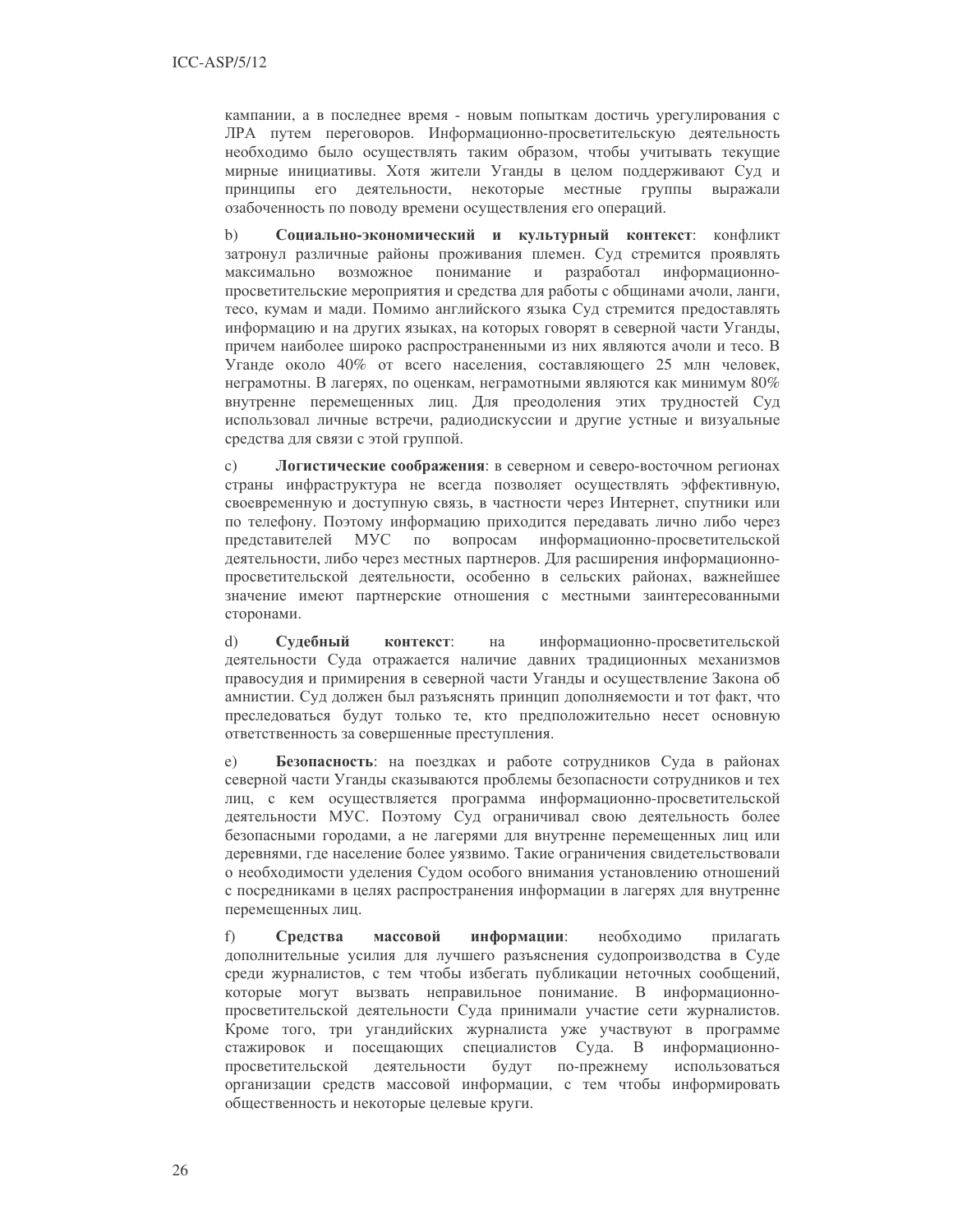$\mathfrak{g}$ ) Наличие местных структур, которые могут оказывать поддержку работе Суда. В Уганде Суд работал над развитием партнерских отношений с лидерами общин и неправительственными организациями, которые в состоянии и готовы распространять информацию о Суде и осуществлять информационнопросветительскую деятельность.

#### $2.2.$ Целевые группы

 $107.$ В северной части Уганды культурные, религиозные и традиционные лидеры пользуются большим уважением населения и играют важную роль в жизни общества. Программа информационно-просветительской деятельности Суда ориентирована главным образом на этих лидеров. Другими целевыми группами для Суда являются члены местных юридических кругов и гражданского общества, включая представителей национальных и международных неправительственных организаций и межправительственных организаций, работающих в области прав человека и гуманитарной помощи; местные органы власти и религиозные, культурные и традиционные лидеры из северной части Уганды; и представители средств массовой информации. С помощью радио и газет информируется и широкая общественность. Хотя эти группы по-прежнему будут оставаться в центре внимания, Суд сейчас планирует развернуть деятельность по информированию женских и детских ассоциаций, ассоциаций преподавателей и, в долгосрочной перспективе, бывших комбатантов и членов вооруженных сил.

#### $2.3.$ Этапы информационно-просветительской деятельности

#### $a)$ Информационно-просветительская деятельность, связанная с ситуацией

108. С началом расследования, организованного КАП, начался и подготовительный этап программы информационно-просветительской деятельности Суда в Уганде, включая предварительную оценку потребностей в информации. После активных двусторонних переговоров с местными и международными заинтересованными сторонами Суд принял решение не разворачивать в Уганде активную деятельность, с тем чтобы иметь время для увязывания его деятельности с местными инициативами. В ходе этого периода проводились многочисленные двусторонние совещания с представителями местных общин, включая религиозных и традиционных лидеров, выслушивались их проблемы и развивались отношения. Когда примерно в марте 2005 года возникли надлежащие условия, Суд начал активизировать свою деятельность в Уганде, приступив к первому этапу плана информационно-просветительской деятельности под названием «Понимание работы МУС».

109. С марта 2005 года Суд в координации с местными и международными партнерами постепенно расширяет свою информационно-просветительскую деятельность в Уганде. Представители общин ачоли, мади, тесо и ланги приглашались в Суд, с тем чтобы добиться лучшего понимания между руководством общин, их членами и Судом.

 $110.$ Одновременно Суд начал проводить практикумы для НПО, представителей местных органов власти и религиозных и традиционных лидеров в Уганде, а также учебные семинары для юристов, с тем чтобы заложить основу для участия потерпевших и эффективного юридического представительства обвиняемых и потерпевших.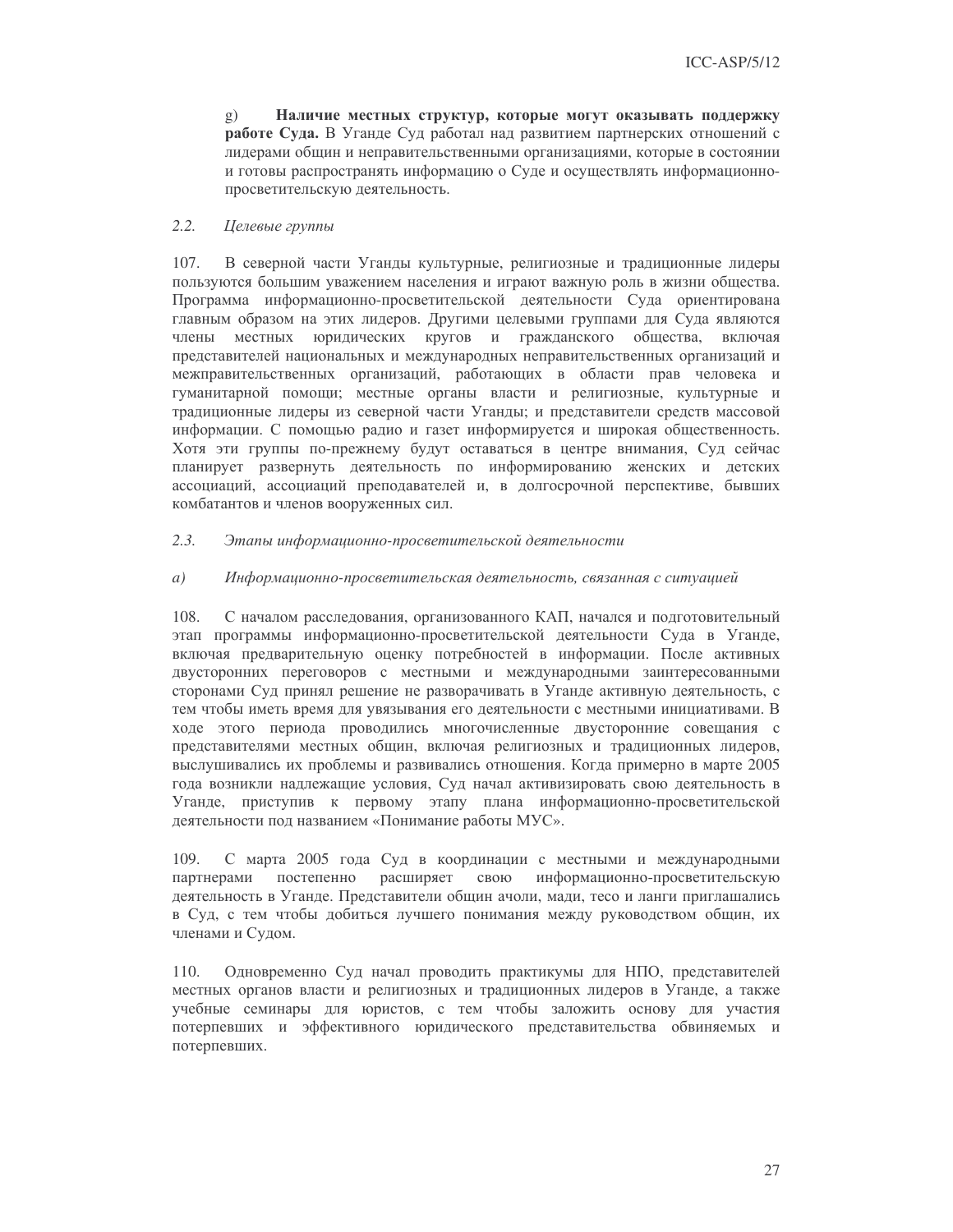#### $(b)$ Информационно-просветительская деятельность, связанная с конкретными делами

111. До того как был раскрыт факт выдачи ордеров на арест, план информационнопросветительской деятельности был ориентирован на местных журналистов и широкую публику с использованием средств массовой информации. Тем временем информационно-просветительская деятельность продолжала расширяться. Суд провел практикумы в северной части Уганды для религиозных лидеров, традиционных лидеров, руководителей местных органов власти, юристов, лиц, оказывающих юридическую помощь, и НПО. Эти практикумы организовывались в партнерстве с местными организациями, с тем чтобы стимулировать участие на местном уровне и обеспечивать эффективность информационно-просветительской деятельности. Суд также продолжает координировать работу с другими организациями, работающими над связанными с Судом вопросами.

В период с марта по август 2006 года Суд провел ряд практикумов в северной 112. части Уганды для новых руководителей местных органов власти, традиционных и культурных лидеров из таких районов, как Гулу, Китгум, Аджумани, Падер, Лира, Апак, Каберамайдо, Амурия, Амолатар, Катагви и Сороти. Благодаря таким практикумам были разработаны рабочие планы информационно-просветительской деятельности в целях развития сотрудничества и контактов между Судом и соответствующими районами.

113. Группа  $\Pi 0$ информационно-просветительской деятельности в Уганде продолжит распространять информацию об ордерах на арест и развивать деятельность Суда, стремясь повышать уровень понимания и удовлетворять надежды, связанные с работой Суда.

114. Группа по вопросам информационно-просветительской деятельности будет совершать ежемесячные поездки в северную часть Уганды для проведения регулярных встреч с партнерами и целевой аудиторией в целях поддержания конструктивного диалога и обеспечения координации и точности распространяемой информации. Особое значение имеет координация работы с такими организациями-партнерами, как Угандийская коалиция в поддержку Международного уголовного суда (УКМУС) и районные форумы НПО, межрайонный форум местных органов власти и ведущие культурные группы.

115. Потерпевшие в Суде и адвокат защиты будут по-прежнему ключевыми элементами в планировании организуемых Судом практикумов, в частности в тех случаях, когда они рассчитаны на юридические круги. В ходе осуществления такой деятельности партнерам и потенциальным посредникам будет предоставляться практическая информация о том, как потерпевшие могут принять участие в судопроизводстве и как следует обрабатывать формы заявок.

116. До конца 2006 года при сотрудничестве местных партнеров будет организована информационно-просветительская деятельность. рассчитанная на женшин. Информационные совещания будут проведены в северной части Уганды и в Кампале. Эта инициатива будет посвящена тому, как Римский статут и другие связанные с Судом юридические документы освещают проблемы женщин и преступления на сексуальной почве.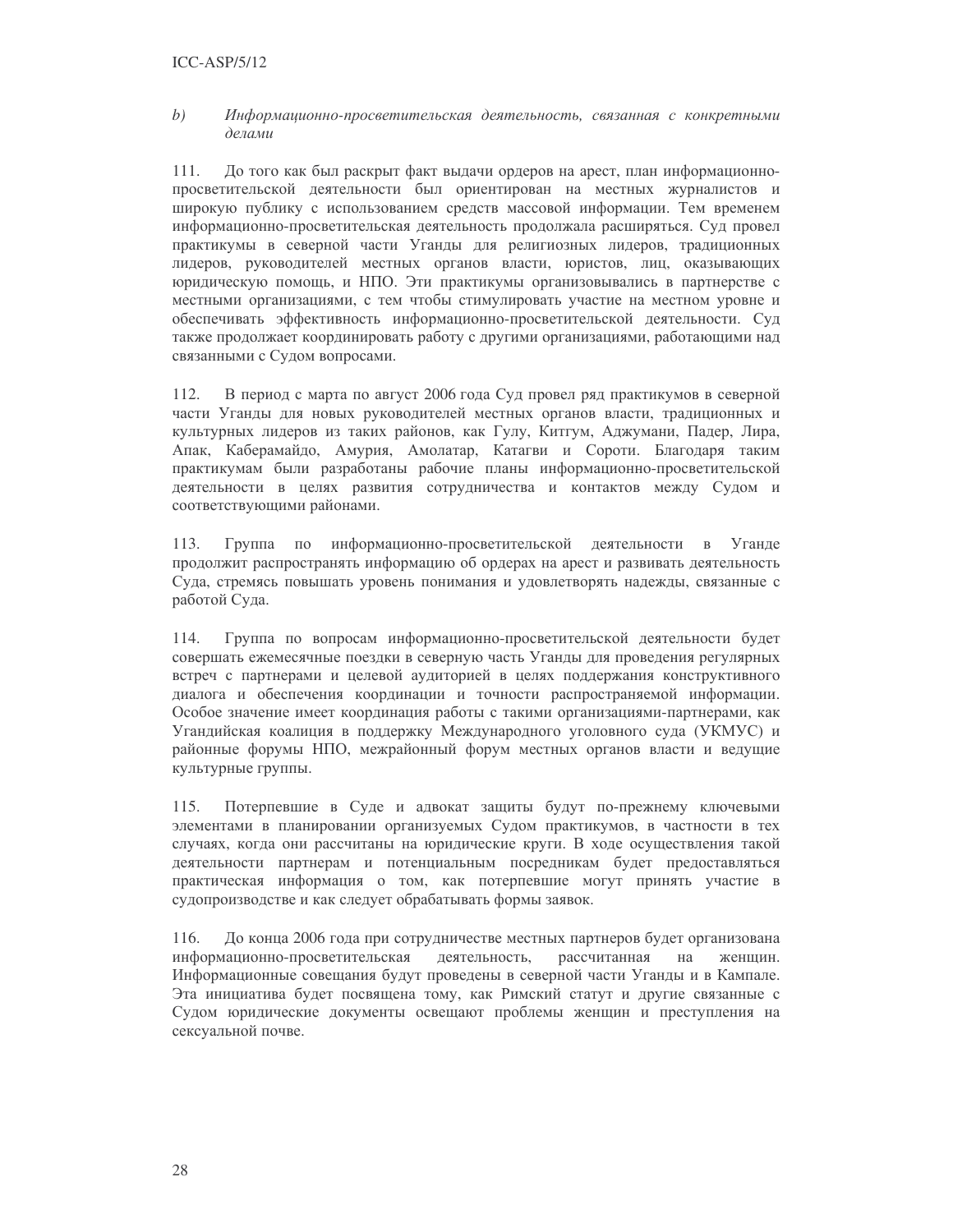117. Эта деятельность будет подкрепляться кампаниями на радио в северной части Уганды и в Кампале. В то же время усилению воздействия будет способствовать участие представителей Суда в радиодискуссиях и телевизионных программах новостей с разъяснением в доступной форме основных правовых аспектов работы Суда. Суд также изучает вопрос об использовании художественных коллективов и других средств для связи с внутренне перемещенными лицами, проживающими в лагерях. Информационные и просветительские материалы, учитывающие потребности целевых групп, будут готовиться на английском языке и на языках ачоли и тесо.

118. В следующие два года Суд будет также охватывать своей деятельностью членов угандийских ассоциаций преподавателей, детей, вооруженные силы и бывших комбатантов. В настоящее время Суд изучает методы, с помощью которых можно будет осуществлять такую деятельность.

#### $c)$ Судебное разбирательство

119. Если ордеры на арест, связанные с ситуацией в Уганде, будут исполнены и начнется судебное разбирательство, Суд примет меры, аналогичные тем, о которых говорится в разделе, посвященном ДРК, включая принятие всех необходимых мер для обеспечения трансляции разбирательства в Суде.

#### $3<sub>1</sub>$ Дарфур, Судан

120. В своей резолюции 1593 (2005) от 31 марта 2005 года Совет Безопасности Организации Объединенных Наций передал ситуацию в Дарфуре Прокурору Суда. После предварительного анализа Прокурор принял 1 июня 2005 года решение начать расследование ситуации в Дарфуре. С тех пор Канцелярия Прокурора провела свое расследование и представила Совету Безопасности три доклада о его ходе.

 $121.$ Проведенная Судом предварительная оценка в области общественной информации и информационно-просветительской деятельности подтвердила, что информационно-просветительскую деятельность в Судане следует осуществлять очень осторожно. Суд принял единую скоординированную стратегию, которая в интересах обеспечения безопасности потенциальных партнеров будет по крайней мере частично оставаться конфиденциальной. Неизбежные ограничения в этом процессе вынуждают также реалистично рассматривать количество людей, которых можно было бы реально охватить в ближайшей перспективе. Деятельность по установлению связей сосредоточена на распространении основной информации через международные средства массовой информации и другие имеющиеся средства.

#### $3.1.$ Контекстуальные факторы, которые необходимо учитывать

a) Политический контекст: деятельность Суда в Дарфуре осуществляется в контексте продолжающегося конфликта. Международные усилия, направленные на сдерживание и урегулирование этого конфликта, отразятся на способности Суда работать на местах и на том, как Суд будет восприниматься ключевыми партнерами, а также на роли правосудия в конфликте и в постконфликтных условиях в целом. Информационно-просветительская деятельность должна быть сосредоточена на разъяснении различий между мандатом Суда и ролью других международных органов, как, например, Миссия Организации Объединенных Наций в Судане (МООНВС), Миссия Африканского союза в Судане (МАСС) и различные работающие в стране учреждения Организации Объединенных Наций.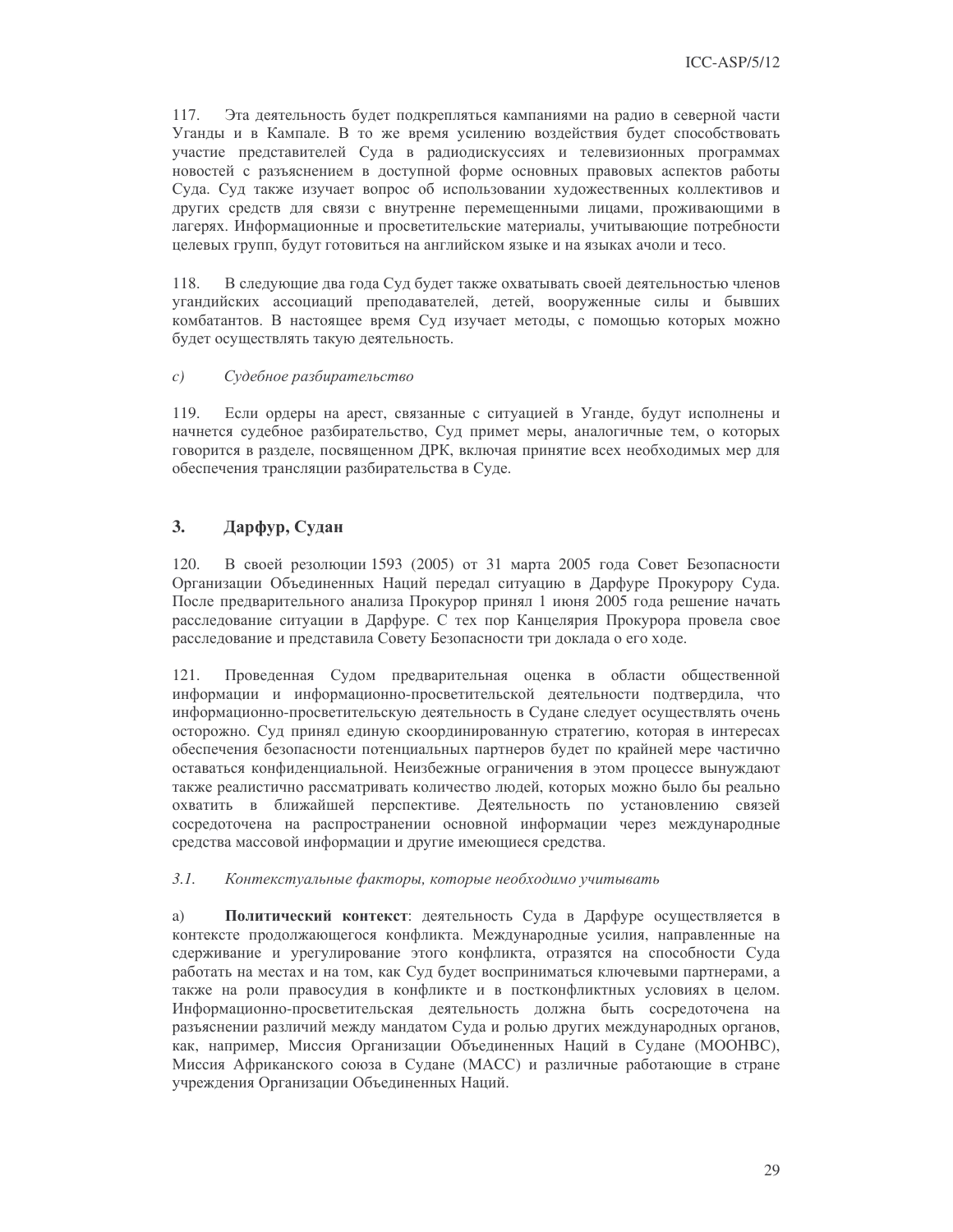$b)$ Социально-экономический и культурный контекст: общество поддерживает многочисленные племена, подплемена и кланы. В стратегии Суда в области информационно-просветительской деятельности учитывается это многообразие мнений, и, в той степени, насколько это целесообразно, они учитываются в его информационно-просветительской деятельности. Язык: помимо арабского наиболее распространенными местными языками являются загхава, фур и масалит. Грамотность: в стране большая процентная доля неграмотных, в том числе и в Дарфуре. В местных языках отсутствует элемент письма. Стратегия в области информационнопросветительской деятельности предусматривает, что Суду, возможно, придется больше опираться на аудиокомпоненты через радио или прямое распространение материалов. Религия и культура: основной религией является ислам. В судах помимо гражданского права используется шариатское право. Стратегия Суда в области информационно-просветительской деятельности учитывает культурные и религиозные вопросы, которые могут быть подняты комментаторами при распространении информации о мандате и деятельности Суда в Дарфуре. Положение женщин: в Дарфуре 90% внутренне перемещенных лиц и людей, проживающих в лагерях беженцев, составляют женщины и дети. Суд учитывает их потребности в информации и конкретные интересы.

Логистические соображения: Дарфур занимает территорию порядка  $\mathcal{C}$ ) 493 180 кв. км. Он считается одним из наиболее труднодоступных регионов на западном участке границы Судана с Чадом.

 $\mathrm{d}$ Судебный контекст: пострадавшие жители возлагают на Суд большие надежды. В рамках информационно-просветительской деятельности необходимо разъяснять, что Суд не будет осуществлять уголовное преследование всех лиц, совершивших преступления в этом регионе. Они также надеются, что Суд предоставит полное возмещение за совершенные против них преступления.

Безопасность: в целом для международных организаций, действующих в этом  $e)$ районе, сохраняется неспокойная обстановка.

f) Средства массовой информации: телевидение и радио принадлежат в основном правительству. По мере возможности среди средств массовой информации может распространяться общая информация о Суде. Необходимо также ориентироваться на международные средства массовой информации, имеющие постоянную аудиторию в регионе.

Наличие местных структур, которые могут оказывать поддержку работе  $g)$ Суда, считается одним из средств содействия информированию Судом населения на низовом уровне.

#### $3.2.$ Целевые группы

122. Способность Суда выявлять свою целевую аудиторию и партнеров ограничена вследствие проблем безопасности. В настоящее время считается, что наиболее эффективным средством информирования целевых групп в Судане и в лагерях для внутренне перемещенных лиц в Чаде являются международные и местные средства массовой информации. Для того чтобы следить за прениями, учитывать связанные с Судом озабоченности общественности и, что крайне важно, иметь возможность предотвращать необоснованную критику и распространение неверной информации, необходимо создать систему мониторинга и реагирования на сообщения прессы, радио и телевидения.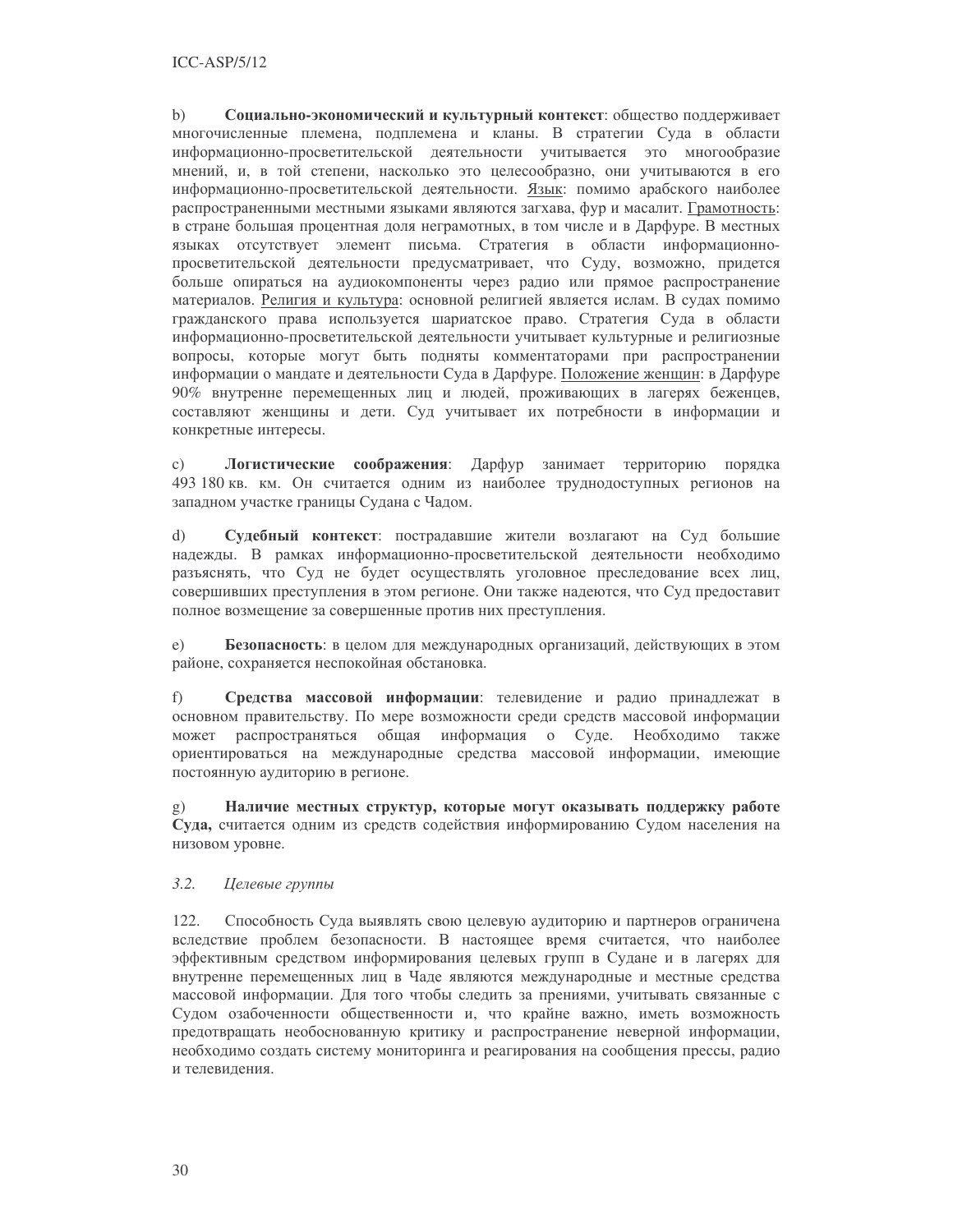#### $3.3.$ Этапы судебного процесса

### Информационно-просветительская деятельность, связанная с ситуацией

123. В 2005 году и Канцелярия Прокурора, и Секретариат провели оценки оптимальных методов информирования населения в Дарфуре. На первом этапе информационно-просветительской деятельности была сформулирована стратегия установления контактов, определены проблемы и возможности в деле осуществления информационно-просветительской деятельности и выявлены целевые группы и потенциальные партнеры. Для информирования образованных людей, особенно адвокатов, Суд будет использовать информационные бюллетени; аудиокассеты с информацией, содержащейся в этих бюллетенях, на упрощенных вариантах арабского языка и языков загхава, фур и масалит; юридические документы Суда на арабском языке.

124. До то и после того, как Прокурор представил Совету Безопасности Организации Объединенных Наций доклад о ходе расследования, проводимого в Дарфуре, внимание средств массовой информации возросло.

125. Сейчас рассматриваются два основных вида информационно-просветительской деятельности в Дарфуре, включая общественную кампанию в средствах массовой информации с использованием международной радиостанции, вещающей на арабском языке.

126. Второй этап плана информационно-просветительской деятельности для заключается в укреплении системы обеспечения своевременного Дарфура распространения информации о Суде, в том числе о деятельности КАП, информирования об ордерах на аресты, правах потерпевших на участие в судопроизводстве и адвоката.

127. Если ордеры на аресты в связи с ситуацией в Дарфуре будут выданы и исполнены и начнется судебное разбирательство, Суд найдет пути сделать материалы судебного разбирательства доступными для соответствующих слоев населения в Судане и Чаде.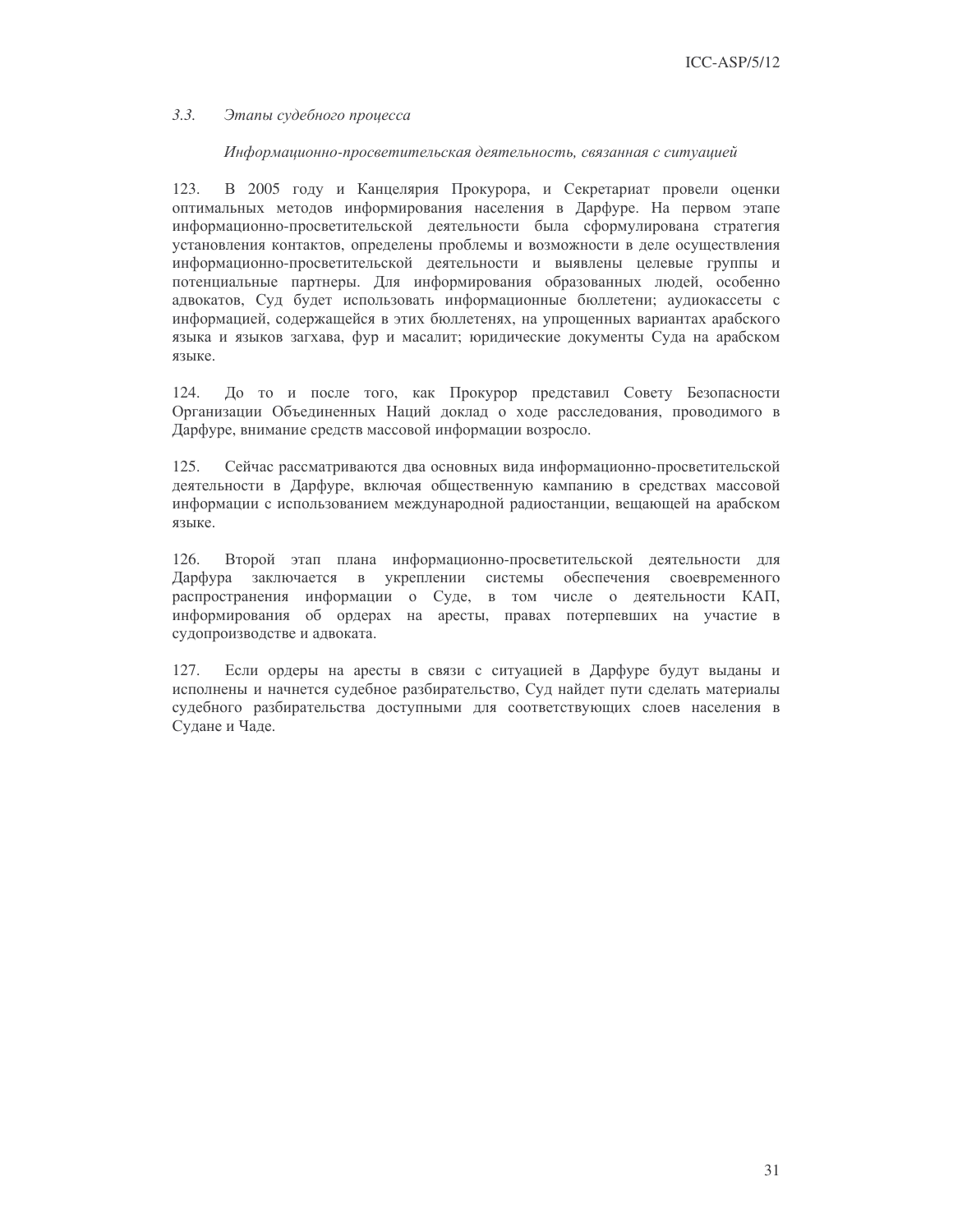## Приложение

## Осуществление Стратегического плана в 2007 году

 $1.$ В 2007 году Стратегический план информационно-просветительской деятельность МУС будет осуществляться по крайней мере в трех ситуациях, которые расследуются в настоящее время: ДРК, северная часть Уганды и Дарфур (Судан), а также в контексте возможной четвертой ситуации, если Прокурор примет решение о начале расследования. При составлении настоящего плана принимаются во внимание Подход к осуществлению программы переменных. информационноряд просветительской деятельности будет зависеть от текущей политической ситуации и уровня безопасности в географическом районе проведения операций и этапов судебной деятельности в каждой из упомянутых ситуаций. Судебная работа в ДРК находится на продвинутом этапе предварительного производства: одно лицо содержится под стражей, и судебные разбирательства, как предполагается, начнутся во втором квартале 2007 года. В Уганде Суд проводит мероприятия, соответствующие середине этапа предварительного производства: было выписано пять ордеров на арест, однако никаких арестов еще не произведено. В Дарфуре ведутся расследования, и никаких ордеров на арест еще не выписано.

 $2^{\circ}$ В настоящее время информационно-просветительские мероприятия и операции по информированию общественности на местах ведутся персоналом, нанятым на координатора информационно-просветительской местах, ПОД руководством деятельности Суда, находящегося в штаб-квартире. Процесс найма сотрудников для работы в ДРК и Уганде завершился в июне 2006 года. Каждой группой руководит один координатор по общественной информации и информационно-просветительской деятельности на местах (ОО-ВР), которому оказывает содействие один помощник по средствам массовой информации (ОО-ПР), один помощник по информационнопросветительской деятельности на местах (ОО-ПР) и один помощник по финансовым и административным вопросам на местах (ОО-ПР). На первую неделю сентября 2006 года намечено проведение учебных сессий для координаторов общественной информации и информационно-просветительской деятельности на местах. Что касается ситуации в Дарфуре, то Суд в настоящее время решает, каким образом можно было бы наиболее эффективно использовать сотрудников, занимающихся информированием общественности и информационно-просветительской деятельностью, и факт их пребывания на местах.

 $3.$ Приведенные ниже планы действий будут рассматриваться и изменяться в зависимости от любых непредвиденных изменений в ситуациях. Бюджет Секции общественной информации и документации на 2007 год был подготовлен с учетом потребностей, вытекающих из этих планов действий, и того факта, что все финансирование информационно-просветительской деятельности будет проводиться по этой Секнии.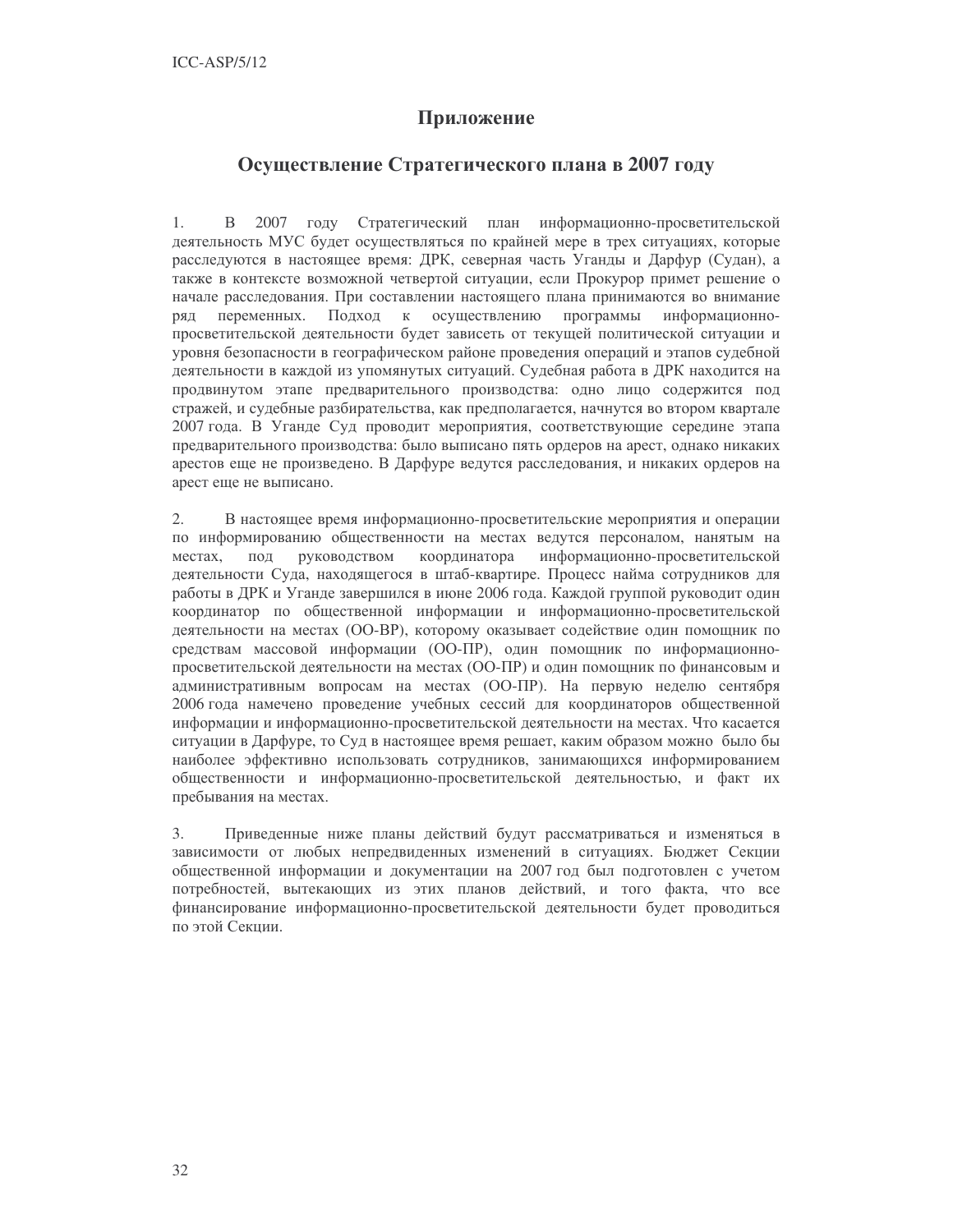Планы действий для Демократической Республики Конго, Уганды и Дарфура (Судан)

| Демократическая Республика Конго (ДРК)                                                                                                                                                                                                |                                                                                                                                 |  |  |  |
|---------------------------------------------------------------------------------------------------------------------------------------------------------------------------------------------------------------------------------------|---------------------------------------------------------------------------------------------------------------------------------|--|--|--|
| Состояние: продвинутый этап предварительного производства - дело «Прокурор против<br>г-на Томы Лубанги»<br>Программа І: понимание работы МУС широкой общественностью                                                                  |                                                                                                                                 |  |  |  |
|                                                                                                                                                                                                                                       |                                                                                                                                 |  |  |  |
| осведомленность о своей роли, мандате и судебной деятельности.                                                                                                                                                                        |                                                                                                                                 |  |  |  |
| Деятельность                                                                                                                                                                                                                          | Целевые группы                                                                                                                  |  |  |  |
| Ежемесячное участие представителей Суда в радиопрограммах,<br>транслируемых радиостанциями в Киншасе и Итури                                                                                                                          | Широкая общественность                                                                                                          |  |  |  |
| Подготовка и распространение<br>радиопрограмм<br>«Понимание<br>работы МУС» среди местных радиостанций в Итури (на<br>французском, суахили и лингала)                                                                                  | Широкая общественность                                                                                                          |  |  |  |
| Ежемесячная подготовка и распространение радиосообщений                                                                                                                                                                               | Широкая общественность                                                                                                          |  |  |  |
| Подготовка и распределение раз в два месяца телевизионных<br>сообщений                                                                                                                                                                | Широкая общественность                                                                                                          |  |  |  |
| Ежемесячное участие представителей Суда в телевизионных<br>программах, транслируемых станциями в Киншасе                                                                                                                              | Широкая общественность                                                                                                          |  |  |  |
| Публикация общей информации о Суде в основных газетах в<br>Киншасе - раз в три месяца                                                                                                                                                 | Широкая общественность                                                                                                          |  |  |  |
| Программа II: понимание работы МУС конкретными целевыми группами<br>Суд будет продолжать разъяснять свою роль, мандат и судебную деятельность целевым категориям лиц с<br>целью удовлетворения их особых информационных потребностей. |                                                                                                                                 |  |  |  |
|                                                                                                                                                                                                                                       |                                                                                                                                 |  |  |  |
| Деятельность                                                                                                                                                                                                                          | Целевые группы                                                                                                                  |  |  |  |
| Организация неофициальных встреч/рабочих совещаний в<br>Киншасе для различных целевых аудиторий - раз в два месяца                                                                                                                    | Местные средства массовой<br>информации, юристы,<br>представители НПО, школы и<br>университеты; и судебные<br>органы            |  |  |  |
| Ежемесячное проведение совещаний в ратуше Итури                                                                                                                                                                                       | Широкая общественность в<br>затрагиваемых районах,<br>религиозные и местные лидеры,                                             |  |  |  |
| Организация шести поездок в Итури для проведения встреч с<br>различными целевыми аудиториями                                                                                                                                          | НПО и потерпевшие<br>Местные средства массовой<br>информации, юристы,<br>представители НПО, лидеры<br>общин, женщины и молодежь |  |  |  |
| Координация и участие в двух учебных сессиях, которые будут<br>организованы Отделом по делам потерпевших и адвокатов,<br>Управлением публичных адвокатов потерпевших и Управлением<br>публичных адвокатов защиты                      | Потерпевшие                                                                                                                     |  |  |  |
| Раз в два месяца проведение информационных совещаний в<br>школах и университетах                                                                                                                                                      | Дети и студенты                                                                                                                 |  |  |  |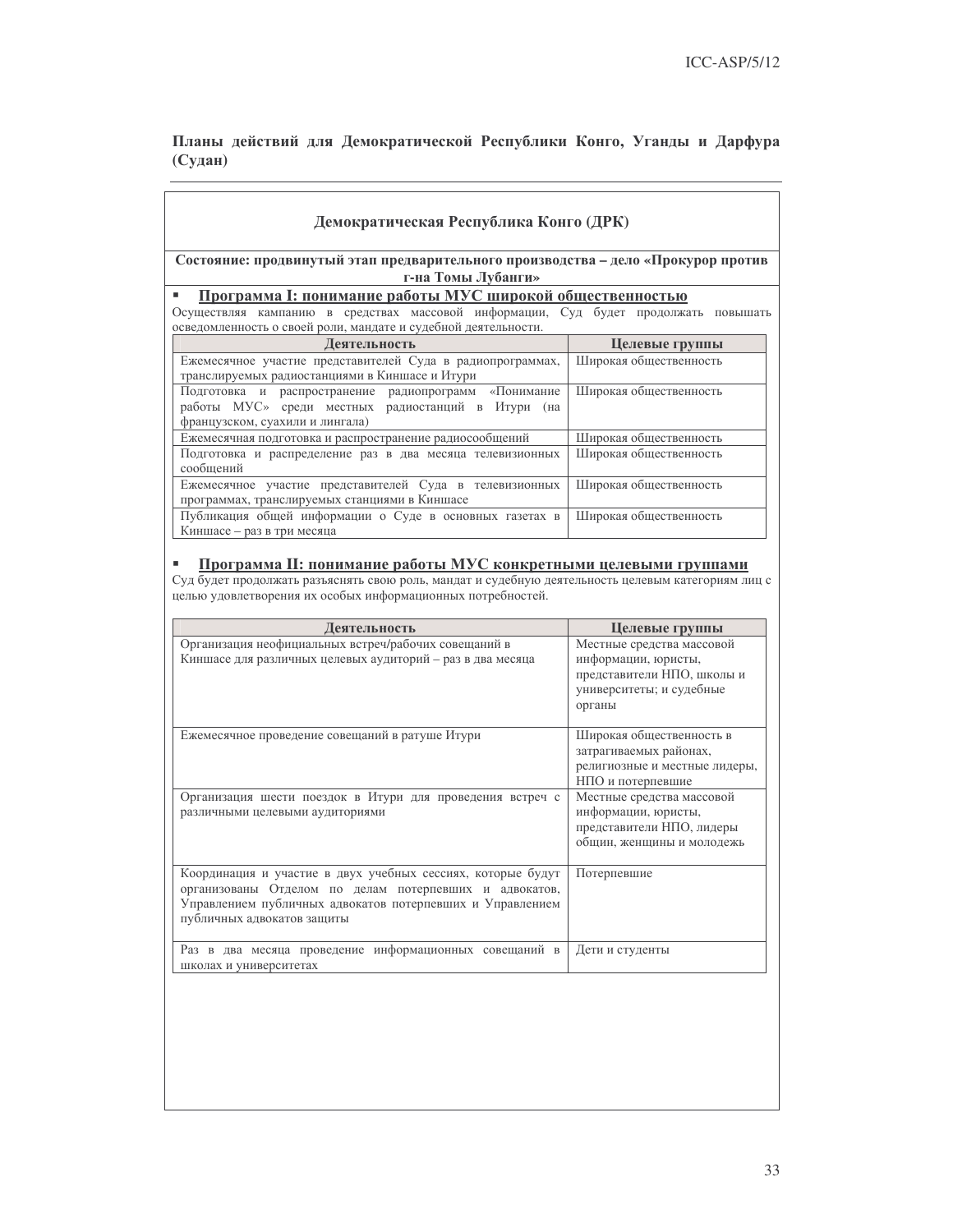| Программа III: Трансляция судопроизводства                                                                                                                                                                                                                                                  |                                                                                                                                                                               |  |  |  |  |
|---------------------------------------------------------------------------------------------------------------------------------------------------------------------------------------------------------------------------------------------------------------------------------------------|-------------------------------------------------------------------------------------------------------------------------------------------------------------------------------|--|--|--|--|
| Слушания будут проходить в штаб-квартире Суда в Гааге. Суд обеспечит для затрагиваемых общин<br>доступ к его судебной работе.                                                                                                                                                               |                                                                                                                                                                               |  |  |  |  |
| Деятельность                                                                                                                                                                                                                                                                                | Целевые группы                                                                                                                                                                |  |  |  |  |
| Трансляция судопроизводства по веб-сайту МУС в<br>соответствии с графиком судопроизводства                                                                                                                                                                                                  | Широкая общественность, национальные и<br>международные средства массовой<br>информации, НПО, международные и<br>национальные юридические круги,<br>международные организации |  |  |  |  |
| <b>MYC</b><br>через веб-сайт<br>Подготовка<br>$\,$ $\,$ $\,$<br>публикация<br>ежедневных резюме о судебном разбирательстве                                                                                                                                                                  | Широкая общественность, национальные и<br>международные средства массовой<br>информации, НПО, международные и<br>национальные юридические круги,<br>международные организации |  |  |  |  |
| Еженедельное распространение на аудионосителях<br>резюме судебных разбирательств среди национальных<br>и местных радиостанций в Бунии и Гоме                                                                                                                                                | Широкая общественность, НПО,<br>потерпевшие, юридические круги, местные<br>и религиозные лидеры                                                                               |  |  |  |  |
| Еженедельное распространение на видеоносителях<br>резюме судебных разбирательств среди национальных<br>и местных радиостанций в Бунии и Гоме<br>Ежемесячный<br>судебных<br>видеопоказ<br>резюме<br>разбирательств на встречах в ратуше города Итури и                                       | Широкая общественность, НПО,<br>потерпевшие, юридические круги, местные<br>и религиозные лидеры<br>Непосредственно затронутые общины,<br>потерпевшие                          |  |  |  |  |
| на совещаниях с партнерами<br>Организация<br>упрощенных<br>видеопоказов<br>резюме<br>судебных разбирательств для студентов в Киншасе и<br>Итури - раз в два месяца                                                                                                                          | Студенты                                                                                                                                                                      |  |  |  |  |
| Подготовка<br>распространение<br>еженедельных<br>И<br>печатных резюме среди национальных и местных газет                                                                                                                                                                                    | Широкая<br>НПО,<br>общественность,<br>потерпевшие, юридические круги, местные<br>и религиозные лидеры                                                                         |  |  |  |  |
| Проведение еженедельных брифингов для прессы в<br>Гааге и подготовка и опубликование на веб-сайте МУС<br>резюме брифингов                                                                                                                                                                   | Представители<br>средств<br>массовой<br>информации                                                                                                                            |  |  |  |  |
| Ежемесячное участие представителей Суда в радио- и<br>телевизионных<br>программах,<br>транслируемых<br>станциями в Киншасе и Бунии, с целью разъяснения<br>сути судопроизводства                                                                                                            | Широкая общественность                                                                                                                                                        |  |  |  |  |
| Средства, намеченные к производству (печатные и аудио- и видеоматериалы)                                                                                                                                                                                                                    |                                                                                                                                                                               |  |  |  |  |
| Информационные бюллетени на французском, суахили и лингала<br>Подборка юридических документов МУС (Римский статут, Правила процедуры и доказывания,<br>Элементы преступлений и Регламент Суда) на французском языке<br>Брошюра о Суде с картинками                                          |                                                                                                                                                                               |  |  |  |  |
| Упрощенная брошюра «Понимание работы МУС»<br>Информационный бюллетень о правах потерпевших                                                                                                                                                                                                  | Проспект, содержащий основные сведения о Суде, на французском, суахили и лингала                                                                                              |  |  |  |  |
| Стандартные бланки заявлений для потерпевших и брошюры с разъяснениями<br>«Пособие<br>процедурным вопросам»,<br>посвященное<br>различным<br>вопросам,<br>ПО<br>касающимся<br>юридического представительства потерпевших и подозреваемых/обвиняемых<br>Радиопрограмма «Понимание работы МУС» |                                                                                                                                                                               |  |  |  |  |
| Общие и тематические рекламные аудиоматериалы<br>Видеорезюме судопроизводства<br>Видеоматериалы: «Понимание работы МУС - в упрощенном изложении» и «Защита потерпевших и                                                                                                                    |                                                                                                                                                                               |  |  |  |  |
| свидетелей» в переводе на суахили и лингала                                                                                                                                                                                                                                                 |                                                                                                                                                                               |  |  |  |  |
| Показатели деятельности                                                                                                                                                                                                                                                                     |                                                                                                                                                                               |  |  |  |  |
| Запланированная деятельность - осуществленная деятельность<br>Раз в два года анализ материалов в средствах массовой информации с целью проверки точности<br>восприятия<br>Раз в два года обследование с целью оценки уровня информированности широкой общественности о                      |                                                                                                                                                                               |  |  |  |  |
|                                                                                                                                                                                                                                                                                             |                                                                                                                                                                               |  |  |  |  |

Суде<br>Получение от представителей гражданского общества информации о воздействии информационно-<br>просветительской деятельности МУС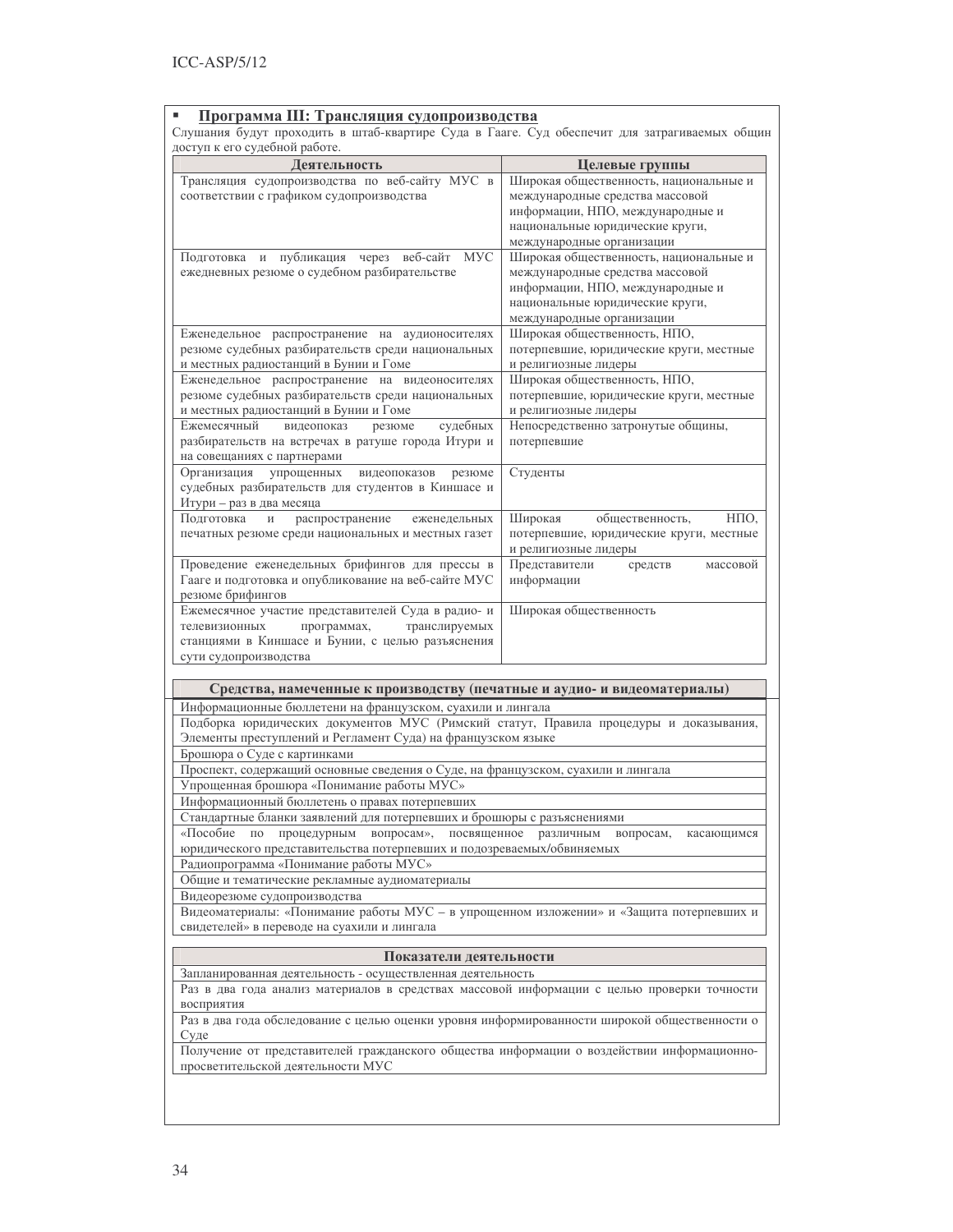### Уганда

Состояние: середина этапа предварительного производства - выписаны ордера на арест

Суд программа I: понимание работы Суда широкой общественностью Суд продолжит работу по повышению осведомленности о его роли, мандате и судебной деятельности.

| Деятельность                                                               | Целевые группы         |
|----------------------------------------------------------------------------|------------------------|
| Ежемесячное<br>представителей<br>Суда<br>$\mathbf B$<br>участие            | Широкая общественность |
| радиопрограммах в Кампале и северной части Уганды                          |                        |
| Раз в два месяца подготовка и распределение радиопрограмм                  | Широкая общественность |
| «Понимание работы Суда» среди местных радиостанций в                       |                        |
| северной части Уганды                                                      |                        |
| Ежемесячная подготовка и распространение радиорекламы                      | Широкая общественность |
| Раз<br>распространение<br>подготовка<br>$\mathbf{B}$<br>лва<br>месяца<br>И | Широкая общественность |
| телевизионной рекламы                                                      |                        |
| Ежемесячное участие представителей Суда в телепрограммах,                  | Широкая общественность |
| транслируемых станциями в Кампале                                          |                        |
| Раз в три месяца публикация общей информации о Суде в                      | Широкая общественность |
| основных газетах в Кампале                                                 |                        |

**• Программа II: понимание работы МУС конкретными группами** Суд продолжит разъяснять свою роль, мандат и судебную деятельность целевым категориям лиц с целью удовлетворения их особых информационных потребностей.

| Деятельность                                                     | Целевые группы                                          |
|------------------------------------------------------------------|---------------------------------------------------------|
| Пять официальных поездок в северную часть Уганды для             | Религиозные и местные лидеры, НПО,                      |
| информационных<br>совещаний<br>проведения<br>$\rm c$<br>целевыми | средства массовой информации                            |
| группами и партнерами из следующих округов: Аджумани,            |                                                         |
| Апак, Гулу, Каберамайдо, Катакви, Китгум, Лира, Падер            |                                                         |
| Раз в два месяца встречи в ратушах в северной части Уганды       | Широкая общественность                                  |
|                                                                  | затрагиваемых регионов, религиозные                     |
|                                                                  | и местные лидеры, НПО, потерпевшие                      |
| Информационные совещания/рабочие семинары в Кампале              | Местные средства массовой                               |
| для различных целевых аудиторий - раз в два месяца               | информации, угандийская радиосеть,                      |
|                                                                  | юридические круги/коллегии                              |
|                                                                  | адвокатов, представители НПО, школы                     |
|                                                                  | и университеты, судебные и                              |
|                                                                  | правозащитные органы, занимающиеся                      |
|                                                                  | общественной информацией                                |
|                                                                  | подразделения системы Организации<br>Объединенных Наций |
| Четыре двухдневных информационных рабочих совещания              | Местные средства массовой                               |
| 40 участников - каждое будет предназначено<br><b>RILL</b><br>ДЛЯ | информации, юридические круги,                          |
| различных целевых аудиторий и партнеров                          | коллегии адвокатов, представители                       |
|                                                                  | НПО, школы и университеты                               |
| Раз в два месяца мероприятия в школах и университетах            | Дети и студенты                                         |
| Обеспечение участия представителей Суда в двух учебных           | Потерпевшие и юридические круги                         |
| сессиях, проводимых Отделом по делам потерпевших и               |                                                         |
| адвокатов, Управлением публичных адвокатов потерпевших и         |                                                         |
| Управлением публичных адвокатов защиты                           |                                                         |
| Подготовка и трансляция через местные радиостанции в             | Широкая общественность, дети и                          |
| северной части Уганды радиопостановок по связанной с             | молодежь, женщины, потерпевшие,                         |
| Судом тематике - раз в три месяца                                | местные средства массовой                               |
|                                                                  | информации, юридические круги,                          |
|                                                                  | НПО, группы гражданского общества,                      |
|                                                                  | ВПЛ                                                     |
|                                                                  |                                                         |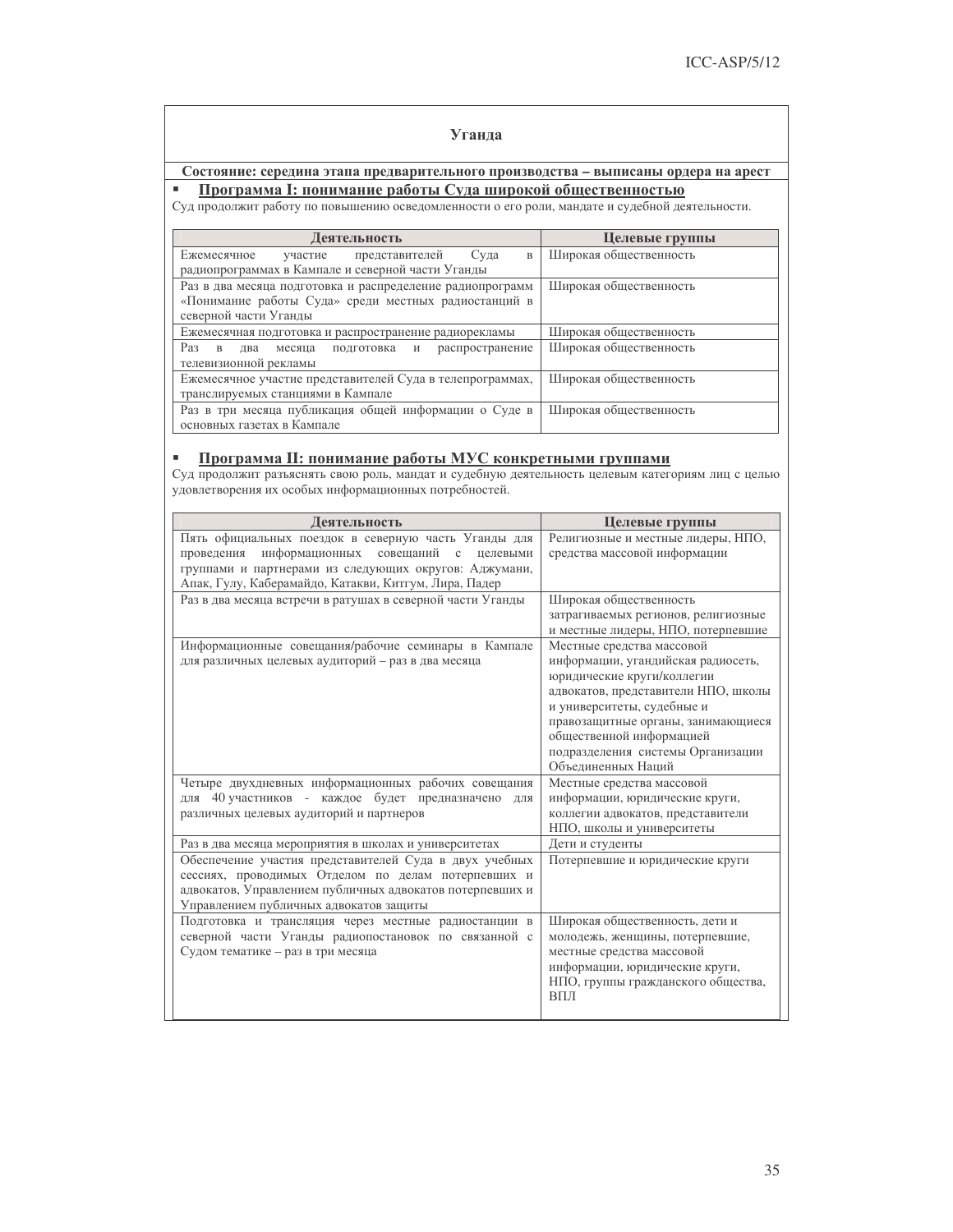#### Средства (печатные, аудио- и видеоматериалы)

Информационные брошюры о Суде на английском, ачоли и тесо

Подборка юридических документов МУС (Римский статут, Правила процедуры и доказывания, Элементы преступления и Регламент Суда) на английском языке

Подборка тематических плакатов МУС в поддержку радио- и телевизионных кампаний, в том числе по участию потерпевших и ключевым вопросам, касающимся роли потерпевших и прав подозреваемых/обвиняемых

Информационные брошюры с основными сведениями о Суде на английском, ачоли и тесо

Упрощенная брошюра «Понимание работы Суда» на английском, ачоли и тесо

Информационная брошюра о правах потерпевших

Стандартные бланки заявлений для потерпевших и брошюры с разъяснениями

«Пособие по процедурным вопросам», посвященное различным вопросам, касающимся юридического представительства потерпевших и подозреваемых/обвиняемых

Радиопрограмма «Понимание работы Суда»

Общие и тематические рекламные аудиоматериалы

Видеоматериалы: «Понимание работы МУС - в упрощенном изложении» и «Защита потерпевших и свидетелей» в переводе на местные языки

#### Показатели деятельности

Запланированная деятельность - осуществленная деятельность

Раз в два года анализ материалов в средствах массовой информации с целью проверки точности восприятия

Раз в два года обследование с целью оценки уровня знаний о Суде целевых групп

Получение от представителей гражданского общества информации о воздействии информационнопросветительской деятельности Суда